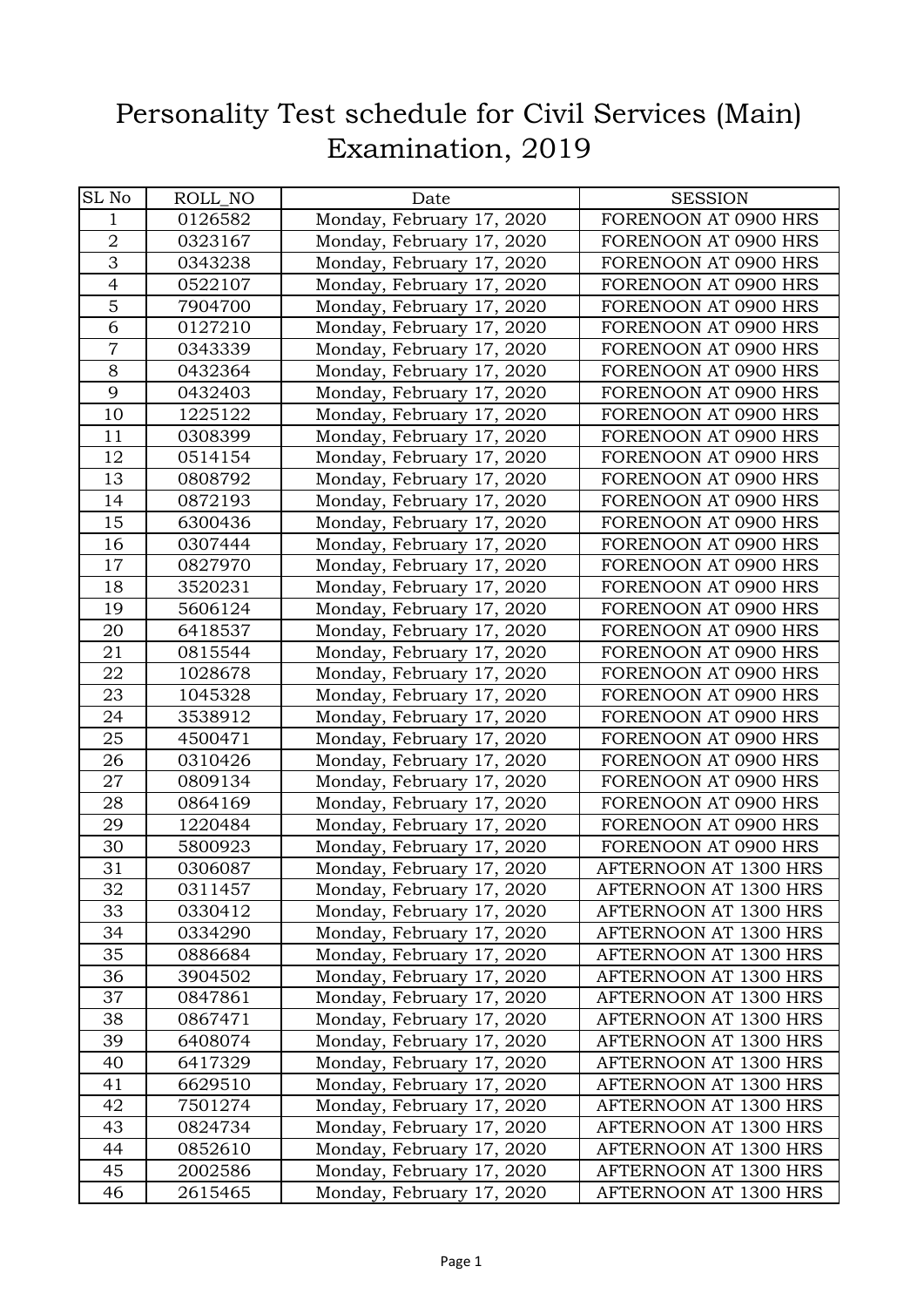| SL No | ROLL_NO | Date                       | <b>SESSION</b>        |
|-------|---------|----------------------------|-----------------------|
| 47    | 3528861 | Monday, February 17, 2020  | AFTERNOON AT 1300 HRS |
| 48    | 4103878 | Monday, February 17, 2020  | AFTERNOON AT 1300 HRS |
| 49    | 0101232 | Monday, February 17, 2020  | AFTERNOON AT 1300 HRS |
| 50    | 0305662 | Monday, February 17, 2020  | AFTERNOON AT 1300 HRS |
| 51    | 0331335 | Monday, February 17, 2020  | AFTERNOON AT 1300 HRS |
| 52    | 6620781 | Monday, February 17, 2020  | AFTERNOON AT 1300 HRS |
| 53    | 6624057 | Monday, February 17, 2020  | AFTERNOON AT 1300 HRS |
| 54    | 7905816 | Monday, February 17, 2020  | AFTERNOON AT 1300 HRS |
| 55    | 0311402 | Monday, February 17, 2020  | AFTERNOON AT 1300 HRS |
| 56    | 0414774 | Monday, February 17, 2020  | AFTERNOON AT 1300 HRS |
| 57    | 0801920 | Monday, February 17, 2020  | AFTERNOON AT 1300 HRS |
| 58    | 1907953 | Monday, February 17, 2020  | AFTERNOON AT 1300 HRS |
| 59    | 5105372 | Monday, February 17, 2020  | AFTERNOON AT 1300 HRS |
| 60    | 6622700 | Monday, February 17, 2020  | AFTERNOON AT 1300 HRS |
| 61    | 0820244 | Monday, February 17, 2020  | AFTERNOON AT 1300 HRS |
| 62    | 0823606 | Monday, February 17, 2020  | AFTERNOON AT 1300 HRS |
| 63    | 3408023 | Monday, February 17, 2020  | AFTERNOON AT 1300 HRS |
| 64    | 4900693 | Monday, February 17, 2020  | AFTERNOON AT 1300 HRS |
| 65    | 6504364 | Monday, February 17, 2020  | AFTERNOON AT 1300 HRS |
| 66    | 6605999 | Monday, February 17, 2020  | AFTERNOON AT 1300 HRS |
| 67    | 0815164 | Tuesday, February 18, 2020 | FORENOON AT 0900 HRS  |
| 68    | 0826707 | Tuesday, February 18, 2020 | FORENOON AT 0900 HRS  |
| 69    | 0842378 | Tuesday, February 18, 2020 | FORENOON AT 0900 HRS  |
| 70    | 0887142 | Tuesday, February 18, 2020 | FORENOON AT 0900 HRS  |
| 71    | 0887155 | Tuesday, February 18, 2020 | FORENOON AT 0900 HRS  |
| 72    | 1908556 | Tuesday, February 18, 2020 | FORENOON AT 0900 HRS  |
| 73    | 0319980 | Tuesday, February 18, 2020 | FORENOON AT 0900 HRS  |
| 74    | 0329124 | Tuesday, February 18, 2020 | FORENOON AT 0900 HRS  |
| 75    | 0887210 | Tuesday, February 18, 2020 | FORENOON AT 0900 HRS  |
| 76    | 0887242 | Tuesday, February 18, 2020 | FORENOON AT 0900 HRS  |
| 77    | 0887319 | Tuesday, February 18, 2020 | FORENOON AT 0900 HRS  |
| 78    | 1145121 | Tuesday, February 18, 2020 | FORENOON AT 0900 HRS  |
| 79    | 0867051 | Tuesday, February 18, 2020 | FORENOON AT 0900 HRS  |
| 80    | 1040403 | Tuesday, February 18, 2020 | FORENOON AT 0900 HRS  |
| 81    | 1229561 | Tuesday, February 18, 2020 | FORENOON AT 0900 HRS  |
| 82    | 1704570 | Tuesday, February 18, 2020 | FORENOON AT 0900 HRS  |
| 83    | 1801170 | Tuesday, February 18, 2020 | FORENOON AT 0900 HRS  |
| 84    | 6507161 | Tuesday, February 18, 2020 | FORENOON AT 0900 HRS  |
| 85    | 0826122 | Tuesday, February 18, 2020 | FORENOON AT 0900 HRS  |
| 86    | 0839505 | Tuesday, February 18, 2020 | FORENOON AT 0900 HRS  |
| 87    | 1012909 | Tuesday, February 18, 2020 | FORENOON AT 0900 HRS  |
| 88    | 3801296 | Tuesday, February 18, 2020 | FORENOON AT 0900 HRS  |
| 89    | 5605259 | Tuesday, February 18, 2020 | FORENOON AT 0900 HRS  |
| 90    | 6309737 | Tuesday, February 18, 2020 | FORENOON AT 0900 HRS  |
| 91    | 0312275 | Tuesday, February 18, 2020 | FORENOON AT 0900 HRS  |
| 92    | 2604565 | Tuesday, February 18, 2020 | FORENOON AT 0900 HRS  |
| 93    | 2613986 | Tuesday, February 18, 2020 | FORENOON AT 0900 HRS  |
| 94    | 3407038 | Tuesday, February 18, 2020 | FORENOON AT 0900 HRS  |
| 95    | 5814657 | Tuesday, February 18, 2020 | FORENOON AT 0900 HRS  |
| 96    | 6313776 | Tuesday, February 18, 2020 | FORENOON AT 0900 HRS  |
| 97    | 1009866 | Tuesday, February 18, 2020 | FORENOON AT 0900 HRS  |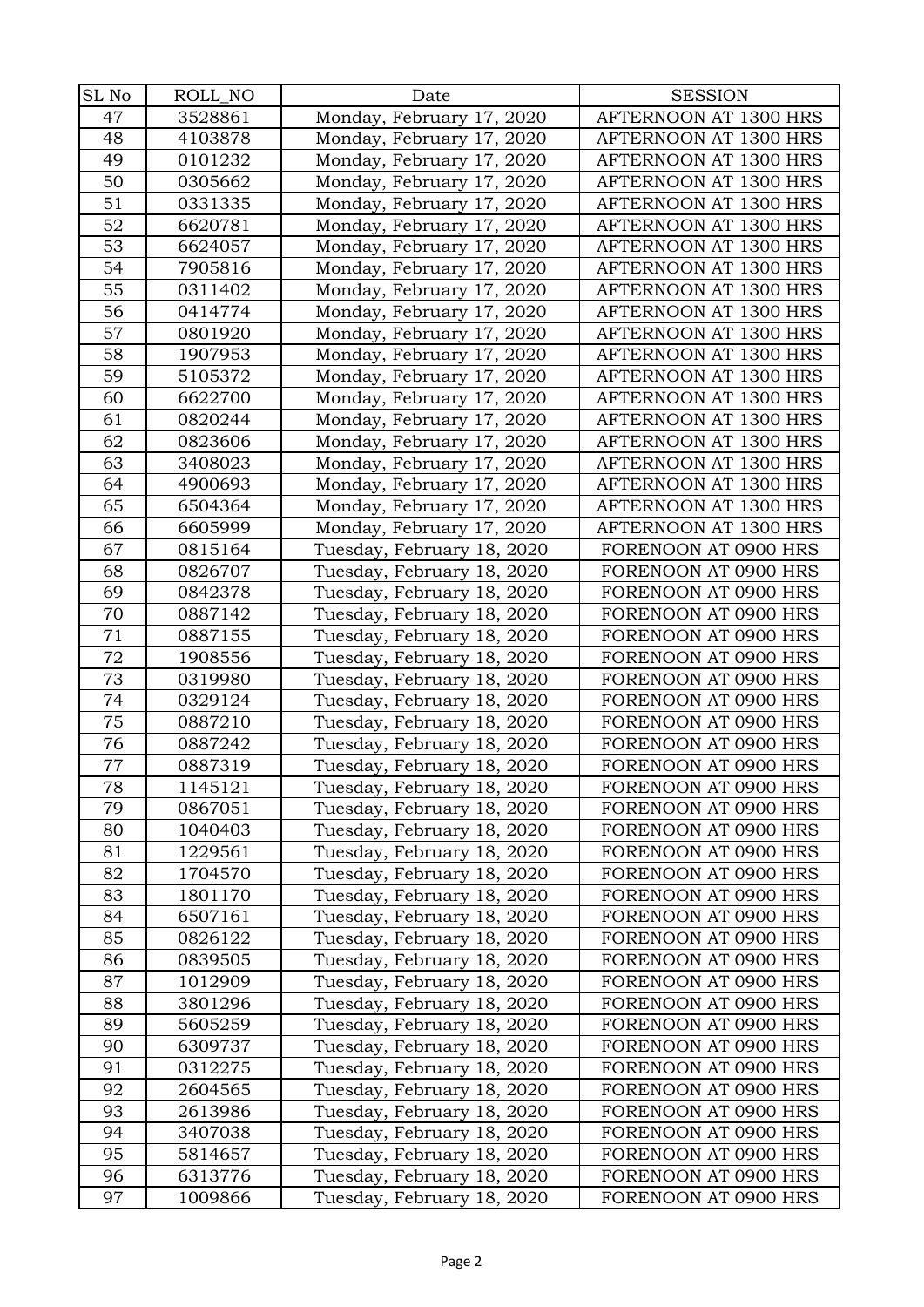| SL No | ROLL_NO | Date                         | <b>SESSION</b>        |
|-------|---------|------------------------------|-----------------------|
| 98    | 1137850 | Tuesday, February 18, 2020   | FORENOON AT 0900 HRS  |
| 99    | 1213473 | Tuesday, February 18, 2020   | FORENOON AT 0900 HRS  |
| 100   | 1905416 | Tuesday, February 18, 2020   | FORENOON AT 0900 HRS  |
| 101   | 5814617 | Tuesday, February 18, 2020   | FORENOON AT 0900 HRS  |
| 102   | 7806194 | Tuesday, February 18, 2020   | FORENOON AT 0900 HRS  |
| 103   | 0116568 | Tuesday, February 18, 2020   | AFTERNOON AT 1300 HRS |
| 104   | 0711550 | Tuesday, February 18, 2020   | AFTERNOON AT 1300 HRS |
| 105   | 0817861 | Tuesday, February 18, 2020   | AFTERNOON AT 1300 HRS |
| 106   | 0818228 | Tuesday, February 18, 2020   | AFTERNOON AT 1300 HRS |
| 107   | 0878015 | Tuesday, February 18, 2020   | AFTERNOON AT 1300 HRS |
| 108   | 6302759 | Tuesday, February 18, 2020   | AFTERNOON AT 1300 HRS |
| 109   | 0835380 | Tuesday, February 18, 2020   | AFTERNOON AT 1300 HRS |
| 110   | 0852313 | Tuesday, February 18, 2020   | AFTERNOON AT 1300 HRS |
| 111   | 0861608 | Tuesday, February 18, 2020   | AFTERNOON AT 1300 HRS |
| 112   | 0873385 | Tuesday, February 18, 2020   | AFTERNOON AT 1300 HRS |
| 113   | 6418278 | Tuesday, February 18, 2020   | AFTERNOON AT 1300 HRS |
| 114   | 7815344 | Tuesday, February 18, 2020   | AFTERNOON AT 1300 HRS |
| 115   | 0820385 | Tuesday, February 18, 2020   | AFTERNOON AT 1300 HRS |
| 116   | 0832308 | Tuesday, February 18, 2020   | AFTERNOON AT 1300 HRS |
| 117   | 1216687 | Tuesday, February 18, 2020   | AFTERNOON AT 1300 HRS |
| 118   | 1230667 | Tuesday, February 18, 2020   | AFTERNOON AT 1300 HRS |
| 119   | 1231857 | Tuesday, February 18, 2020   | AFTERNOON AT 1300 HRS |
| 120   | 7302303 | Tuesday, February 18, 2020   | AFTERNOON AT 1300 HRS |
| 121   | 0303740 | Tuesday, February 18, 2020   | AFTERNOON AT 1300 HRS |
| 122   | 0803987 | Tuesday, February 18, 2020   | AFTERNOON AT 1300 HRS |
| 123   | 0819391 | Tuesday, February 18, 2020   | AFTERNOON AT 1300 HRS |
| 124   | 0865438 | Tuesday, February 18, 2020   | AFTERNOON AT 1300 HRS |
| 125   | 1226441 | Tuesday, February 18, 2020   | AFTERNOON AT 1300 HRS |
| 126   | 4125209 | Tuesday, February 18, 2020   | AFTERNOON AT 1300 HRS |
| 127   | 0804966 | Tuesday, February 18, 2020   | AFTERNOON AT 1300 HRS |
| 128   | 0806590 | Tuesday, February 18, 2020   | AFTERNOON AT 1300 HRS |
| 129   | 0836653 | Tuesday, February 18, 2020   | AFTERNOON AT 1300 HRS |
| 130   | 0850323 | Tuesday, February 18, 2020   | AFTERNOON AT 1300 HRS |
| 131   | 0853695 | Tuesday, February 18, 2020   | AFTERNOON AT 1300 HRS |
| 132   | 6614509 | Tuesday, February 18, 2020   | AFTERNOON AT 1300 HRS |
| 133   | 0818608 | Tuesday, February 18, 2020   | AFTERNOON AT 1300 HRS |
| 134   | 0835967 | Tuesday, February 18, 2020   | AFTERNOON AT 1300 HRS |
| 135   | 0873324 | Tuesday, February 18, 2020   | AFTERNOON AT 1300 HRS |
| 136   | 1026614 | Tuesday, February 18, 2020   | AFTERNOON AT 1300 HRS |
| 137   | 1909833 | Tuesday, February 18, 2020   | AFTERNOON AT 1300 HRS |
| 138   | 7007417 | Tuesday, February 18, 2020   | AFTERNOON AT 1300 HRS |
| 139   | 0419372 | Wednesday, February 19, 2020 | FORENOON AT 0900 HRS  |
| 140   | 1117075 | Wednesday, February 19, 2020 | FORENOON AT 0900 HRS  |
| 141   | 1142237 | Wednesday, February 19, 2020 | FORENOON AT 0900 HRS  |
| 142   | 1232286 | Wednesday, February 19, 2020 | FORENOON AT 0900 HRS  |
| 143   | 1232288 | Wednesday, February 19, 2020 | FORENOON AT 0900 HRS  |
| 144   | 6609999 | Wednesday, February 19, 2020 | FORENOON AT 0900 HRS  |
| 145   | 0834806 | Wednesday, February 19, 2020 | FORENOON AT 0900 HRS  |
| 146   | 1215432 | Wednesday, February 19, 2020 | FORENOON AT 0900 HRS  |
| 147   | 1232296 | Wednesday, February 19, 2020 | FORENOON AT 0900 HRS  |
| 148   | 1232300 | Wednesday, February 19, 2020 | FORENOON AT 0900 HRS  |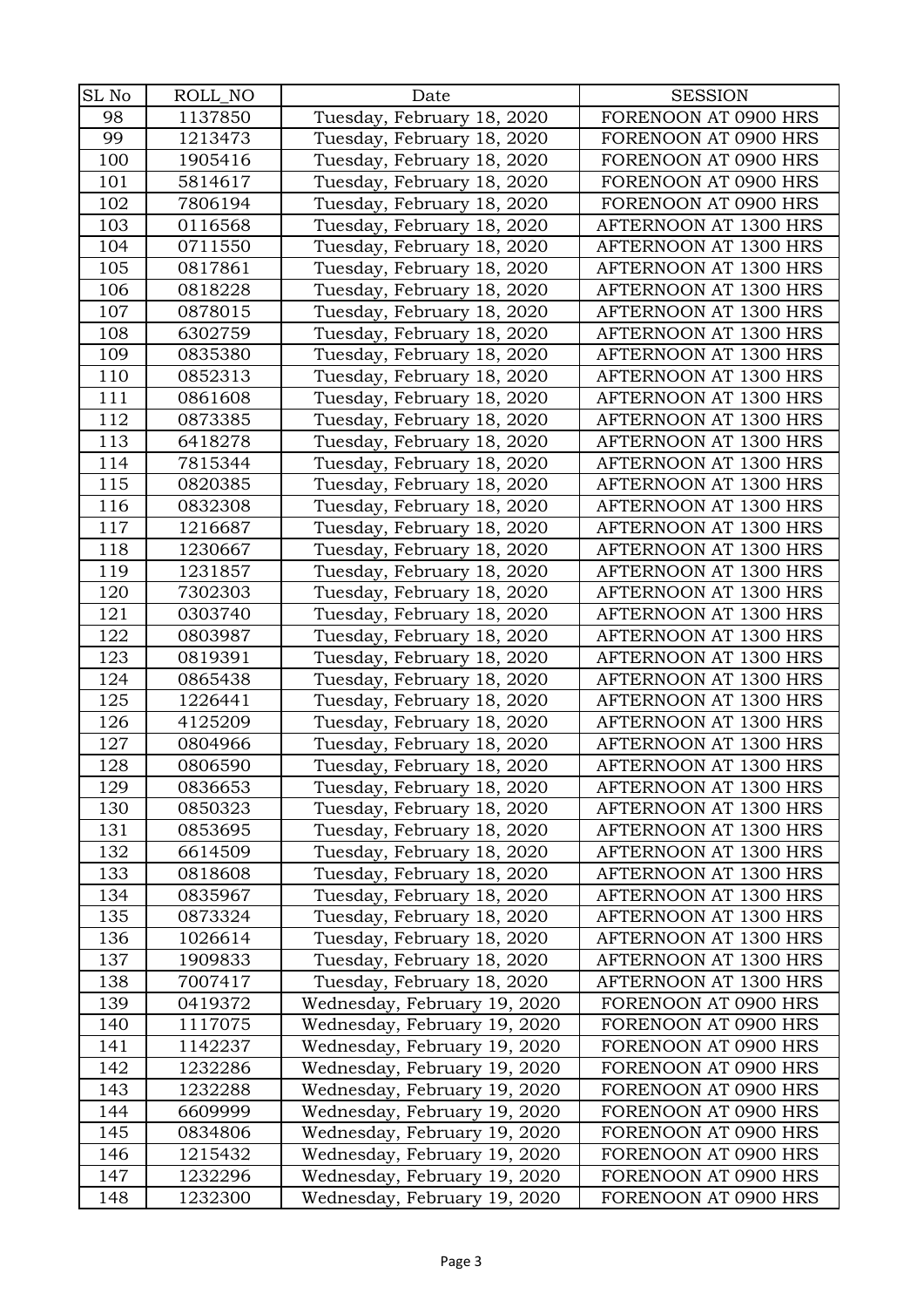| SL No |         |                              | <b>SESSION</b>        |
|-------|---------|------------------------------|-----------------------|
|       | ROLL_NO | Date                         |                       |
| 149   | 1232344 | Wednesday, February 19, 2020 | FORENOON AT 0900 HRS  |
| 150   | 1915227 | Wednesday, February 19, 2020 | FORENOON AT 0900 HRS  |
| 151   | 1903437 | Wednesday, February 19, 2020 | FORENOON AT 0900 HRS  |
| 152   | 4111939 | Wednesday, February 19, 2020 | FORENOON AT 0900 HRS  |
| 153   | 5916594 | Wednesday, February 19, 2020 | FORENOON AT 0900 HRS  |
| 154   | 6305960 | Wednesday, February 19, 2020 | FORENOON AT 0900 HRS  |
| 155   | 6315883 | Wednesday, February 19, 2020 | FORENOON AT 0900 HRS  |
| 156   | 6903240 | Wednesday, February 19, 2020 | FORENOON AT 0900 HRS  |
| 157   | 0604616 | Wednesday, February 19, 2020 | FORENOON AT 0900 HRS  |
| 158   | 0806538 | Wednesday, February 19, 2020 | FORENOON AT 0900 HRS  |
| 159   | 1015644 | Wednesday, February 19, 2020 | FORENOON AT 0900 HRS  |
| 160   | 1201029 | Wednesday, February 19, 2020 | FORENOON AT 0900 HRS  |
| 161   | 5806038 | Wednesday, February 19, 2020 | FORENOON AT 0900 HRS  |
| 162   | 5903377 | Wednesday, February 19, 2020 | FORENOON AT 0900 HRS  |
| 163   | 0317971 | Wednesday, February 19, 2020 | FORENOON AT 0900 HRS  |
| 164   | 0505063 | Wednesday, February 19, 2020 | FORENOON AT 0900 HRS  |
| 165   | 0814530 | Wednesday, February 19, 2020 | FORENOON AT 0900 HRS  |
| 166   | 0823036 | Wednesday, February 19, 2020 | FORENOON AT 0900 HRS  |
| 167   | 0847913 | Wednesday, February 19, 2020 | FORENOON AT 0900 HRS  |
| 168   | 6314052 | Wednesday, February 19, 2020 | FORENOON AT 0900 HRS  |
| 169   | 0316654 | Wednesday, February 19, 2020 | FORENOON AT 0900 HRS  |
| 170   | 0830261 | Wednesday, February 19, 2020 | FORENOON AT 0900 HRS  |
| 171   | 0871949 | Wednesday, February 19, 2020 | FORENOON AT 0900 HRS  |
| 172   | 4404550 | Wednesday, February 19, 2020 | FORENOON AT 0900 HRS  |
| 173   | 5816916 | Wednesday, February 19, 2020 | FORENOON AT 0900 HRS  |
| 174   | 6307930 | Wednesday, February 19, 2020 | FORENOON AT 0900 HRS  |
| 175   | 0809220 | Wednesday, February 19, 2020 | AFTERNOON AT 1300 HRS |
| 176   | 3509083 | Wednesday, February 19, 2020 | AFTERNOON AT 1300 HRS |
| 177   | 6303618 | Wednesday, February 19, 2020 | AFTERNOON AT 1300 HRS |
| 178   | 6310785 | Wednesday, February 19, 2020 | AFTERNOON AT 1300 HRS |
| 179   | 6614142 | Wednesday, February 19, 2020 | AFTERNOON AT 1300 HRS |
| 180   | 7303826 | Wednesday, February 19, 2020 | AFTERNOON AT 1300 HRS |
| 181   | 0862567 | Wednesday, February 19, 2020 | AFTERNOON AT 1300 HRS |
| 182   | 1909454 | Wednesday, February 19, 2020 | AFTERNOON AT 1300 HRS |
| 183   | 2411033 | Wednesday, February 19, 2020 | AFTERNOON AT 1300 HRS |
| 184   | 5906407 | Wednesday, February 19, 2020 | AFTERNOON AT 1300 HRS |
| 185   | 6309676 | Wednesday, February 19, 2020 | AFTERNOON AT 1300 HRS |
| 186   | 6621307 | Wednesday, February 19, 2020 | AFTERNOON AT 1300 HRS |
| 187   | 0841328 | Wednesday, February 19, 2020 | AFTERNOON AT 1300 HRS |
| 188   | 0865351 | Wednesday, February 19, 2020 | AFTERNOON AT 1300 HRS |
| 189   | 1028065 | Wednesday, February 19, 2020 | AFTERNOON AT 1300 HRS |
| 190   | 1134820 | Wednesday, February 19, 2020 | AFTERNOON AT 1300 HRS |
| 191   | 1913572 | Wednesday, February 19, 2020 | AFTERNOON AT 1300 HRS |
| 192   | 3807899 | Wednesday, February 19, 2020 | AFTERNOON AT 1300 HRS |
| 193   | 0124554 | Wednesday, February 19, 2020 | AFTERNOON AT 1300 HRS |
| 194   | 0301256 | Wednesday, February 19, 2020 | AFTERNOON AT 1300 HRS |
| 195   | 0854925 | Wednesday, February 19, 2020 | AFTERNOON AT 1300 HRS |
| 196   | 0885559 | Wednesday, February 19, 2020 | AFTERNOON AT 1300 HRS |
| 197   | 1001529 | Wednesday, February 19, 2020 | AFTERNOON AT 1300 HRS |
| 198   | 5815962 | Wednesday, February 19, 2020 | AFTERNOON AT 1300 HRS |
| 199   | 0818138 | Wednesday, February 19, 2020 | AFTERNOON AT 1300 HRS |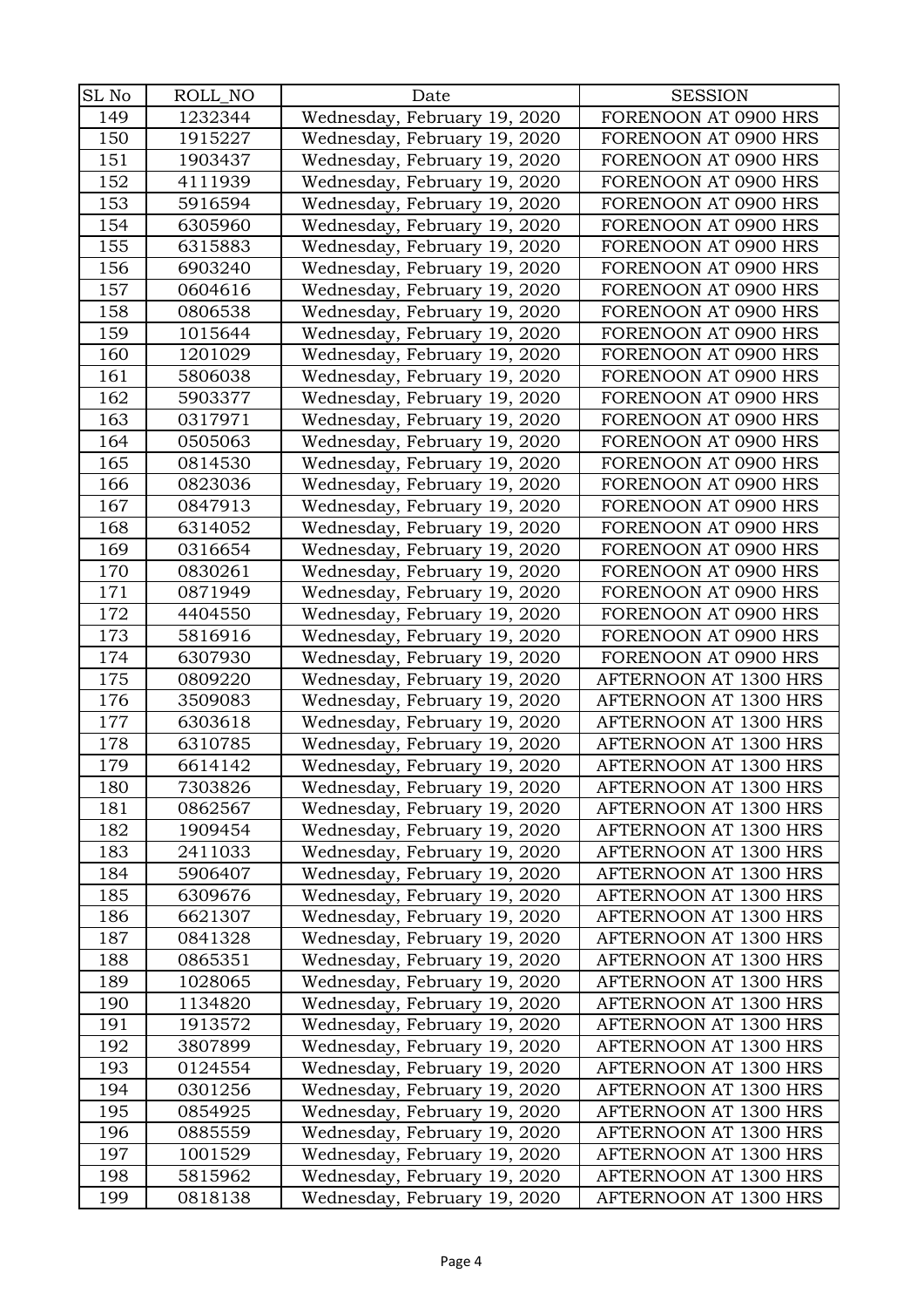| SL No | ROLL_NO | Date                         | <b>SESSION</b>        |
|-------|---------|------------------------------|-----------------------|
| 200   | 1213070 | Wednesday, February 19, 2020 | AFTERNOON AT 1300 HRS |
| 201   | 1222516 | Wednesday, February 19, 2020 | AFTERNOON AT 1300 HRS |
| 202   | 5607876 | Wednesday, February 19, 2020 | AFTERNOON AT 1300 HRS |
| 203   | 6626448 | Wednesday, February 19, 2020 | AFTERNOON AT 1300 HRS |
| 204   | 6904886 | Wednesday, February 19, 2020 | AFTERNOON AT 1300 HRS |
| 205   | 0846313 | Wednesday, February 19, 2020 | AFTERNOON AT 1300 HRS |
| 206   | 0875804 | Wednesday, February 19, 2020 | AFTERNOON AT 1300 HRS |
| 207   | 0879575 | Wednesday, February 19, 2020 | AFTERNOON AT 1300 HRS |
| 208   | 0885988 | Wednesday, February 19, 2020 | AFTERNOON AT 1300 HRS |
| 209   | 1902860 | Wednesday, February 19, 2020 | AFTERNOON AT 1300 HRS |
| 210   | 1908704 | Wednesday, February 19, 2020 | AFTERNOON AT 1300 HRS |
| 211   | 0519538 | Thursday, February 20, 2020  | FORENOON AT 0900 HRS  |
| 212   | 0849802 | Thursday, February 20, 2020  | FORENOON AT 0900 HRS  |
| 213   | 1222481 | Thursday, February 20, 2020  | FORENOON AT 0900 HRS  |
| 214   | 1228230 | Thursday, February 20, 2020  | FORENOON AT 0900 HRS  |
| 215   | 5913564 | Thursday, February 20, 2020  | FORENOON AT 0900 HRS  |
| 216   | 6617229 | Thursday, February 20, 2020  | FORENOON AT 0900 HRS  |
| 217   | 0519095 | Thursday, February 20, 2020  | FORENOON AT 0900 HRS  |
| 218   | 0834834 | Thursday, February 20, 2020  | FORENOON AT 0900 HRS  |
| 219   | 0858403 | Thursday, February 20, 2020  | FORENOON AT 0900 HRS  |
| 220   | 3530066 | Thursday, February 20, 2020  | FORENOON AT 0900 HRS  |
| 221   | 6318300 | Thursday, February 20, 2020  | FORENOON AT 0900 HRS  |
| 222   | 6624072 | Thursday, February 20, 2020  | FORENOON AT 0900 HRS  |
| 223   | 0800438 | Thursday, February 20, 2020  | FORENOON AT 0900 HRS  |
| 224   | 0812005 | Thursday, February 20, 2020  | FORENOON AT 0900 HRS  |
| 225   | 2003015 | Thursday, February 20, 2020  | FORENOON AT 0900 HRS  |
| 226   | 5805704 | Thursday, February 20, 2020  | FORENOON AT 0900 HRS  |
| 227   | 6303954 | Thursday, February 20, 2020  | FORENOON AT 0900 HRS  |
| 228   | 6627698 | Thursday, February 20, 2020  | FORENOON AT 0900 HRS  |
| 229   | 0318501 | Thursday, February 20, 2020  | FORENOON AT 0900 HRS  |
| 230   | 0512393 | Thursday, February 20, 2020  | FORENOON AT 0900 HRS  |
| 231   | 0831752 | Thursday, February 20, 2020  | FORENOON AT 0900 HRS  |
| 232   | 1204925 | Thursday, February 20, 2020  | FORENOON AT 0900 HRS  |
| 233   | 1910849 | Thursday, February 20, 2020  | FORENOON AT 0900 HRS  |
| 234   | 6404259 | Thursday, February 20, 2020  | FORENOON AT 0900 HRS  |
| 235   | 0867389 | Thursday, February 20, 2020  | FORENOON AT 0900 HRS  |
| 236   | 1020632 | Thursday, February 20, 2020  | FORENOON AT 0900 HRS  |
| 237   | 3501123 | Thursday, February 20, 2020  | FORENOON AT 0900 HRS  |
| 238   | 5002721 | Thursday, February 20, 2020  | FORENOON AT 0900 HRS  |
| 239   | 5604558 | Thursday, February 20, 2020  | FORENOON AT 0900 HRS  |
| 240   | 6302888 | Thursday, February 20, 2020  | FORENOON AT 0900 HRS  |
| 241   | 0125311 | Thursday, February 20, 2020  | FORENOON AT 0900 HRS  |
| 242   | 0833940 | Thursday, February 20, 2020  | FORENOON AT 0900 HRS  |
| 243   | 0855038 | Thursday, February 20, 2020  | FORENOON AT 0900 HRS  |
| 244   | 0864945 | Thursday, February 20, 2020  | FORENOON AT 0900 HRS  |
| 245   | 5417486 | Thursday, February 20, 2020  | FORENOON AT 0900 HRS  |
| 246   | 6420859 | Thursday, February 20, 2020  | FORENOON AT 0900 HRS  |
| 247   | 0342146 | Thursday, February 20, 2020  | AFTERNOON AT 1300 HRS |
| 248   | 0422800 | Thursday, February 20, 2020  | AFTERNOON AT 1300 HRS |
| 249   | 0818149 | Thursday, February 20, 2020  | AFTERNOON AT 1300 HRS |
| 250   | 0860411 | Thursday, February 20, 2020  | AFTERNOON AT 1300 HRS |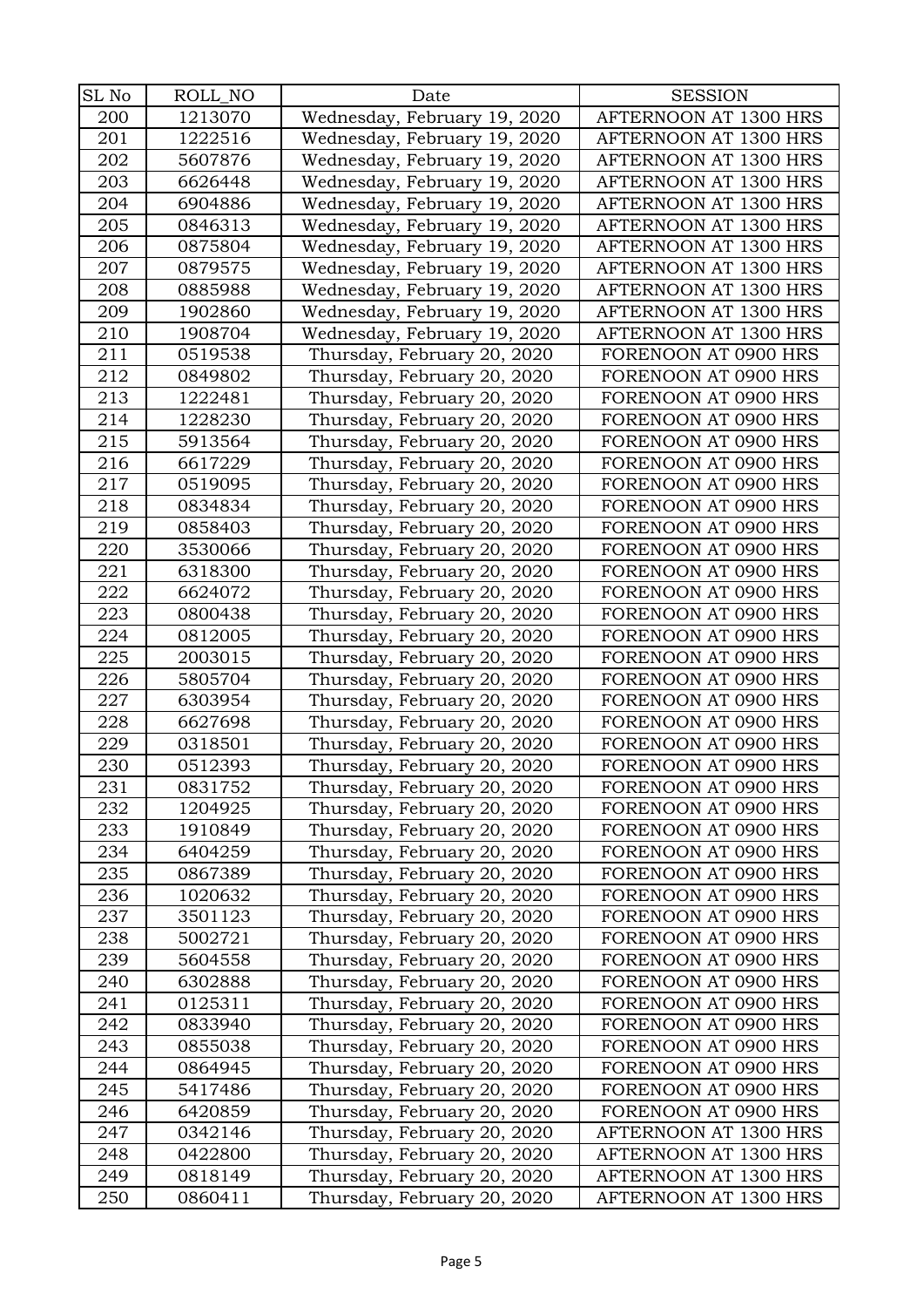| SL No | ROLL_NO | Date                        | <b>SESSION</b>        |
|-------|---------|-----------------------------|-----------------------|
| 251   | 1906089 | Thursday, February 20, 2020 | AFTERNOON AT 1300 HRS |
| 252   | 6314767 | Thursday, February 20, 2020 | AFTERNOON AT 1300 HRS |
| 253   | 0118510 | Thursday, February 20, 2020 | AFTERNOON AT 1300 HRS |
| 254   |         |                             | AFTERNOON AT 1300 HRS |
|       | 0124328 | Thursday, February 20, 2020 |                       |
| 255   | 0338638 | Thursday, February 20, 2020 | AFTERNOON AT 1300 HRS |
| 256   | 1913868 | Thursday, February 20, 2020 | AFTERNOON AT 1300 HRS |
| 257   | 4108332 | Thursday, February 20, 2020 | AFTERNOON AT 1300 HRS |
| 258   | 7808951 | Thursday, February 20, 2020 | AFTERNOON AT 1300 HRS |
| 259   | 0701893 | Thursday, February 20, 2020 | AFTERNOON AT 1300 HRS |
| 260   | 0800495 | Thursday, February 20, 2020 | AFTERNOON AT 1300 HRS |
| 261   | 1901732 | Thursday, February 20, 2020 | AFTERNOON AT 1300 HRS |
| 262   | 1914445 | Thursday, February 20, 2020 | AFTERNOON AT 1300 HRS |
| 263   | 6207927 | Thursday, February 20, 2020 | AFTERNOON AT 1300 HRS |
| 264   | 6419025 | Thursday, February 20, 2020 | AFTERNOON AT 1300 HRS |
| 265   | 0810354 | Thursday, February 20, 2020 | AFTERNOON AT 1300 HRS |
| 266   | 0813408 | Thursday, February 20, 2020 | AFTERNOON AT 1300 HRS |
| 267   | 0836816 | Thursday, February 20, 2020 | AFTERNOON AT 1300 HRS |
| 268   | 1144207 | Thursday, February 20, 2020 | AFTERNOON AT 1300 HRS |
| 269   | 1527092 | Thursday, February 20, 2020 | AFTERNOON AT 1300 HRS |
| 270   | 4906766 | Thursday, February 20, 2020 | AFTERNOON AT 1300 HRS |
| 271   | 0103750 | Thursday, February 20, 2020 | AFTERNOON AT 1300 HRS |
| 272   | 0836704 | Thursday, February 20, 2020 | AFTERNOON AT 1300 HRS |
| 273   | 0850184 | Thursday, February 20, 2020 | AFTERNOON AT 1300 HRS |
| 274   | 0857023 | Thursday, February 20, 2020 | AFTERNOON AT 1300 HRS |
| 275   | 0864619 | Thursday, February 20, 2020 | AFTERNOON AT 1300 HRS |
| 276   | 0876541 | Thursday, February 20, 2020 | AFTERNOON AT 1300 HRS |
| 277   | 0313414 | Thursday, February 20, 2020 | AFTERNOON AT 1300 HRS |
| 278   | 0316337 | Thursday, February 20, 2020 | AFTERNOON AT 1300 HRS |
| 279   | 0806981 | Thursday, February 20, 2020 | AFTERNOON AT 1300 HRS |
| 280   | 0855702 | Thursday, February 20, 2020 | AFTERNOON AT 1300 HRS |
| 281   | 7304681 | Thursday, February 20, 2020 | AFTERNOON AT 1300 HRS |
| 282   | 7701613 | Thursday, February 20, 2020 | AFTERNOON AT 1300 HRS |
| 283   | 0208249 | Friday, February 21, 2020   | FORENOON AT 0900 HRS  |
| 284   | 0845538 | Friday, February 21, 2020   | FORENOON AT 0900 HRS  |
| 285   | 6114030 | Friday, February 21, 2020   | FORENOON AT 0900 HRS  |
| 286   | 6311658 | Friday, February 21, 2020   | FORENOON AT 0900 HRS  |
| 287   | 6504995 | Friday, February 21, 2020   | FORENOON AT 0900 HRS  |
| 288   | 6628693 | Friday, February 21, 2020   | FORENOON AT 0900 HRS  |
| 289   | 0812623 | Friday, February 21, 2020   | FORENOON AT 0900 HRS  |
| 290   | 0862229 | Friday, February 21, 2020   | FORENOON AT 0900 HRS  |
| 291   | 1539424 | Friday, February 21, 2020   | FORENOON AT 0900 HRS  |
| 292   | 1902792 | Friday, February 21, 2020   | FORENOON AT 0900 HRS  |
| 293   | 3527328 | Friday, February 21, 2020   | FORENOON AT 0900 HRS  |
| 294   | 3810478 | Friday, February 21, 2020   | FORENOON AT 0900 HRS  |
| 295   | 0214364 | Friday, February 21, 2020   | FORENOON AT 0900 HRS  |
| 296   | 0810589 | Friday, February 21, 2020   | FORENOON AT 0900 HRS  |
| 297   | 0853962 | Friday, February 21, 2020   | FORENOON AT 0900 HRS  |
| 298   | 1039965 | Friday, February 21, 2020   | FORENOON AT 0900 HRS  |
| 299   | 1206520 | Friday, February 21, 2020   | FORENOON AT 0900 HRS  |
| 300   | 6615798 | Friday, February 21, 2020   | FORENOON AT 0900 HRS  |
| 301   | 0305291 | Friday, February 21, 2020   | FORENOON AT 0900 HRS  |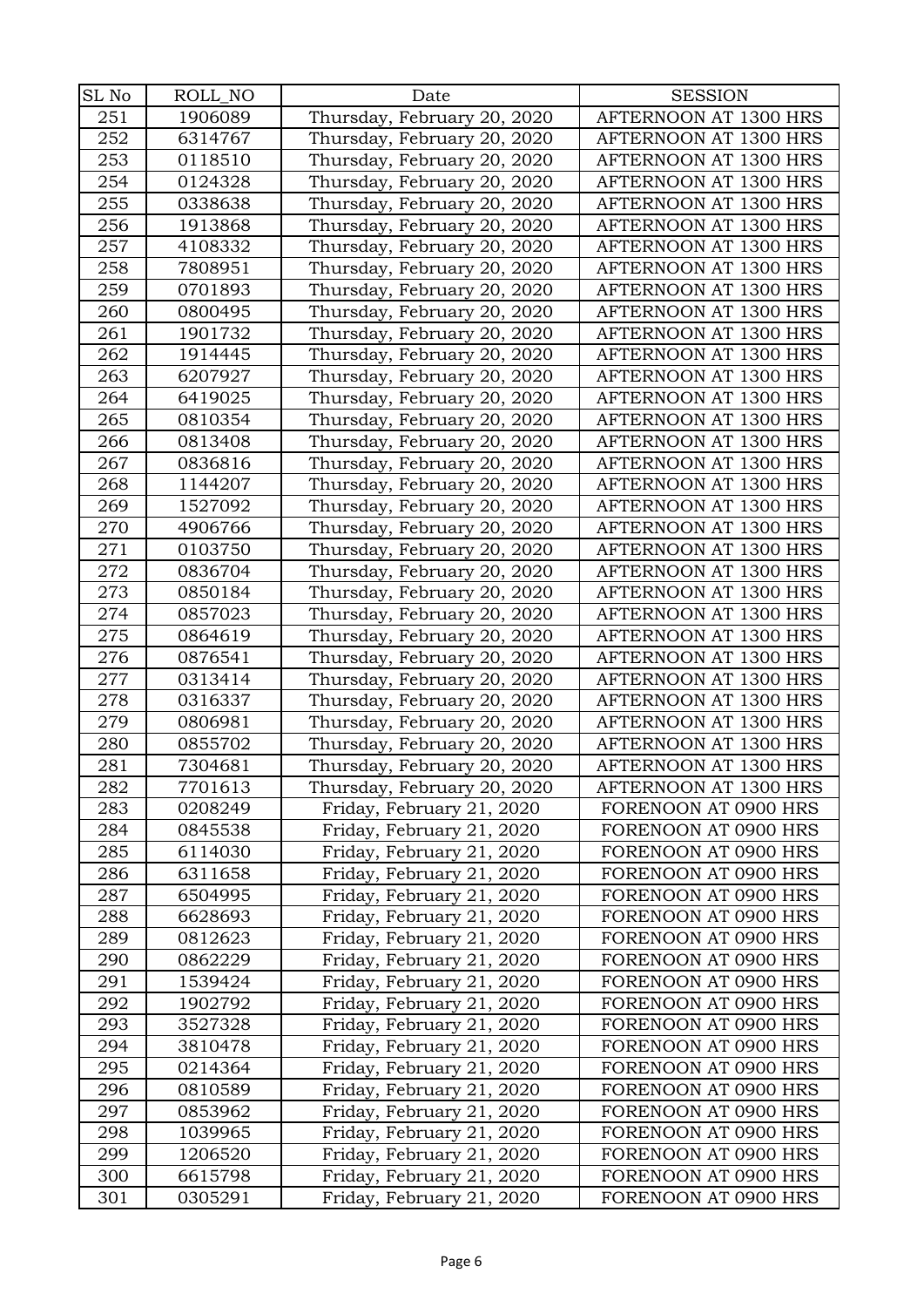| SL No | ROLL_NO | Date                      | <b>SESSION</b>        |
|-------|---------|---------------------------|-----------------------|
| 302   | 0326343 | Friday, February 21, 2020 | FORENOON AT 0900 HRS  |
| 303   | 0831633 | Friday, February 21, 2020 | FORENOON AT 0900 HRS  |
| 304   | 1223367 | Friday, February 21, 2020 | FORENOON AT 0900 HRS  |
| 305   | 1912562 | Friday, February 21, 2020 | FORENOON AT 0900 HRS  |
| 306   | 2635801 | Friday, February 21, 2020 | FORENOON AT 0900 HRS  |
| 307   | 0322065 | Friday, February 21, 2020 | FORENOON AT 0900 HRS  |
| 308   | 0831413 | Friday, February 21, 2020 | FORENOON AT 0900 HRS  |
| 309   | 1204146 | Friday, February 21, 2020 | FORENOON AT 0900 HRS  |
| 310   | 4001533 | Friday, February 21, 2020 | FORENOON AT 0900 HRS  |
| 311   | 6315457 | Friday, February 21, 2020 | FORENOON AT 0900 HRS  |
| 312   | 7008595 | Friday, February 21, 2020 | FORENOON AT 0900 HRS  |
| 313   | 0327918 | Friday, February 21, 2020 | FORENOON AT 0900 HRS  |
| 314   | 0837488 | Friday, February 21, 2020 | FORENOON AT 0900 HRS  |
| 315   | 0853971 | Friday, February 21, 2020 | FORENOON AT 0900 HRS  |
| 316   | 0868648 | Friday, February 21, 2020 | FORENOON AT 0900 HRS  |
| 317   | 5809291 | Friday, February 21, 2020 | FORENOON AT 0900 HRS  |
| 318   | 7807117 | Friday, February 21, 2020 | FORENOON AT 0900 HRS  |
| 319   | 0836062 | Friday, February 21, 2020 | AFTERNOON AT 1300 HRS |
| 320   | 1505592 | Friday, February 21, 2020 | AFTERNOON AT 1300 HRS |
| 321   | 1909336 | Friday, February 21, 2020 | AFTERNOON AT 1300 HRS |
| 322   | 3528646 | Friday, February 21, 2020 | AFTERNOON AT 1300 HRS |
| 323   | 3810931 | Friday, February 21, 2020 | AFTERNOON AT 1300 HRS |
| 324   | 5805256 | Friday, February 21, 2020 | AFTERNOON AT 1300 HRS |
| 325   | 0873746 | Friday, February 21, 2020 | AFTERNOON AT 1300 HRS |
| 326   | 1039490 | Friday, February 21, 2020 | AFTERNOON AT 1300 HRS |
| 327   | 1207288 | Friday, February 21, 2020 | AFTERNOON AT 1300 HRS |
| 328   | 1412742 | Friday, February 21, 2020 | AFTERNOON AT 1300 HRS |
| 329   | 3505234 | Friday, February 21, 2020 | AFTERNOON AT 1300 HRS |
| 330   | 5910579 | Friday, February 21, 2020 | AFTERNOON AT 1300 HRS |
| 331   | 0319100 | Friday, February 21, 2020 | AFTERNOON AT 1300 HRS |
| 332   | 0506985 | Friday, February 21, 2020 | AFTERNOON AT 1300 HRS |
| 333   | 0825017 | Friday, February 21, 2020 | AFTERNOON AT 1300 HRS |
| 334   | 5806124 | Friday, February 21, 2020 | AFTERNOON AT 1300 HRS |
| 335   | 6303940 | Friday, February 21, 2020 | AFTERNOON AT 1300 HRS |
| 336   | 6311737 | Friday, February 21, 2020 | AFTERNOON AT 1300 HRS |
| 337   | 0803344 | Friday, February 21, 2020 | AFTERNOON AT 1300 HRS |
| 338   | 0846272 | Friday, February 21, 2020 | AFTERNOON AT 1300 HRS |
| 339   | 1121545 | Friday, February 21, 2020 | AFTERNOON AT 1300 HRS |
| 340   | 6605706 | Friday, February 21, 2020 | AFTERNOON AT 1300 HRS |
| 341   | 6618080 | Friday, February 21, 2020 | AFTERNOON AT 1300 HRS |
| 342   | 7812616 | Friday, February 21, 2020 | AFTERNOON AT 1300 HRS |
| 343   | 0839738 | Friday, February 21, 2020 | AFTERNOON AT 1300 HRS |
| 344   | 1215542 | Friday, February 21, 2020 | AFTERNOON AT 1300 HRS |
| 345   | 1910162 | Friday, February 21, 2020 | AFTERNOON AT 1300 HRS |
| 346   | 4902723 | Friday, February 21, 2020 | AFTERNOON AT 1300 HRS |
| 347   | 6603761 | Friday, February 21, 2020 | AFTERNOON AT 1300 HRS |
| 348   | 6613721 | Friday, February 21, 2020 | AFTERNOON AT 1300 HRS |
| 349   | 0633069 | Friday, February 21, 2020 | AFTERNOON AT 1300 HRS |
| 350   | 0837870 | Friday, February 21, 2020 | AFTERNOON AT 1300 HRS |
| 351   | 0874592 | Friday, February 21, 2020 | AFTERNOON AT 1300 HRS |
| 352   | 1028237 | Friday, February 21, 2020 | AFTERNOON AT 1300 HRS |
|       |         |                           |                       |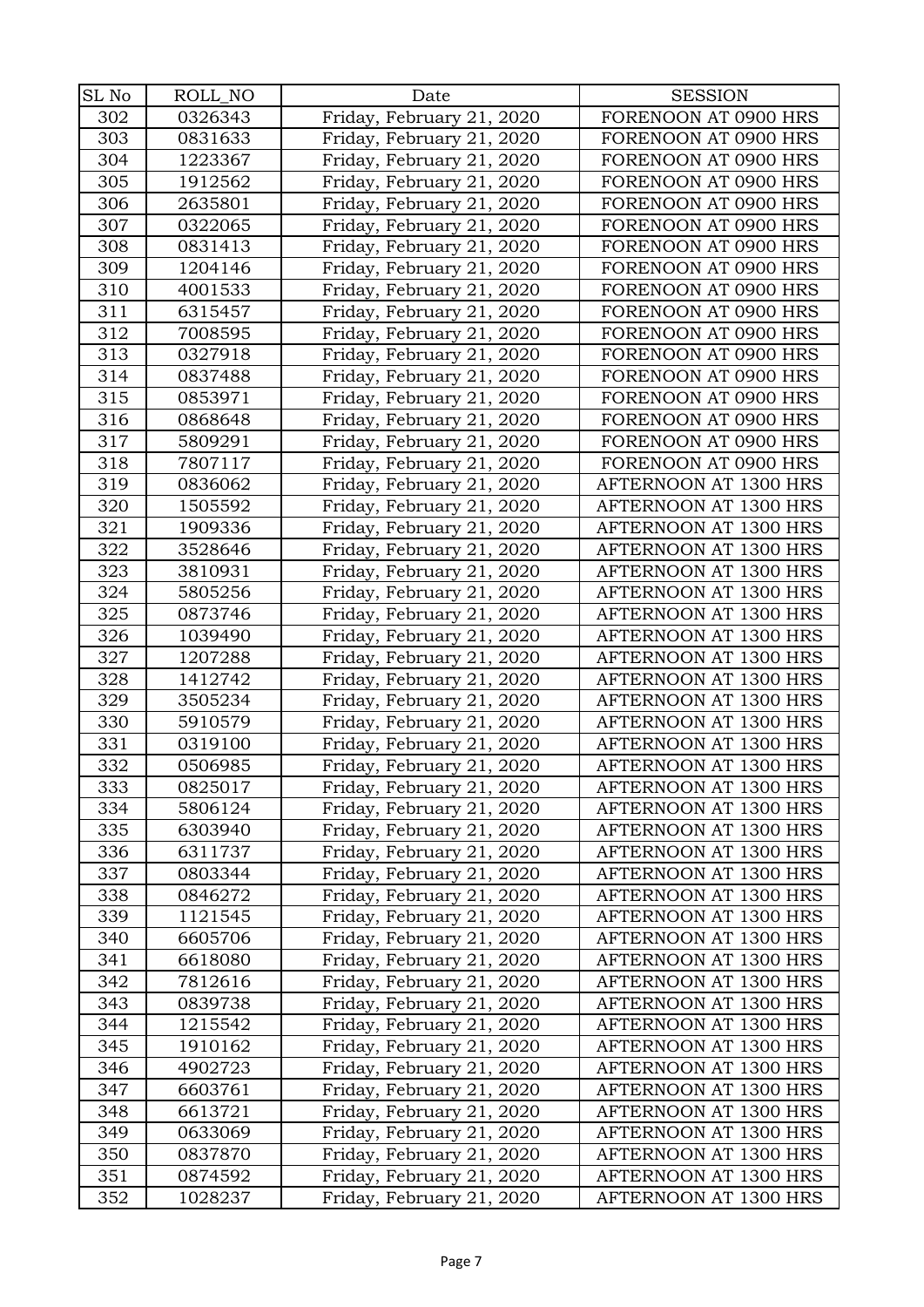| $\rm SL~No$ | ROLL_NO | Date                                                   | <b>SESSION</b>                               |
|-------------|---------|--------------------------------------------------------|----------------------------------------------|
| 353         | 1518855 | Friday, February 21, 2020                              | AFTERNOON AT 1300 HRS                        |
| 354         | 1912557 | Friday, February 21, 2020                              | AFTERNOON AT 1300 HRS                        |
| 355         | 0870379 | Monday, February 24, 2020                              | FORENOON AT 0900 HRS                         |
| 356         | 1422568 | Monday, February 24, 2020                              | FORENOON AT 0900 HRS                         |
| 357         | 1543350 | Monday, February 24, 2020                              | FORENOON AT 0900 HRS                         |
| 358         | 1909640 | Monday, February 24, 2020                              | FORENOON AT 0900 HRS                         |
| 359         | 1911643 |                                                        | FORENOON AT 0900 HRS                         |
| 360         | 0810680 | Monday, February 24, 2020                              | FORENOON AT 0900 HRS                         |
| 361         | 1915241 | Monday, February 24, 2020                              | FORENOON AT 0900 HRS                         |
| 362         | 3542539 | Monday, February 24, 2020<br>Monday, February 24, 2020 | FORENOON AT 0900 HRS                         |
| 363         | 4128558 | Monday, February 24, 2020                              | FORENOON AT 0900 HRS                         |
| 364         | 5205990 | Monday, February 24, 2020                              | FORENOON AT 0900 HRS                         |
| 365         | 0110512 | Monday, February 24, 2020                              | FORENOON AT 0900 HRS                         |
| 366         | 0854291 |                                                        | FORENOON AT 0900 HRS                         |
| 367         | 3510888 | Monday, February 24, 2020                              |                                              |
| 368         | 3518258 | Monday, February 24, 2020                              | FORENOON AT 0900 HRS                         |
|             |         | Monday, February 24, 2020                              | FORENOON AT 0900 HRS                         |
| 369         | 5809627 | Monday, February 24, 2020                              | FORENOON AT 0900 HRS                         |
| 370         | 0859400 | Monday, February 24, 2020                              | FORENOON AT 0900 HRS<br>FORENOON AT 0900 HRS |
| 371         | 3531081 | Monday, February 24, 2020                              |                                              |
| 372<br>373  | 4908600 | Monday, February 24, 2020                              | FORENOON AT 0900 HRS                         |
|             | 5805626 | Monday, February 24, 2020                              | FORENOON AT 0900 HRS                         |
| 374         | 6302593 | Monday, February 24, 2020                              | FORENOON AT 0900 HRS                         |
| 375         | 0109290 | Monday, February 24, 2020                              | FORENOON AT 0900 HRS                         |
| 376         | 0816973 | Monday, February 24, 2020                              | FORENOON AT 0900 HRS                         |
| 377         | 0861776 | Monday, February 24, 2020                              | FORENOON AT 0900 HRS                         |
| 378         | 2400337 | Monday, February 24, 2020                              | FORENOON AT 0900 HRS                         |
| 379         | 6601750 | Monday, February 24, 2020                              | FORENOON AT 0900 HRS                         |
| 380         | 0330271 | Monday, February 24, 2020                              | FORENOON AT 0900 HRS                         |
| 381         | 0819817 | Monday, February 24, 2020                              | FORENOON AT 0900 HRS                         |
| 382         | 0868040 | Monday, February 24, 2020                              | FORENOON AT 0900 HRS                         |
| 383         | 3810767 | Monday, February 24, 2020                              | FORENOON AT 0900 HRS                         |
| 384         | 5800934 | Monday, February 24, 2020                              | FORENOON AT 0900 HRS                         |
| 385         | 0315950 | Monday, February 24, 2020                              | AFTERNOON AT 1300 HRS                        |
| 386         | 0847894 | Monday, February 24, 2020                              | AFTERNOON AT 1300 HRS                        |
| 387         | 3511946 | Monday, February 24, 2020                              | AFTERNOON AT 1300 HRS                        |
| 388         | 5906717 | Monday, February 24, 2020                              | AFTERNOON AT 1300 HRS                        |
| 389         | 6300380 | Monday, February 24, 2020                              | AFTERNOON AT 1300 HRS                        |
| 390         | 6501925 | Monday, February 24, 2020                              | AFTERNOON AT 1300 HRS                        |
| 391         | 0822524 | Monday, February 24, 2020                              | AFTERNOON AT 1300 HRS                        |
| 392         | 6417053 | Monday, February 24, 2020                              | AFTERNOON AT 1300 HRS                        |
| 393         | 1026940 | Monday, February 24, 2020                              | AFTERNOON AT 1300 HRS                        |
| 394         | 1204959 | Monday, February 24, 2020                              | AFTERNOON AT 1300 HRS                        |
| 395         | 3403715 | Monday, February 24, 2020                              | AFTERNOON AT 1300 HRS                        |
| 396         | 3406276 | Monday, February 24, 2020                              | AFTERNOON AT 1300 HRS                        |
| 397         | 0331463 | Monday, February 24, 2020                              | AFTERNOON AT 1300 HRS                        |
| 398         | 0800544 | Monday, February 24, 2020                              | AFTERNOON AT 1300 HRS                        |
| 399         | 0836410 | Monday, February 24, 2020                              | AFTERNOON AT 1300 HRS                        |
| 400         | 0859065 | Monday, February 24, 2020                              | AFTERNOON AT 1300 HRS                        |
| 401         | 4912371 | Monday, February 24, 2020                              | AFTERNOON AT 1300 HRS                        |
| 402         | 6420389 | Monday, February 24, 2020                              | AFTERNOON AT 1300 HRS                        |
| 403         | 0124160 | Monday, February 24, 2020                              | AFTERNOON AT 1300 HRS                        |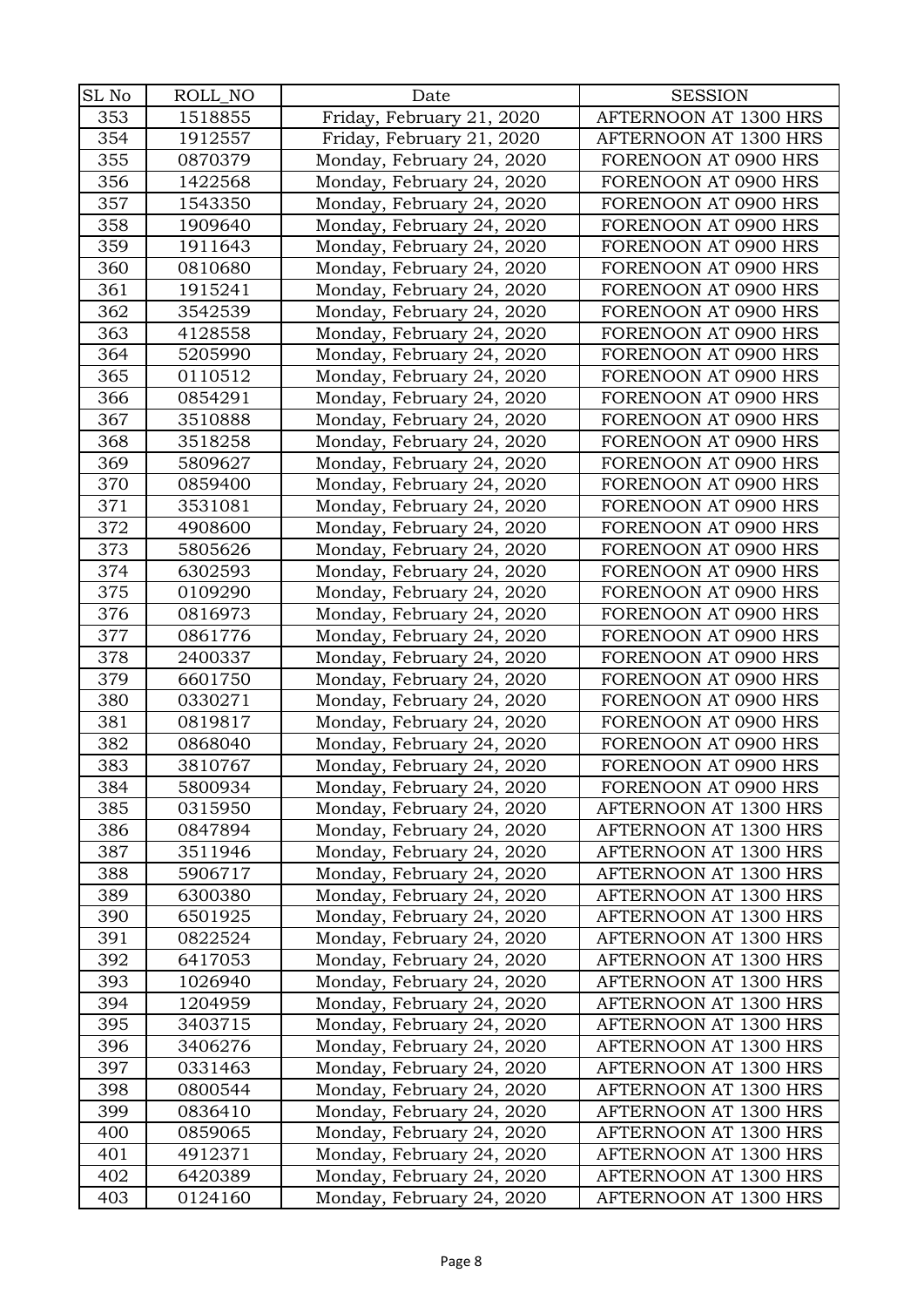| SL No | ROLL_NO | Date                       | <b>SESSION</b>        |
|-------|---------|----------------------------|-----------------------|
| 404   | 0501452 | Monday, February 24, 2020  | AFTERNOON AT 1300 HRS |
| 405   | 0834743 | Monday, February 24, 2020  | AFTERNOON AT 1300 HRS |
| 406   | 1207982 | Monday, February 24, 2020  | AFTERNOON AT 1300 HRS |
| 407   | 3409921 | Monday, February 24, 2020  | AFTERNOON AT 1300 HRS |
| 408   | 6702961 | Monday, February 24, 2020  | AFTERNOON AT 1300 HRS |
| 409   | 0805697 | Monday, February 24, 2020  | AFTERNOON AT 1300 HRS |
| 410   | 0807978 | Monday, February 24, 2020  | AFTERNOON AT 1300 HRS |
| 411   | 0864205 | Monday, February 24, 2020  | AFTERNOON AT 1300 HRS |
| 412   | 1028044 | Monday, February 24, 2020  | AFTERNOON AT 1300 HRS |
| 413   | 6407160 | Monday, February 24, 2020  | AFTERNOON AT 1300 HRS |
| 414   | 7814881 | Monday, February 24, 2020  | AFTERNOON AT 1300 HRS |
| 415   | 0300048 | Monday, February 24, 2020  | AFTERNOON AT 1300 HRS |
| 416   | 0321656 | Monday, February 24, 2020  | AFTERNOON AT 1300 HRS |
| 417   | 0885907 | Monday, February 24, 2020  | AFTERNOON AT 1300 HRS |
| 418   | 1108533 | Monday, February 24, 2020  | AFTERNOON AT 1300 HRS |
| 419   | 6312352 | Monday, February 24, 2020  | AFTERNOON AT 1300 HRS |
| 420   | 6613089 | Monday, February 24, 2020  | AFTERNOON AT 1300 HRS |
| 421   | 0337408 | Tuesday, February 25, 2020 | FORENOON AT 0900 HRS  |
| 422   | 2113631 | Tuesday, February 25, 2020 | FORENOON AT 0900 HRS  |
| 423   | 2412438 | Tuesday, February 25, 2020 | FORENOON AT 0900 HRS  |
| 424   | 2638043 | Tuesday, February 25, 2020 | FORENOON AT 0900 HRS  |
| 425   | 3542533 | Tuesday, February 25, 2020 | FORENOON AT 0900 HRS  |
| 426   | 6319536 | Tuesday, February 25, 2020 | FORENOON AT 0900 HRS  |
| 427   | 5608870 | Tuesday, February 25, 2020 | FORENOON AT 0900 HRS  |
| 428   | 6421198 | Tuesday, February 25, 2020 | FORENOON AT 0900 HRS  |
| 429   | 6421207 | Tuesday, February 25, 2020 | FORENOON AT 0900 HRS  |
| 430   | 6630203 | Tuesday, February 25, 2020 | FORENOON AT 0900 HRS  |
| 431   | 6630285 | Tuesday, February 25, 2020 | FORENOON AT 0900 HRS  |
| 432   | 6812183 | Tuesday, February 25, 2020 | FORENOON AT 0900 HRS  |
| 433   | 0859336 | Tuesday, February 25, 2020 | FORENOON AT 0900 HRS  |
| 434   | 0876775 | Tuesday, February 25, 2020 | FORENOON AT 0900 HRS  |
| 435   | 5918150 | Tuesday, February 25, 2020 | FORENOON AT 0900 HRS  |
| 436   | 6316868 | Tuesday, February 25, 2020 | FORENOON AT 0900 HRS  |
| 437   | 6319587 | Tuesday, February 25, 2020 | FORENOON AT 0900 HRS  |
| 438   | 7102736 | Tuesday, February 25, 2020 | FORENOON AT 0900 HRS  |
| 439   | 0821076 | Tuesday, February 25, 2020 | FORENOON AT 0900 HRS  |
| 440   | 1033145 | Tuesday, February 25, 2020 | FORENOON AT 0900 HRS  |
| 441   | 1217551 | Tuesday, February 25, 2020 | FORENOON AT 0900 HRS  |
| 442   | 5203617 | Tuesday, February 25, 2020 | FORENOON AT 0900 HRS  |
| 443   | 5905070 | Tuesday, February 25, 2020 | FORENOON AT 0900 HRS  |
| 444   | 6102138 | Tuesday, February 25, 2020 | FORENOON AT 0900 HRS  |
| 445   | 0809673 | Tuesday, February 25, 2020 | FORENOON AT 0900 HRS  |
| 446   | 0836109 | Tuesday, February 25, 2020 | FORENOON AT 0900 HRS  |
| 447   | 0859214 | Tuesday, February 25, 2020 | FORENOON AT 0900 HRS  |
| 448   | 1910931 | Tuesday, February 25, 2020 | FORENOON AT 0900 HRS  |
| 449   | 3909245 | Tuesday, February 25, 2020 | FORENOON AT 0900 HRS  |
| 450   | 6303857 | Tuesday, February 25, 2020 | FORENOON AT 0900 HRS  |
| 451   | 0806901 | Tuesday, February 25, 2020 | FORENOON AT 0900 HRS  |
| 452   | 0836655 | Tuesday, February 25, 2020 | FORENOON AT 0900 HRS  |
| 453   | 0858538 | Tuesday, February 25, 2020 | FORENOON AT 0900 HRS  |
| 454   | 1002923 | Tuesday, February 25, 2020 | FORENOON AT 0900 HRS  |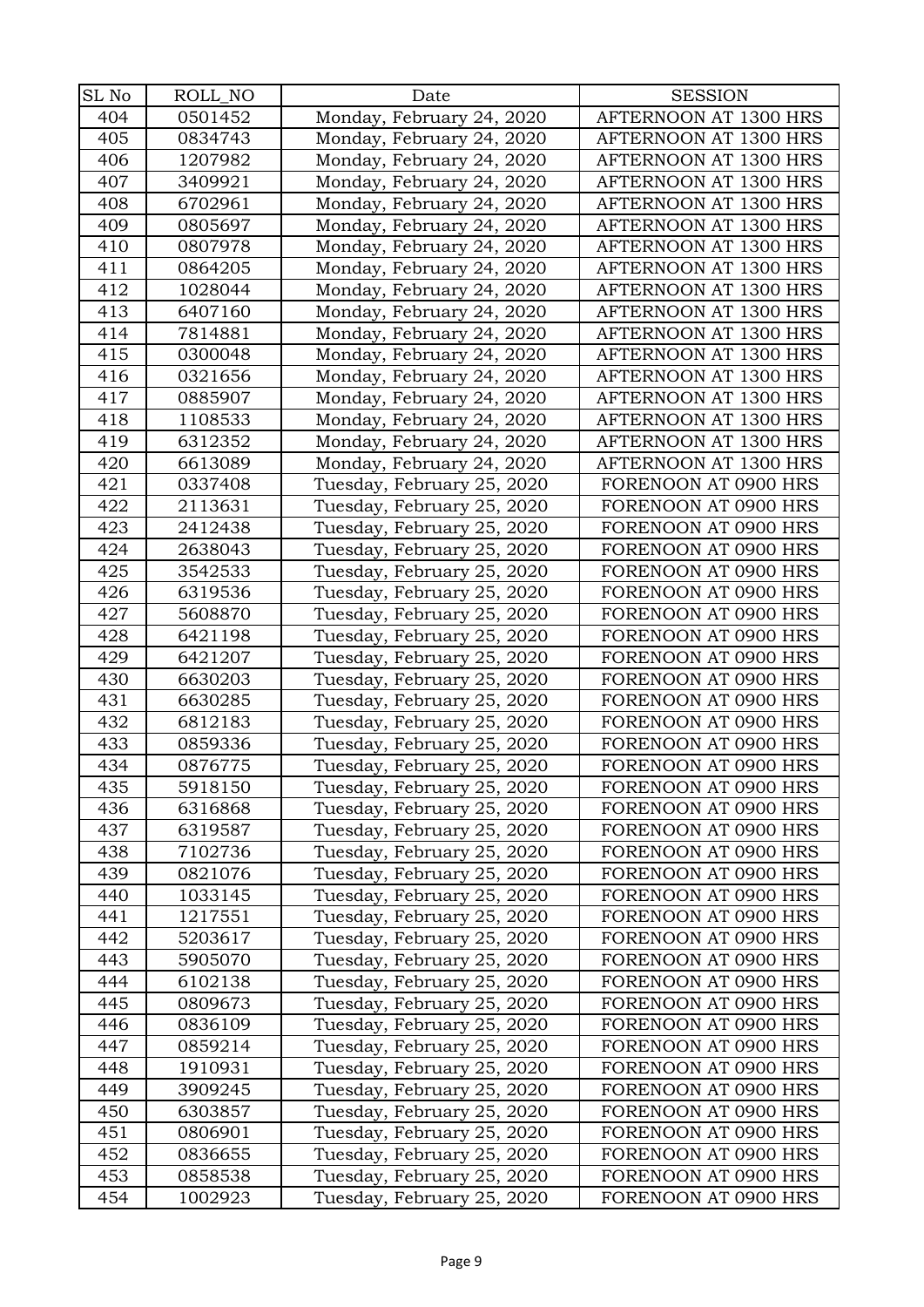| SL No | ROLL_NO | Date                         | <b>SESSION</b>        |
|-------|---------|------------------------------|-----------------------|
| 455   | 5811232 | Tuesday, February 25, 2020   | FORENOON AT 0900 HRS  |
| 456   | 6316189 | Tuesday, February 25, 2020   | FORENOON AT 0900 HRS  |
| 457   | 0514679 | Tuesday, February 25, 2020   | AFTERNOON AT 1300 HRS |
| 458   | 0826171 | Tuesday, February 25, 2020   | AFTERNOON AT 1300 HRS |
| 459   | 0845401 | Tuesday, February 25, 2020   | AFTERNOON AT 1300 HRS |
| 460   | 5916376 | Tuesday, February 25, 2020   | AFTERNOON AT 1300 HRS |
| 461   | 6413836 | Tuesday, February 25, 2020   | AFTERNOON AT 1300 HRS |
| 462   | 6620232 | Tuesday, February 25, 2020   | AFTERNOON AT 1300 HRS |
| 463   | 0512940 | Tuesday, February 25, 2020   | AFTERNOON AT 1300 HRS |
| 464   | 0837852 | Tuesday, February 25, 2020   | AFTERNOON AT 1300 HRS |
| 465   | 0860476 | Tuesday, February 25, 2020   | AFTERNOON AT 1300 HRS |
| 466   | 1220333 | Tuesday, February 25, 2020   | AFTERNOON AT 1300 HRS |
| 467   | 5813007 | Tuesday, February 25, 2020   | AFTERNOON AT 1300 HRS |
| 468   | 6309655 | Tuesday, February 25, 2020   | AFTERNOON AT 1300 HRS |
| 469   | 0853405 | Tuesday, February 25, 2020   | AFTERNOON AT 1300 HRS |
| 470   | 0870324 | Tuesday, February 25, 2020   | AFTERNOON AT 1300 HRS |
| 471   | 0878754 | Tuesday, February 25, 2020   | AFTERNOON AT 1300 HRS |
| 472   | 1517045 | Tuesday, February 25, 2020   | AFTERNOON AT 1300 HRS |
| 473   | 2202767 | Tuesday, February 25, 2020   | AFTERNOON AT 1300 HRS |
| 474   | 5921079 | Tuesday, February 25, 2020   | AFTERNOON AT 1300 HRS |
| 475   | 0310022 | Tuesday, February 25, 2020   | AFTERNOON AT 1300 HRS |
| 476   | 0800336 | Tuesday, February 25, 2020   | AFTERNOON AT 1300 HRS |
| 477   | 0815372 | Tuesday, February 25, 2020   | AFTERNOON AT 1300 HRS |
| 478   | 0817555 | Tuesday, February 25, 2020   | AFTERNOON AT 1300 HRS |
| 479   | 1510971 | Tuesday, February 25, 2020   | AFTERNOON AT 1300 HRS |
| 480   | 6318932 | Tuesday, February 25, 2020   | AFTERNOON AT 1300 HRS |
| 481   | 1209493 | Tuesday, February 25, 2020   | AFTERNOON AT 1300 HRS |
| 482   | 1217012 | Tuesday, February 25, 2020   | AFTERNOON AT 1300 HRS |
| 483   | 1219051 | Tuesday, February 25, 2020   | AFTERNOON AT 1300 HRS |
| 484   | 5810826 | Tuesday, February 25, 2020   | AFTERNOON AT 1300 HRS |
| 485   | 6506363 | Tuesday, February 25, 2020   | AFTERNOON AT 1300 HRS |
| 486   | 6601462 | Tuesday, February 25, 2020   | AFTERNOON AT 1300 HRS |
| 487   | 0868557 | Tuesday, February 25, 2020   | AFTERNOON AT 1300 HRS |
| 488   | 0868884 | Tuesday, February 25, 2020   | AFTERNOON AT 1300 HRS |
| 489   | 1129828 | Tuesday, February 25, 2020   | AFTERNOON AT 1300 HRS |
| 490   | 1505798 | Tuesday, February 25, 2020   | AFTERNOON AT 1300 HRS |
| 491   | 1525217 | Tuesday, February 25, 2020   | AFTERNOON AT 1300 HRS |
| 492   | 4115392 | Tuesday, February 25, 2020   | AFTERNOON AT 1300 HRS |
| 493   | 2639147 | Wednesday, February 26, 2020 | FORENOON AT 0900 HRS  |
| 494   | 4402823 | Wednesday, February 26, 2020 | FORENOON AT 0900 HRS  |
| 495   | 5104560 | Wednesday, February 26, 2020 | FORENOON AT 0900 HRS  |
| 496   | 5803040 | Wednesday, February 26, 2020 | FORENOON AT 0900 HRS  |
| 497   | 5820179 | Wednesday, February 26, 2020 | FORENOON AT 0900 HRS  |
| 498   | 6306755 | Wednesday, February 26, 2020 | FORENOON AT 0900 HRS  |
| 499   | 0239327 | Wednesday, February 26, 2020 | FORENOON AT 0900 HRS  |
| 500   | 0819982 | Wednesday, February 26, 2020 | FORENOON AT 0900 HRS  |
| 501   | 0847657 | Wednesday, February 26, 2020 | FORENOON AT 0900 HRS  |
| 502   | 0856215 | Wednesday, February 26, 2020 | FORENOON AT 0900 HRS  |
| 503   | 1145123 | Wednesday, February 26, 2020 | FORENOON AT 0900 HRS  |
| 504   | 6420334 | Wednesday, February 26, 2020 | FORENOON AT 0900 HRS  |
| 505   | 0716596 | Wednesday, February 26, 2020 | FORENOON AT 0900 HRS  |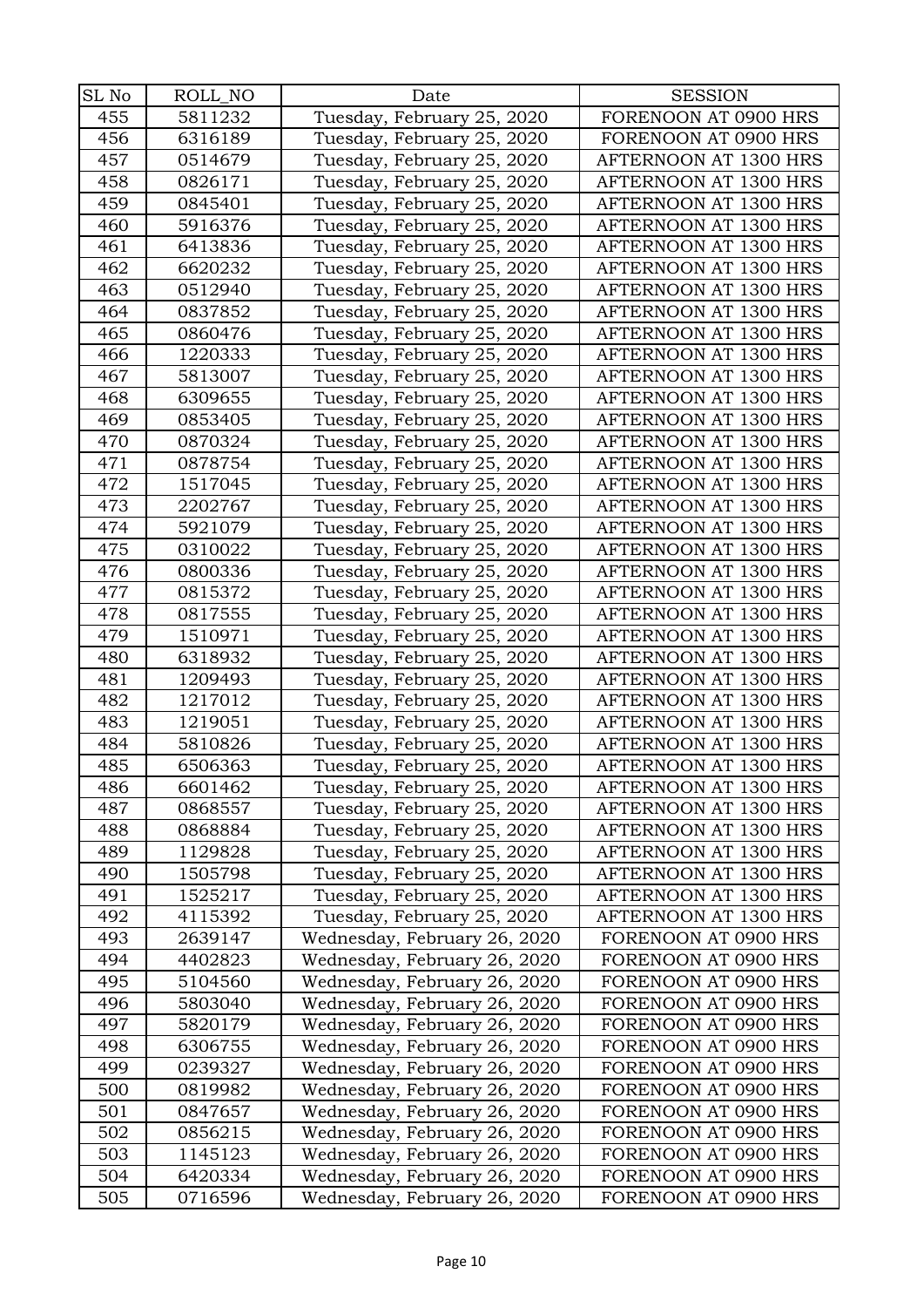| SL No | ROLL_NO | Date                         | <b>SESSION</b>        |
|-------|---------|------------------------------|-----------------------|
| 506   | 0800373 | Wednesday, February 26, 2020 | FORENOON AT 0900 HRS  |
| 507   | 1203900 | Wednesday, February 26, 2020 | FORENOON AT 0900 HRS  |
| 508   | 1318011 | Wednesday, February 26, 2020 | FORENOON AT 0900 HRS  |
| 509   | 1543071 | Wednesday, February 26, 2020 | FORENOON AT 0900 HRS  |
| 510   | 6400963 | Wednesday, February 26, 2020 | FORENOON AT 0900 HRS  |
| 511   | 0239292 | Wednesday, February 26, 2020 | FORENOON AT 0900 HRS  |
| 512   | 0831300 | Wednesday, February 26, 2020 | FORENOON AT 0900 HRS  |
| 513   | 0849790 | Wednesday, February 26, 2020 | FORENOON AT 0900 HRS  |
| 514   | 1906763 | Wednesday, February 26, 2020 | FORENOON AT 0900 HRS  |
| 515   | 6418607 | Wednesday, February 26, 2020 | FORENOON AT 0900 HRS  |
| 516   | 6617674 | Wednesday, February 26, 2020 | FORENOON AT 0900 HRS  |
| 517   | 0832401 | Wednesday, February 26, 2020 | FORENOON AT 0900 HRS  |
| 518   | 0847994 | Wednesday, February 26, 2020 | FORENOON AT 0900 HRS  |
| 519   | 0875959 | Wednesday, February 26, 2020 | FORENOON AT 0900 HRS  |
| 520   | 6310866 | Wednesday, February 26, 2020 | FORENOON AT 0900 HRS  |
| 521   | 6618572 | Wednesday, February 26, 2020 | FORENOON AT 0900 HRS  |
| 522   | 7806218 | Wednesday, February 26, 2020 | FORENOON AT 0900 HRS  |
| 523   | 0102028 | Wednesday, February 26, 2020 | FORENOON AT 0900 HRS  |
| 524   | 0807744 | Wednesday, February 26, 2020 | FORENOON AT 0900 HRS  |
| 525   | 0857345 | Wednesday, February 26, 2020 | FORENOON AT 0900 HRS  |
| 526   | 0867353 | Wednesday, February 26, 2020 | FORENOON AT 0900 HRS  |
| 527   | 1215770 | Wednesday, February 26, 2020 | FORENOON AT 0900 HRS  |
| 528   | 3912467 | Wednesday, February 26, 2020 | FORENOON AT 0900 HRS  |
| 529   | 0714779 | Wednesday, February 26, 2020 | AFTERNOON AT 1300 HRS |
| 530   | 0833024 | Wednesday, February 26, 2020 | AFTERNOON AT 1300 HRS |
| 531   | 0833284 | Wednesday, February 26, 2020 | AFTERNOON AT 1300 HRS |
| 532   | 1025319 | Wednesday, February 26, 2020 | AFTERNOON AT 1300 HRS |
| 533   | 1047857 | Wednesday, February 26, 2020 | AFTERNOON AT 1300 HRS |
| 534   | 2111477 | Wednesday, February 26, 2020 | AFTERNOON AT 1300 HRS |
| 535   | 0100972 | Wednesday, February 26, 2020 | AFTERNOON AT 1300 HRS |
| 536   | 0110948 | Wednesday, February 26, 2020 | AFTERNOON AT 1300 HRS |
| 537   | 0817336 | Wednesday, February 26, 2020 | AFTERNOON AT 1300 HRS |
| 538   | 0820084 | Wednesday, February 26, 2020 | AFTERNOON AT 1300 HRS |
| 539   | 0848977 | Wednesday, February 26, 2020 | AFTERNOON AT 1300 HRS |
| 540   | 6316612 | Wednesday, February 26, 2020 | AFTERNOON AT 1300 HRS |
| 541   | 0301314 | Wednesday, February 26, 2020 | AFTERNOON AT 1300 HRS |
| 542   | 0867642 | Wednesday, February 26, 2020 | AFTERNOON AT 1300 HRS |
| 543   | 0874396 | Wednesday, February 26, 2020 | AFTERNOON AT 1300 HRS |
| 544   | 0884612 | Wednesday, February 26, 2020 | AFTERNOON AT 1300 HRS |
| 545   | 1002356 | Wednesday, February 26, 2020 | AFTERNOON AT 1300 HRS |
| 546   | 2628460 | Wednesday, February 26, 2020 | AFTERNOON AT 1300 HRS |
| 547   | 0830518 | Wednesday, February 26, 2020 | AFTERNOON AT 1300 HRS |
| 548   | 0852785 | Wednesday, February 26, 2020 | AFTERNOON AT 1300 HRS |
| 549   | 0874602 | Wednesday, February 26, 2020 | AFTERNOON AT 1300 HRS |
| 550   | 1224832 | Wednesday, February 26, 2020 | AFTERNOON AT 1300 HRS |
| 551   | 1225053 | Wednesday, February 26, 2020 | AFTERNOON AT 1300 HRS |
| 552   | 6629334 | Wednesday, February 26, 2020 | AFTERNOON AT 1300 HRS |
| 553   | 0873750 | Wednesday, February 26, 2020 | AFTERNOON AT 1300 HRS |
| 554   | 1219009 | Wednesday, February 26, 2020 | AFTERNOON AT 1300 HRS |
| 555   | 2408016 | Wednesday, February 26, 2020 | AFTERNOON AT 1300 HRS |
| 556   | 6304578 | Wednesday, February 26, 2020 | AFTERNOON AT 1300 HRS |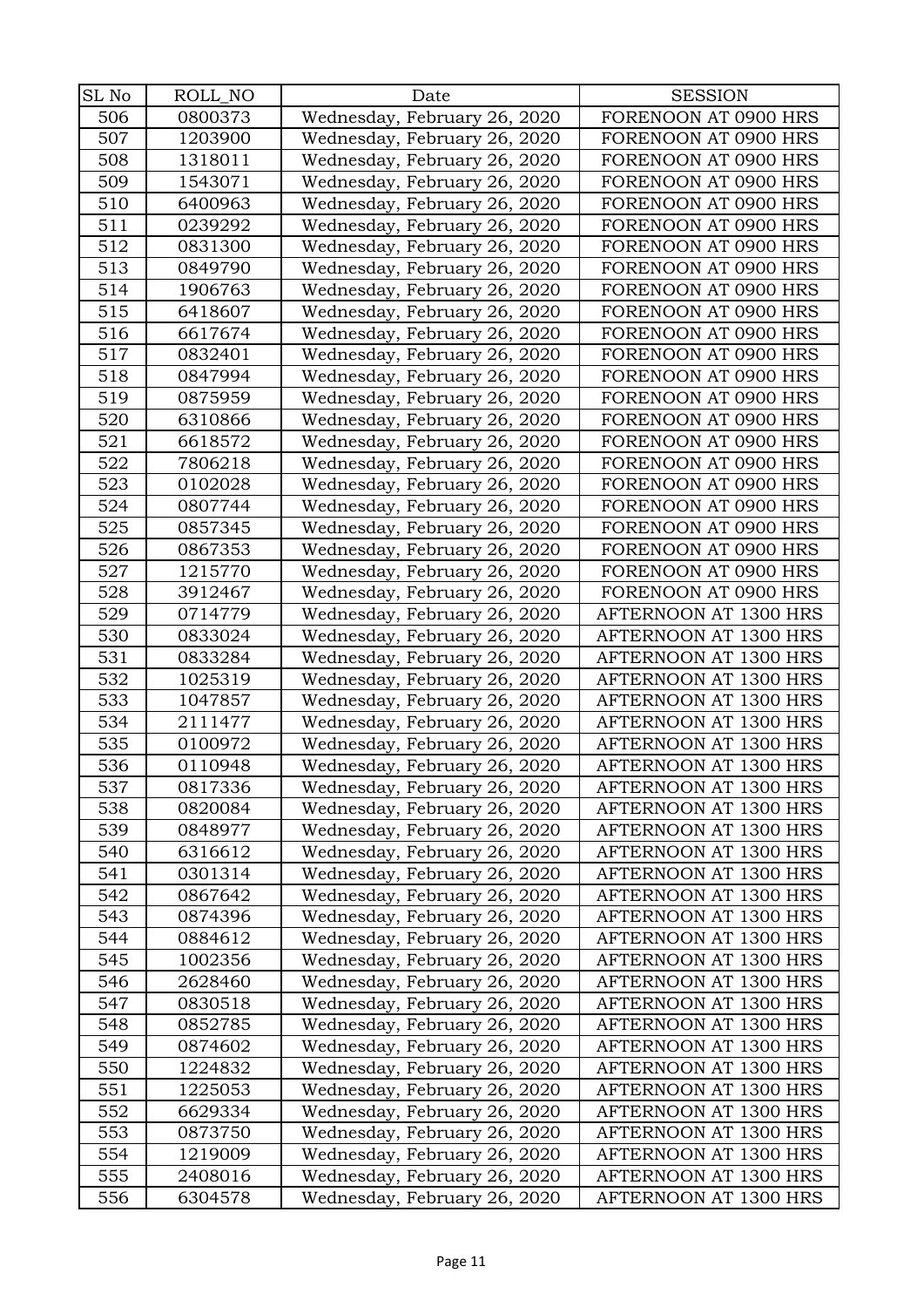| SL No | ROLL_NO | Date                         | <b>SESSION</b>        |
|-------|---------|------------------------------|-----------------------|
| 557   | 6305543 | Wednesday, February 26, 2020 | AFTERNOON AT 1300 HRS |
| 558   | 6419694 | Wednesday, February 26, 2020 | AFTERNOON AT 1300 HRS |
| 559   | 0237156 | Wednesday, February 26, 2020 | AFTERNOON AT 1300 HRS |
| 560   | 0818557 | Wednesday, February 26, 2020 | AFTERNOON AT 1300 HRS |
| 561   | 0861923 | Wednesday, February 26, 2020 | AFTERNOON AT 1300 HRS |
| 562   | 1210229 | Wednesday, February 26, 2020 | AFTERNOON AT 1300 HRS |
| 563   | 6312446 | Wednesday, February 26, 2020 | AFTERNOON AT 1300 HRS |
| 564   | 6403971 | Wednesday, February 26, 2020 | AFTERNOON AT 1300 HRS |
| 565   | 0306337 | Thursday, February 27, 2020  | FORENOON AT 0900 HRS  |
| 566   | 0834164 | Thursday, February 27, 2020  | FORENOON AT 0900 HRS  |
| 567   | 0875242 | Thursday, February 27, 2020  | FORENOON AT 0900 HRS  |
| 568   | 1201660 | Thursday, February 27, 2020  | FORENOON AT 0900 HRS  |
| 569   | 3515224 | Thursday, February 27, 2020  | FORENOON AT 0900 HRS  |
| 570   | 6402652 | Thursday, February 27, 2020  | FORENOON AT 0900 HRS  |
| 571   | 0800888 | Thursday, February 27, 2020  | FORENOON AT 0900 HRS  |
| 572   | 0804638 | Thursday, February 27, 2020  | FORENOON AT 0900 HRS  |
| 573   | 0845362 | Thursday, February 27, 2020  | FORENOON AT 0900 HRS  |
| 574   | 0880323 | Thursday, February 27, 2020  | FORENOON AT 0900 HRS  |
| 575   | 0886225 | Thursday, February 27, 2020  | FORENOON AT 0900 HRS  |
| 576   | 6610826 | Thursday, February 27, 2020  | FORENOON AT 0900 HRS  |
| 577   | 0802996 | Thursday, February 27, 2020  | FORENOON AT 0900 HRS  |
| 578   | 2409941 | Thursday, February 27, 2020  | FORENOON AT 0900 HRS  |
| 579   | 2611943 | Thursday, February 27, 2020  | FORENOON AT 0900 HRS  |
| 580   | 3700043 | Thursday, February 27, 2020  | FORENOON AT 0900 HRS  |
| 581   | 6313106 | Thursday, February 27, 2020  | FORENOON AT 0900 HRS  |
| 582   | 6317023 | Thursday, February 27, 2020  | FORENOON AT 0900 HRS  |
| 583   | 0838843 | Thursday, February 27, 2020  | FORENOON AT 0900 HRS  |
| 584   | 0853575 | Thursday, February 27, 2020  | FORENOON AT 0900 HRS  |
| 585   | 1014747 | Thursday, February 27, 2020  | FORENOON AT 0900 HRS  |
| 586   | 1102634 | Thursday, February 27, 2020  | FORENOON AT 0900 HRS  |
| 587   | 2608998 | Thursday, February 27, 2020  | FORENOON AT 0900 HRS  |
| 588   | 3805882 | Thursday, February 27, 2020  | FORENOON AT 0900 HRS  |
| 589   | 0111230 | Thursday, February 27, 2020  | FORENOON AT 0900 HRS  |
| 590   | 0305786 | Thursday, February 27, 2020  | FORENOON AT 0900 HRS  |
| 591   | 0714702 | Thursday, February 27, 2020  | FORENOON AT 0900 HRS  |
| 592   | 0716156 | Thursday, February 27, 2020  | FORENOON AT 0900 HRS  |
| 593   | 0851798 | Thursday, February 27, 2020  | FORENOON AT 0900 HRS  |
| 594   | 1135651 | Thursday, February 27, 2020  | FORENOON AT 0900 HRS  |
| 595   | 0413494 | Thursday, February 27, 2020  | FORENOON AT 0900 HRS  |
| 596   | 0845265 | Thursday, February 27, 2020  | FORENOON AT 0900 HRS  |
| 597   | 0857467 | Thursday, February 27, 2020  | FORENOON AT 0900 HRS  |
| 598   | 0860753 | Thursday, February 27, 2020  | FORENOON AT 0900 HRS  |
| 599   | 0862790 | Thursday, February 27, 2020  | FORENOON AT 0900 HRS  |
| 600   | 0882053 | Thursday, February 27, 2020  | FORENOON AT 0900 HRS  |
| 601   | 0519804 | Thursday, February 27, 2020  | AFTERNOON AT 1300 HRS |
| 602   | 0859639 | Thursday, February 27, 2020  | AFTERNOON AT 1300 HRS |
| 603   | 0877114 | Thursday, February 27, 2020  | AFTERNOON AT 1300 HRS |
| 604   | 1144196 | Thursday, February 27, 2020  | AFTERNOON AT 1300 HRS |
| 605   | 1400799 | Thursday, February 27, 2020  | AFTERNOON AT 1300 HRS |
| 606   | 1800337 | Thursday, February 27, 2020  | AFTERNOON AT 1300 HRS |
| 607   | 0219311 | Thursday, February 27, 2020  | AFTERNOON AT 1300 HRS |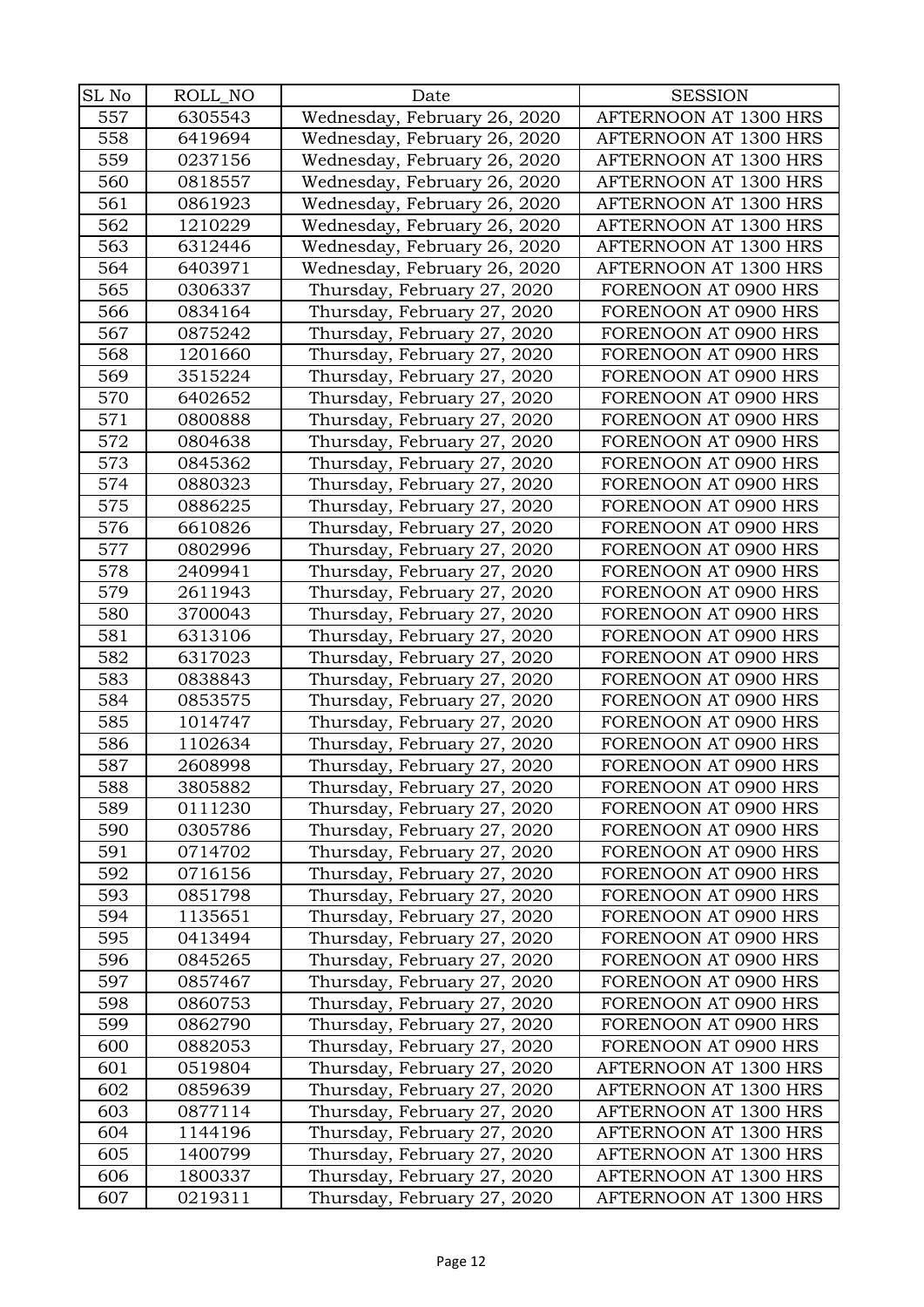| SL No | ROLL_NO | Date                        | <b>SESSION</b>        |
|-------|---------|-----------------------------|-----------------------|
| 608   | 0333729 | Thursday, February 27, 2020 | AFTERNOON AT 1300 HRS |
| 609   | 0503812 | Thursday, February 27, 2020 | AFTERNOON AT 1300 HRS |
| 610   | 2604439 | Thursday, February 27, 2020 | AFTERNOON AT 1300 HRS |
| 611   | 5801755 | Thursday, February 27, 2020 | AFTERNOON AT 1300 HRS |
| 612   | 6309367 | Thursday, February 27, 2020 | AFTERNOON AT 1300 HRS |
| 613   | 0339330 | Thursday, February 27, 2020 | AFTERNOON AT 1300 HRS |
| 614   | 0404736 | Thursday, February 27, 2020 | AFTERNOON AT 1300 HRS |
| 615   | 0847859 | Thursday, February 27, 2020 | AFTERNOON AT 1300 HRS |
| 616   | 0850911 | Thursday, February 27, 2020 | AFTERNOON AT 1300 HRS |
| 617   | 0853280 | Thursday, February 27, 2020 | AFTERNOON AT 1300 HRS |
| 618   | 0862903 | Thursday, February 27, 2020 | AFTERNOON AT 1300 HRS |
| 619   | 0808764 | Thursday, February 27, 2020 | AFTERNOON AT 1300 HRS |
| 620   | 0840060 | Thursday, February 27, 2020 | AFTERNOON AT 1300 HRS |
| 621   | 1041609 | Thursday, February 27, 2020 | AFTERNOON AT 1300 HRS |
| 622   | 1207271 | Thursday, February 27, 2020 | AFTERNOON AT 1300 HRS |
| 623   | 1408770 | Thursday, February 27, 2020 | AFTERNOON AT 1300 HRS |
| 624   | 7010426 | Thursday, February 27, 2020 | AFTERNOON AT 1300 HRS |
| 625   | 0402670 | Thursday, February 27, 2020 | AFTERNOON AT 1300 HRS |
| 626   | 0807679 | Thursday, February 27, 2020 | AFTERNOON AT 1300 HRS |
| 627   | 0860705 | Thursday, February 27, 2020 | AFTERNOON AT 1300 HRS |
| 628   | 1020451 | Thursday, February 27, 2020 | AFTERNOON AT 1300 HRS |
| 629   | 1911702 | Thursday, February 27, 2020 | AFTERNOON AT 1300 HRS |
| 630   | 3509259 | Thursday, February 27, 2020 | AFTERNOON AT 1300 HRS |
| 631   | 0831196 | Thursday, February 27, 2020 | AFTERNOON AT 1300 HRS |
| 632   | 0837363 | Thursday, February 27, 2020 | AFTERNOON AT 1300 HRS |
| 633   | 1207160 | Thursday, February 27, 2020 | AFTERNOON AT 1300 HRS |
| 634   | 1213860 | Thursday, February 27, 2020 | AFTERNOON AT 1300 HRS |
| 635   | 1403974 | Thursday, February 27, 2020 | AFTERNOON AT 1300 HRS |
| 636   | 6620577 | Thursday, February 27, 2020 | AFTERNOON AT 1300 HRS |
| 637   | 0514763 | Friday, February 28, 2020   | FORENOON AT 0900 HRS  |
| 638   | 0515532 | Friday, February 28, 2020   | FORENOON AT 0900 HRS  |
| 639   | 0834194 | Friday, February 28, 2020   | FORENOON AT 0900 HRS  |
| 640   | 1226526 | Friday, February 28, 2020   | FORENOON AT 0900 HRS  |
| 641   | 5605661 | Friday, February 28, 2020   | FORENOON AT 0900 HRS  |
| 642   | 5607566 | Friday, February 28, 2020   | FORENOON AT 0900 HRS  |
| 643   | 0400789 | Friday, February 28, 2020   | FORENOON AT 0900 HRS  |
| 644   | 0500097 | Friday, February 28, 2020   | FORENOON AT 0900 HRS  |
| 645   | 0846141 | Friday, February 28, 2020   | FORENOON AT 0900 HRS  |
| 646   | 1132099 | Friday, February 28, 2020   | FORENOON AT 0900 HRS  |
| 647   | 1906550 | Friday, February 28, 2020   | FORENOON AT 0900 HRS  |
| 648   | 5818699 | Friday, February 28, 2020   | FORENOON AT 0900 HRS  |
| 649   | 0405090 | Friday, February 28, 2020   | FORENOON AT 0900 HRS  |
| 650   | 0811692 | Friday, February 28, 2020   | FORENOON AT 0900 HRS  |
| 651   | 5802128 | Friday, February 28, 2020   | FORENOON AT 0900 HRS  |
| 652   | 6202990 | Friday, February 28, 2020   | FORENOON AT 0900 HRS  |
| 653   | 6316592 | Friday, February 28, 2020   | FORENOON AT 0900 HRS  |
| 654   | 6612275 | Friday, February 28, 2020   | FORENOON AT 0900 HRS  |
| 655   | 0835224 | Friday, February 28, 2020   | FORENOON AT 0900 HRS  |
| 656   | 1226811 | Friday, February 28, 2020   | FORENOON AT 0900 HRS  |
| 657   | 1524700 | Friday, February 28, 2020   | FORENOON AT 0900 HRS  |
| 658   | 3530635 | Friday, February 28, 2020   | FORENOON AT 0900 HRS  |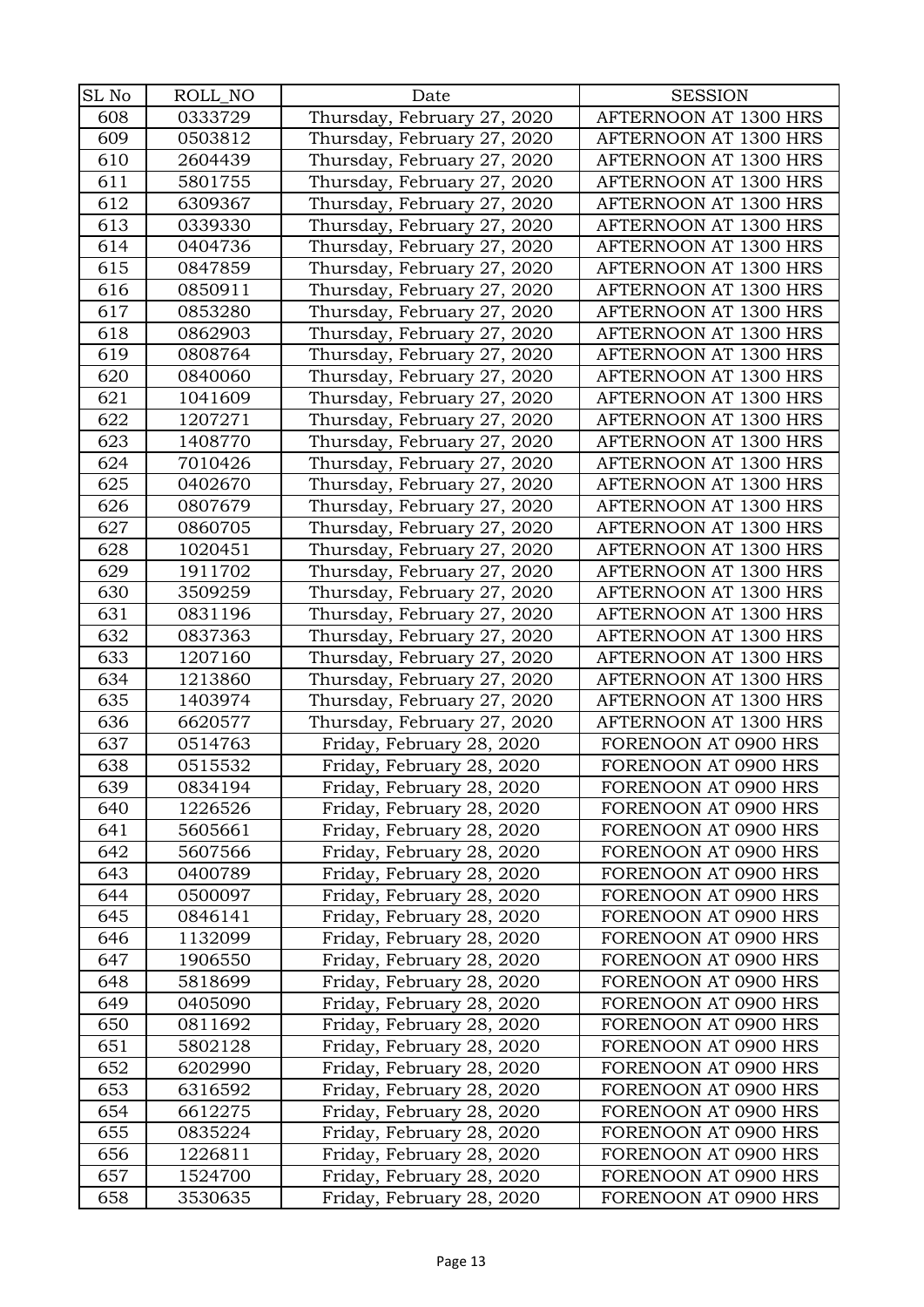| SL No | ROLL_NO | Date                      | <b>SESSION</b>        |
|-------|---------|---------------------------|-----------------------|
| 659   | 5917839 | Friday, February 28, 2020 | FORENOON AT 0900 HRS  |
| 660   | 6612554 | Friday, February 28, 2020 | FORENOON AT 0900 HRS  |
| 661   | 0100708 | Friday, February 28, 2020 | FORENOON AT 0900 HRS  |
| 662   | 0710729 | Friday, February 28, 2020 | FORENOON AT 0900 HRS  |
| 663   | 0811730 | Friday, February 28, 2020 | FORENOON AT 0900 HRS  |
| 664   | 0846717 | Friday, February 28, 2020 | FORENOON AT 0900 HRS  |
| 665   | 1902825 | Friday, February 28, 2020 | FORENOON AT 0900 HRS  |
| 666   | 5601453 | Friday, February 28, 2020 | FORENOON AT 0900 HRS  |
| 667   | 0842576 | Friday, February 28, 2020 | FORENOON AT 0900 HRS  |
| 668   | 0854044 | Friday, February 28, 2020 | FORENOON AT 0900 HRS  |
| 669   | 0855241 | Friday, February 28, 2020 | FORENOON AT 0900 HRS  |
| 670   | 1214999 | Friday, February 28, 2020 | FORENOON AT 0900 HRS  |
| 671   | 1223308 | Friday, February 28, 2020 | FORENOON AT 0900 HRS  |
| 672   | 1910183 | Friday, February 28, 2020 | FORENOON AT 0900 HRS  |
| 673   | 0836397 | Friday, February 28, 2020 | AFTERNOON AT 1300 HRS |
| 674   | 1126713 | Friday, February 28, 2020 | AFTERNOON AT 1300 HRS |
| 675   | 1307542 | Friday, February 28, 2020 | AFTERNOON AT 1300 HRS |
| 676   | 1902538 | Friday, February 28, 2020 | AFTERNOON AT 1300 HRS |
| 677   | 4800260 | Friday, February 28, 2020 | AFTERNOON AT 1300 HRS |
| 678   | 5101493 | Friday, February 28, 2020 | AFTERNOON AT 1300 HRS |
| 679   | 0339861 | Friday, February 28, 2020 | AFTERNOON AT 1300 HRS |
| 680   | 0803244 | Friday, February 28, 2020 | AFTERNOON AT 1300 HRS |
| 681   | 0815947 | Friday, February 28, 2020 | AFTERNOON AT 1300 HRS |
| 682   | 0832005 | Friday, February 28, 2020 | AFTERNOON AT 1300 HRS |
| 683   | 4005771 | Friday, February 28, 2020 | AFTERNOON AT 1300 HRS |
| 684   | 6412582 | Friday, February 28, 2020 | AFTERNOON AT 1300 HRS |
| 685   | 0510368 | Friday, February 28, 2020 | AFTERNOON AT 1300 HRS |
| 686   | 0858848 | Friday, February 28, 2020 | AFTERNOON AT 1300 HRS |
| 687   | 0862617 | Friday, February 28, 2020 | AFTERNOON AT 1300 HRS |
| 688   | 4121007 | Friday, February 28, 2020 | AFTERNOON AT 1300 HRS |
| 689   | 5416932 | Friday, February 28, 2020 | AFTERNOON AT 1300 HRS |
| 690   | 8202769 | Friday, February 28, 2020 | AFTERNOON AT 1300 HRS |
| 691   | 0310236 | Friday, February 28, 2020 | AFTERNOON AT 1300 HRS |
| 692   | 0828929 | Friday, February 28, 2020 | AFTERNOON AT 1300 HRS |
| 693   | 0846346 | Friday, February 28, 2020 | AFTERNOON AT 1300 HRS |
| 694   | 0860674 | Friday, February 28, 2020 | AFTERNOON AT 1300 HRS |
| 695   | 0883211 | Friday, February 28, 2020 | AFTERNOON AT 1300 HRS |
| 696   | 5812197 | Friday, February 28, 2020 | AFTERNOON AT 1300 HRS |
| 697   | 0326103 | Friday, February 28, 2020 | AFTERNOON AT 1300 HRS |
| 698   | 0339760 | Friday, February 28, 2020 | AFTERNOON AT 1300 HRS |
| 699   | 0849358 | Friday, February 28, 2020 | AFTERNOON AT 1300 HRS |
| 700   | 6304400 | Friday, February 28, 2020 | AFTERNOON AT 1300 HRS |
| 701   | 6305642 | Friday, February 28, 2020 | AFTERNOON AT 1300 HRS |
| 702   | 6309267 | Friday, February 28, 2020 | AFTERNOON AT 1300 HRS |
| 703   | 0506697 | Friday, February 28, 2020 | AFTERNOON AT 1300 HRS |
| 704   | 0830234 | Friday, February 28, 2020 | AFTERNOON AT 1300 HRS |
| 705   | 1143699 | Friday, February 28, 2020 | AFTERNOON AT 1300 HRS |
| 706   | 1229412 | Friday, February 28, 2020 | AFTERNOON AT 1300 HRS |
| 707   | 6600278 | Friday, February 28, 2020 | AFTERNOON AT 1300 HRS |
| 708   | 7905723 | Friday, February 28, 2020 | AFTERNOON AT 1300 HRS |
| 709   | 1707713 | Monday, March 2, 2020     | FORENOON AT 0900 HRS  |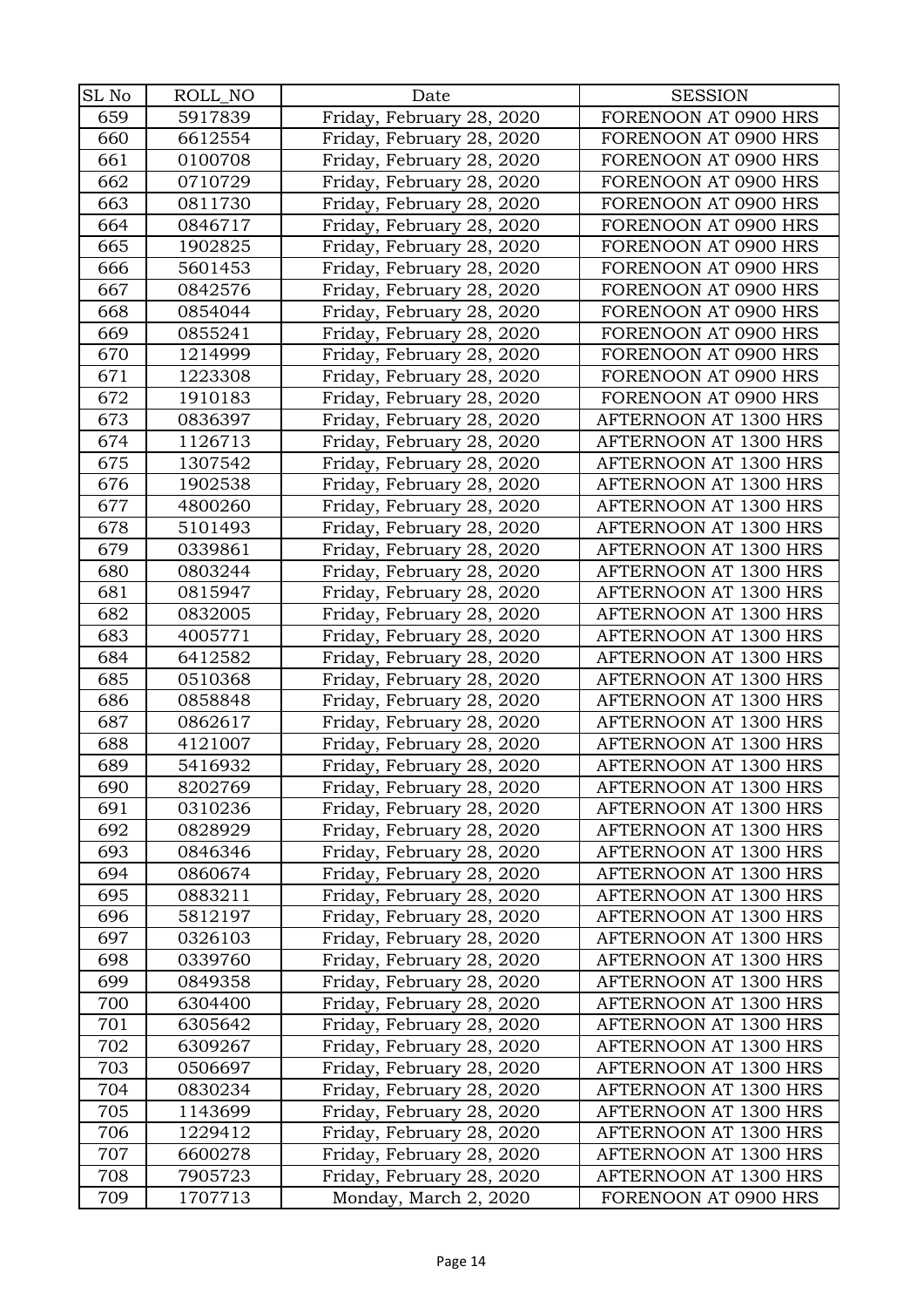| SL No | ROLL_NO | Date                  | <b>SESSION</b>        |
|-------|---------|-----------------------|-----------------------|
| 710   | 5918829 | Monday, March 2, 2020 | FORENOON AT 0900 HRS  |
| 711   | 6203171 | Monday, March 2, 2020 | FORENOON AT 0900 HRS  |
| 712   | 6311716 | Monday, March 2, 2020 | FORENOON AT 0900 HRS  |
| 713   | 6318255 | Monday, March 2, 2020 | FORENOON AT 0900 HRS  |
| 714   | 0807797 | Monday, March 2, 2020 | FORENOON AT 0900 HRS  |
| 715   | 1228640 | Monday, March 2, 2020 | FORENOON AT 0900 HRS  |
| 716   | 6404181 | Monday, March 2, 2020 | FORENOON AT 0900 HRS  |
| 717   | 6505283 | Monday, March 2, 2020 | FORENOON AT 0900 HRS  |
| 718   | 6626048 | Monday, March 2, 2020 | FORENOON AT 0900 HRS  |
| 719   | 0511398 | Monday, March 2, 2020 | FORENOON AT 0900 HRS  |
| 720   | 3810383 | Monday, March 2, 2020 | FORENOON AT 0900 HRS  |
| 721   | 6505910 | Monday, March 2, 2020 | FORENOON AT 0900 HRS  |
| 722   | 6600438 | Monday, March 2, 2020 | FORENOON AT 0900 HRS  |
| 723   | 6630224 | Monday, March 2, 2020 | FORENOON AT 0900 HRS  |
| 724   | 0101854 | Monday, March 2, 2020 | FORENOON AT 0900 HRS  |
| 725   | 0126372 | Monday, March 2, 2020 | FORENOON AT 0900 HRS  |
| 726   | 1402796 | Monday, March 2, 2020 | FORENOON AT 0900 HRS  |
| 727   | 3522678 | Monday, March 2, 2020 | FORENOON AT 0900 HRS  |
| 728   | 7806898 | Monday, March 2, 2020 | FORENOON AT 0900 HRS  |
| 729   | 0832664 | Monday, March 2, 2020 | FORENOON AT 0900 HRS  |
| 730   | 0843794 | Monday, March 2, 2020 | FORENOON AT 0900 HRS  |
| 731   | 0851466 | Monday, March 2, 2020 | FORENOON AT 0900 HRS  |
| 732   | 0860663 | Monday, March 2, 2020 | FORENOON AT 0900 HRS  |
| 733   | 6608074 | Monday, March 2, 2020 | FORENOON AT 0900 HRS  |
| 734   | 0811108 | Monday, March 2, 2020 | FORENOON AT 0900 HRS  |
| 735   | 0828761 | Monday, March 2, 2020 | FORENOON AT 0900 HRS  |
| 736   | 0864396 | Monday, March 2, 2020 | FORENOON AT 0900 HRS  |
| 737   | 0872967 | Monday, March 2, 2020 | FORENOON AT 0900 HRS  |
| 738   | 1142353 | Monday, March 2, 2020 | FORENOON AT 0900 HRS  |
| 739   | 0334282 | Monday, March 2, 2020 | AFTERNOON AT 1300 HRS |
| 740   | 0815043 | Monday, March 2, 2020 | AFTERNOON AT 1300 HRS |
| 741   | 1229862 | Monday, March 2, 2020 | AFTERNOON AT 1300 HRS |
| 742   | 3800164 | Monday, March 2, 2020 | AFTERNOON AT 1300 HRS |
| 743   | 5201308 | Monday, March 2, 2020 | AFTERNOON AT 1300 HRS |
| 744   | 5806200 | Monday, March 2, 2020 | AFTERNOON AT 1300 HRS |
| 745   | 0800645 | Monday, March 2, 2020 | AFTERNOON AT 1300 HRS |
| 746   | 0849679 | Monday, March 2, 2020 | AFTERNOON AT 1300 HRS |
| 747   | 0853712 | Monday, March 2, 2020 | AFTERNOON AT 1300 HRS |
| 748   | 0870538 | Monday, March 2, 2020 | AFTERNOON AT 1300 HRS |
| 749   | 6309407 | Monday, March 2, 2020 | AFTERNOON AT 1300 HRS |
| 750   | 7202625 | Monday, March 2, 2020 | AFTERNOON AT 1300 HRS |
| 751   | 0521705 | Monday, March 2, 2020 | AFTERNOON AT 1300 HRS |
| 752   | 6602583 | Monday, March 2, 2020 | AFTERNOON AT 1300 HRS |
| 753   | 6606567 | Monday, March 2, 2020 | AFTERNOON AT 1300 HRS |
| 754   | 6608165 | Monday, March 2, 2020 | AFTERNOON AT 1300 HRS |
| 755   | 6609366 | Monday, March 2, 2020 | AFTERNOON AT 1300 HRS |
| 756   | 6611214 | Monday, March 2, 2020 | AFTERNOON AT 1300 HRS |
| 757   | 0211153 | Monday, March 2, 2020 | AFTERNOON AT 1300 HRS |
| 758   | 0806224 | Monday, March 2, 2020 | AFTERNOON AT 1300 HRS |
| 759   | 0825888 | Monday, March 2, 2020 | AFTERNOON AT 1300 HRS |
| 760   | 0827142 | Monday, March 2, 2020 | AFTERNOON AT 1300 HRS |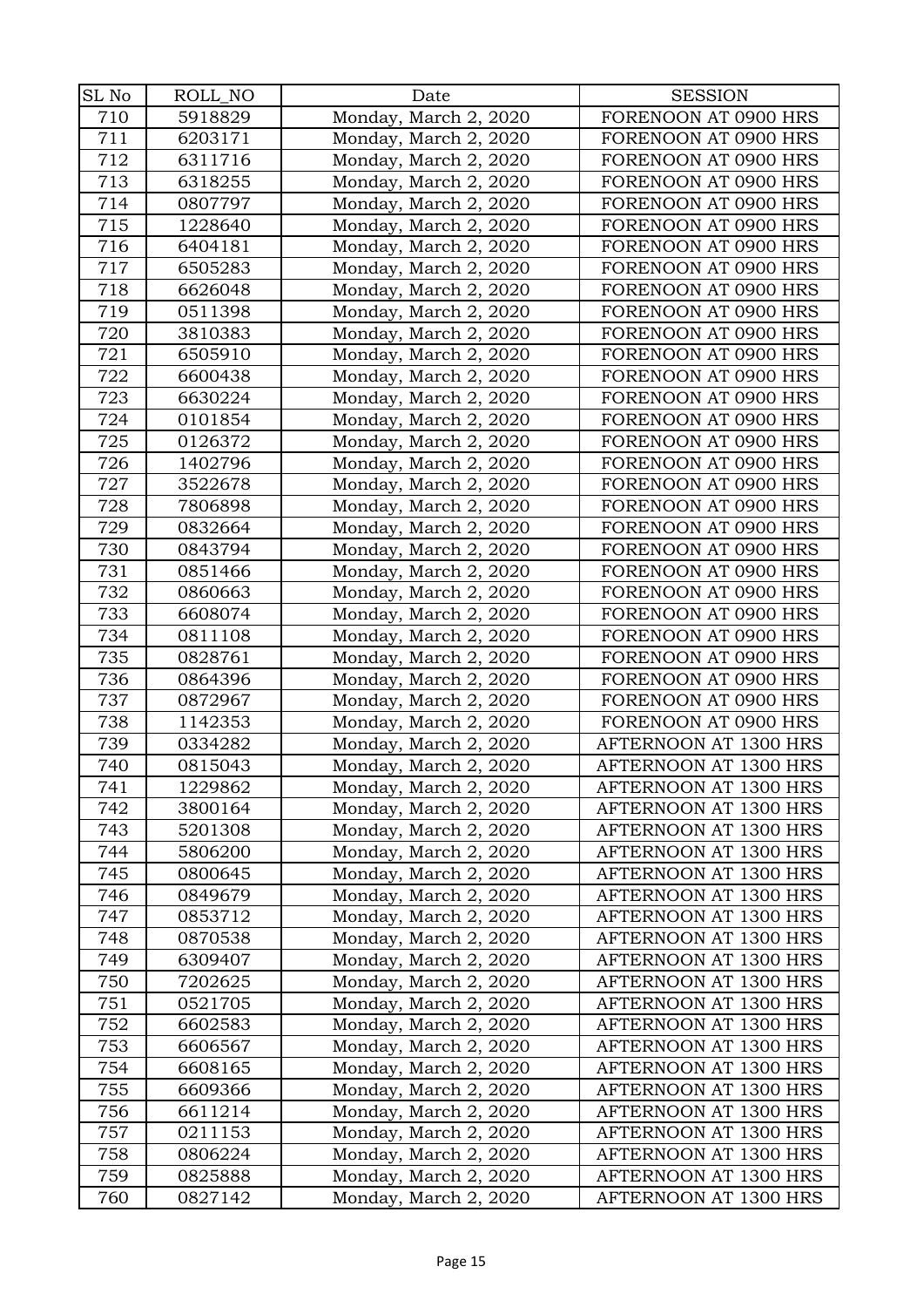| SL No | ROLL_NO | Date                   | <b>SESSION</b>        |
|-------|---------|------------------------|-----------------------|
| 761   | 0857402 | Monday, March 2, 2020  | AFTERNOON AT 1300 HRS |
| 762   | 7101442 | Monday, March 2, 2020  | AFTERNOON AT 1300 HRS |
| 763   | 0339514 | Monday, March 2, 2020  | AFTERNOON AT 1300 HRS |
| 764   | 0867438 | Monday, March 2, 2020  | AFTERNOON AT 1300 HRS |
| 765   | 0881155 | Monday, March 2, 2020  | AFTERNOON AT 1300 HRS |
| 766   | 1419440 | Monday, March 2, 2020  | AFTERNOON AT 1300 HRS |
| 767   | 2100323 | Monday, March 2, 2020  | AFTERNOON AT 1300 HRS |
| 768   | 7915824 | Monday, March 2, 2020  | AFTERNOON AT 1300 HRS |
| 769   | 0221119 | Monday, March 2, 2020  | AFTERNOON AT 1300 HRS |
| 770   | 0833129 | Monday, March 2, 2020  | AFTERNOON AT 1300 HRS |
| 771   | 0833670 | Monday, March 2, 2020  | AFTERNOON AT 1300 HRS |
| 772   | 0850626 | Monday, March 2, 2020  | AFTERNOON AT 1300 HRS |
| 773   | 0867996 | Monday, March 2, 2020  | AFTERNOON AT 1300 HRS |
| 774   | 7905571 | Monday, March 2, 2020  | AFTERNOON AT 1300 HRS |
| 775   | 0524906 | Tuesday, March 3, 2020 | FORENOON AT 0900 HRS  |
| 776   | 0636261 | Tuesday, March 3, 2020 | FORENOON AT 0900 HRS  |
| 777   | 0801721 | Tuesday, March 3, 2020 | FORENOON AT 0900 HRS  |
| 778   | 0835082 | Tuesday, March 3, 2020 | FORENOON AT 0900 HRS  |
| 779   | 0837986 | Tuesday, March 3, 2020 | FORENOON AT 0900 HRS  |
| 780   | 0860545 | Tuesday, March 3, 2020 | FORENOON AT 0900 HRS  |
| 781   | 0302901 | Tuesday, March 3, 2020 | FORENOON AT 0900 HRS  |
| 782   | 0303604 | Tuesday, March 3, 2020 | FORENOON AT 0900 HRS  |
| 783   | 0336658 | Tuesday, March 3, 2020 | FORENOON AT 0900 HRS  |
| 784   | 0807519 | Tuesday, March 3, 2020 | FORENOON AT 0900 HRS  |
| 785   | 0815580 | Tuesday, March 3, 2020 | FORENOON AT 0900 HRS  |
| 786   | 3539377 | Tuesday, March 3, 2020 | FORENOON AT 0900 HRS  |
| 787   | 0827464 | Tuesday, March 3, 2020 | FORENOON AT 0900 HRS  |
| 788   | 0842711 | Tuesday, March 3, 2020 | FORENOON AT 0900 HRS  |
| 789   | 1046257 | Tuesday, March 3, 2020 | FORENOON AT 0900 HRS  |
| 790   | 3400642 | Tuesday, March 3, 2020 | FORENOON AT 0900 HRS  |
| 791   | 5412739 | Tuesday, March 3, 2020 | FORENOON AT 0900 HRS  |
| 792   | 5702708 | Tuesday, March 3, 2020 | FORENOON AT 0900 HRS  |
| 793   | 1206480 | Tuesday, March 3, 2020 | FORENOON AT 0900 HRS  |
| 794   | 1207452 | Tuesday, March 3, 2020 | FORENOON AT 0900 HRS  |
| 795   | 1208286 | Tuesday, March 3, 2020 | FORENOON AT 0900 HRS  |
| 796   | 1215367 | Tuesday, March 3, 2020 | FORENOON AT 0900 HRS  |
| 797   | 1217207 | Tuesday, March 3, 2020 | FORENOON AT 0900 HRS  |
| 798   | 1227596 | Tuesday, March 3, 2020 | FORENOON AT 0900 HRS  |
| 799   | 0828125 | Tuesday, March 3, 2020 | FORENOON AT 0900 HRS  |
| 800   | 1002601 | Tuesday, March 3, 2020 | FORENOON AT 0900 HRS  |
| 801   | 1024880 | Tuesday, March 3, 2020 | FORENOON AT 0900 HRS  |
| 802   | 1909809 | Tuesday, March 3, 2020 | FORENOON AT 0900 HRS  |
| 803   | 5104625 | Tuesday, March 3, 2020 | FORENOON AT 0900 HRS  |
| 804   | 6306957 | Tuesday, March 3, 2020 | FORENOON AT 0900 HRS  |
| 805   | 0511257 | Tuesday, March 3, 2020 | FORENOON AT 0900 HRS  |
| 806   | 1301406 | Tuesday, March 3, 2020 | FORENOON AT 0900 HRS  |
| 807   | 4907663 | Tuesday, March 3, 2020 | FORENOON AT 0900 HRS  |
| 808   | 6606462 | Tuesday, March 3, 2020 | FORENOON AT 0900 HRS  |
| 809   | 6614308 | Tuesday, March 3, 2020 | FORENOON AT 0900 HRS  |
| 810   | 6618039 | Tuesday, March 3, 2020 | FORENOON AT 0900 HRS  |
| 811   | 0846825 | Tuesday, March 3, 2020 | AFTERNOON AT 1300 HRS |
|       |         |                        |                       |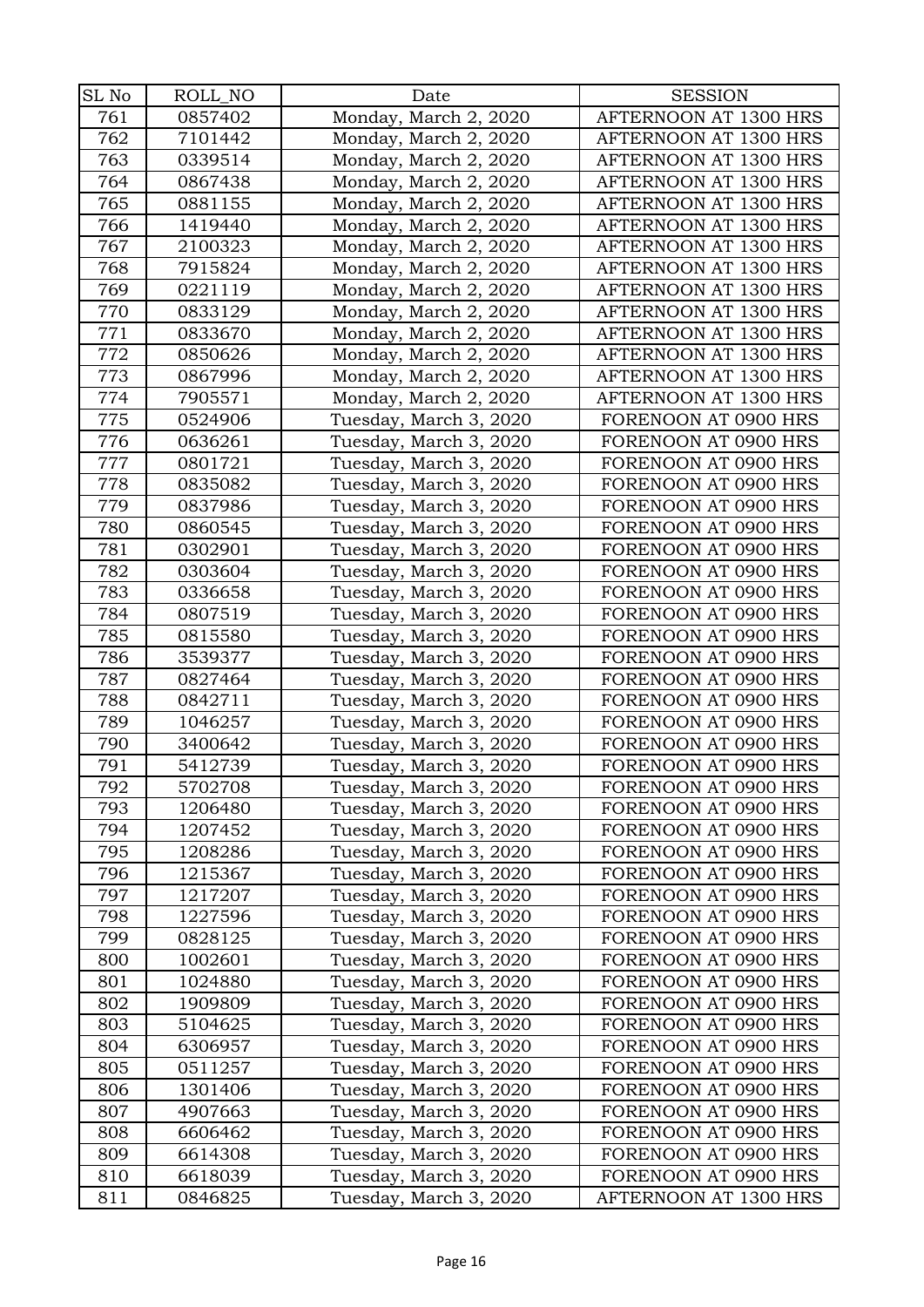| SL No | ROLL_NO | Date                     | <b>SESSION</b>                               |
|-------|---------|--------------------------|----------------------------------------------|
| 812   | 0849767 | Tuesday, March 3, 2020   | AFTERNOON AT 1300 HRS                        |
| 813   | 1111762 | Tuesday, March 3, 2020   | AFTERNOON AT 1300 HRS                        |
| 814   | 1509662 | Tuesday, March 3, 2020   | AFTERNOON AT 1300 HRS                        |
| 815   | 6615306 | Tuesday, March 3, 2020   | AFTERNOON AT 1300 HRS                        |
| 816   | 7105724 | Tuesday, March 3, 2020   | AFTERNOON AT 1300 HRS                        |
| 817   | 0706005 | Tuesday, March 3, 2020   | AFTERNOON AT 1300 HRS                        |
| 818   | 0880616 | Tuesday, March 3, 2020   | AFTERNOON AT 1300 HRS                        |
| 819   | 5811895 | Tuesday, March 3, 2020   | AFTERNOON AT 1300 HRS                        |
| 820   | 5909306 | Tuesday, March 3, 2020   | AFTERNOON AT 1300 HRS                        |
| 821   | 6310332 | Tuesday, March 3, 2020   | AFTERNOON AT 1300 HRS                        |
| 822   | 7912968 | Tuesday, March 3, 2020   | AFTERNOON AT 1300 HRS                        |
| 823   | 0812359 | Tuesday, March 3, 2020   | AFTERNOON AT 1300 HRS                        |
| 824   | 1022245 | Tuesday, March 3, 2020   | AFTERNOON AT 1300 HRS                        |
| 825   | 1225731 | Tuesday, March 3, 2020   | AFTERNOON AT 1300 HRS                        |
| 826   | 1229313 | Tuesday, March 3, 2020   | AFTERNOON AT 1300 HRS                        |
| 827   | 6318507 | Tuesday, March 3, 2020   | AFTERNOON AT 1300 HRS                        |
| 828   | 6407276 | Tuesday, March 3, 2020   | AFTERNOON AT 1300 HRS                        |
| 829   | 0301315 | Tuesday, March 3, 2020   | AFTERNOON AT 1300 HRS                        |
| 830   | 0820862 | Tuesday, March 3, 2020   | AFTERNOON AT 1300 HRS                        |
| 831   | 0847105 | Tuesday, March 3, 2020   | AFTERNOON AT 1300 HRS                        |
| 832   | 4906031 | Tuesday, March 3, 2020   | AFTERNOON AT 1300 HRS                        |
| 833   | 5915961 | Tuesday, March 3, 2020   | AFTERNOON AT 1300 HRS                        |
| 834   | 6308173 | Tuesday, March 3, 2020   | AFTERNOON AT 1300 HRS                        |
| 835   | 0848747 | Tuesday, March 3, 2020   | AFTERNOON AT 1300 HRS                        |
| 836   | 0850178 | Tuesday, March 3, 2020   | AFTERNOON AT 1300 HRS                        |
| 837   | 5304370 | Tuesday, March 3, 2020   | AFTERNOON AT 1300 HRS                        |
| 838   | 5806039 | Tuesday, March 3, 2020   | AFTERNOON AT 1300 HRS                        |
| 839   | 5818080 | Tuesday, March 3, 2020   | AFTERNOON AT 1300 HRS                        |
| 840   | 6317149 | Tuesday, March 3, 2020   | AFTERNOON AT 1300 HRS                        |
| 841   | 0825588 | Tuesday, March 3, 2020   | AFTERNOON AT 1300 HRS                        |
| 842   | 2637508 | Tuesday, March 3, 2020   | AFTERNOON AT 1300 HRS                        |
| 843   | 6204487 | Tuesday, March 3, 2020   | AFTERNOON AT 1300 HRS                        |
| 844   | 6306477 | Tuesday, March 3, 2020   | AFTERNOON AT 1300 HRS                        |
| 845   | 6309560 | Tuesday, March 3, 2020   | AFTERNOON AT 1300 HRS                        |
| 846   | 6315008 | Tuesday, March 3, 2020   | AFTERNOON AT 1300 HRS                        |
| 847   | 1114028 | Wednesday, March 4, 2020 | FORENOON AT 0900 HRS                         |
| 848   | 3811653 | Wednesday, March 4, 2020 | FORENOON AT 0900 HRS                         |
| 849   | 4103611 | Wednesday, March 4, 2020 | FORENOON AT 0900 HRS                         |
| 850   | 5801017 | Wednesday, March 4, 2020 | FORENOON AT 0900 HRS                         |
| 851   | 5921329 | Wednesday, March 4, 2020 | FORENOON AT 0900 HRS                         |
| 852   | 6508542 | Wednesday, March 4, 2020 | FORENOON AT 0900 HRS                         |
| 853   | 0801754 | Wednesday, March 4, 2020 | FORENOON AT 0900 HRS                         |
| 854   | 0826053 | Wednesday, March 4, 2020 | FORENOON AT 0900 HRS                         |
| 855   | 0835443 | Wednesday, March 4, 2020 | FORENOON AT 0900 HRS                         |
| 856   | 0852921 | Wednesday, March 4, 2020 | FORENOON AT 0900 HRS                         |
| 857   | 1142636 | Wednesday, March 4, 2020 | FORENOON AT 0900 HRS                         |
| 858   | 6902596 | Wednesday, March 4, 2020 | FORENOON AT 0900 HRS                         |
| 859   | 0801409 | Wednesday, March 4, 2020 | FORENOON AT 0900 HRS                         |
| 860   | 0849974 | Wednesday, March 4, 2020 | FORENOON AT 0900 HRS<br>FORENOON AT 0900 HRS |
| 861   | 1130374 | Wednesday, March 4, 2020 |                                              |
| 862   | 1220433 | Wednesday, March 4, 2020 | FORENOON AT 0900 HRS                         |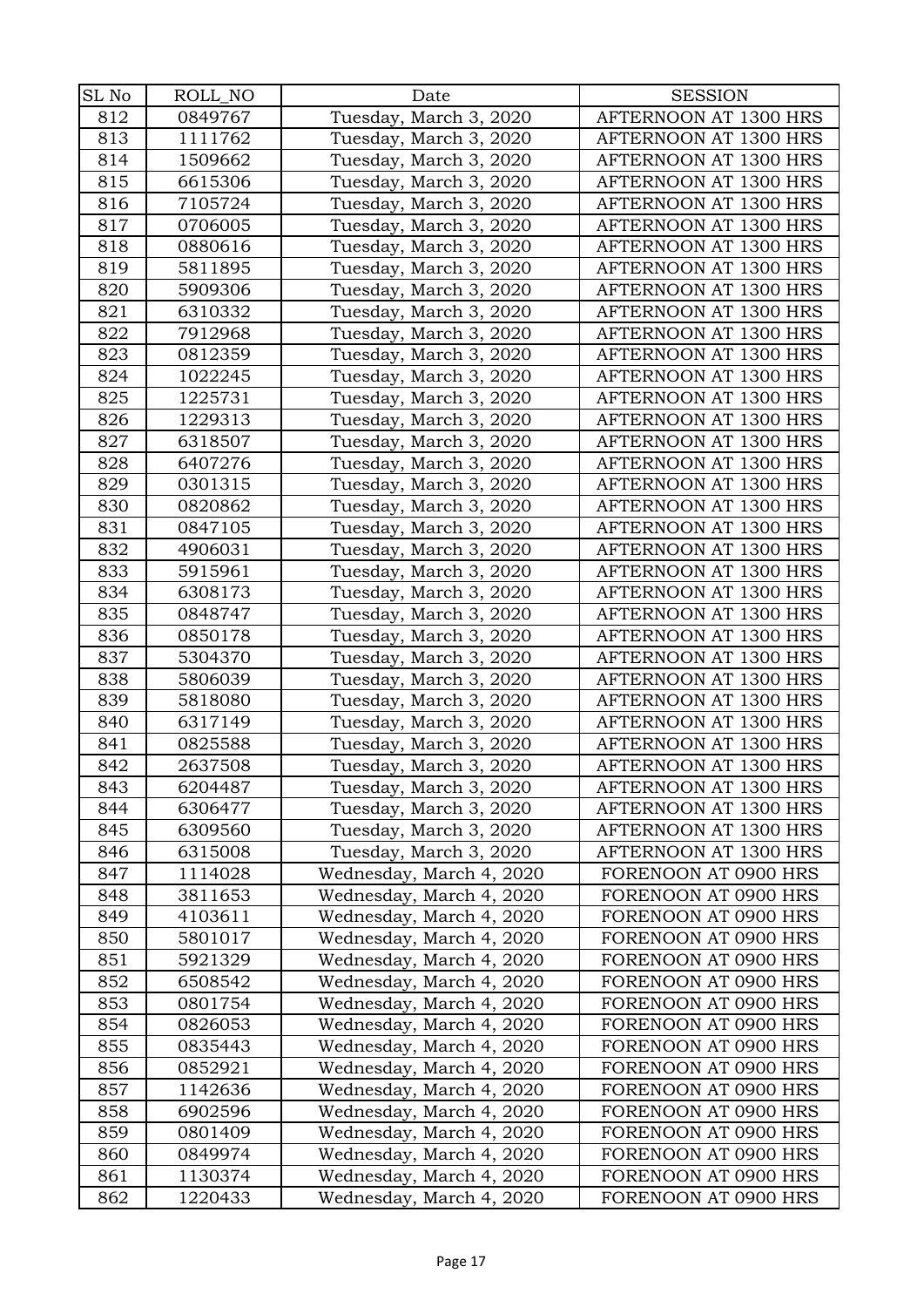| SL No | ROLL_NO | Date                     | <b>SESSION</b>        |
|-------|---------|--------------------------|-----------------------|
| 863   | 2637921 | Wednesday, March 4, 2020 | FORENOON AT 0900 HRS  |
| 864   | 6500554 | Wednesday, March 4, 2020 | FORENOON AT 0900 HRS  |
| 865   | 0801337 |                          | FORENOON AT 0900 HRS  |
|       | 1103690 | Wednesday, March 4, 2020 |                       |
| 866   |         | Wednesday, March 4, 2020 | FORENOON AT 0900 HRS  |
| 867   | 1118307 | Wednesday, March 4, 2020 | FORENOON AT 0900 HRS  |
| 868   | 1120148 | Wednesday, March 4, 2020 | FORENOON AT 0900 HRS  |
| 869   | 6015352 | Wednesday, March 4, 2020 | FORENOON AT 0900 HRS  |
| 870   | 6402097 | Wednesday, March 4, 2020 | FORENOON AT 0900 HRS  |
| 871   | 0806007 | Wednesday, March 4, 2020 | FORENOON AT 0900 HRS  |
| 872   | 0852040 | Wednesday, March 4, 2020 | FORENOON AT 0900 HRS  |
| 873   | 0871811 | Wednesday, March 4, 2020 | FORENOON AT 0900 HRS  |
| 874   | 1101339 | Wednesday, March 4, 2020 | FORENOON AT 0900 HRS  |
| 875   | 1134510 | Wednesday, March 4, 2020 | FORENOON AT 0900 HRS  |
| 876   | 1703526 | Wednesday, March 4, 2020 | FORENOON AT 0900 HRS  |
| 877   | 0815872 | Wednesday, March 4, 2020 | FORENOON AT 0900 HRS  |
| 878   | 0824527 | Wednesday, March 4, 2020 | FORENOON AT 0900 HRS  |
| 879   | 0844578 | Wednesday, March 4, 2020 | FORENOON AT 0900 HRS  |
| 880   | 0868090 | Wednesday, March 4, 2020 | FORENOON AT 0900 HRS  |
| 881   | 1123424 | Wednesday, March 4, 2020 | FORENOON AT 0900 HRS  |
| 882   | 5901803 | Wednesday, March 4, 2020 | FORENOON AT 0900 HRS  |
| 883   | 0805397 | Wednesday, March 4, 2020 | AFTERNOON AT 1300 HRS |
| 884   | 0835215 | Wednesday, March 4, 2020 | AFTERNOON AT 1300 HRS |
| 885   | 0859934 | Wednesday, March 4, 2020 | AFTERNOON AT 1300 HRS |
| 886   | 6300459 | Wednesday, March 4, 2020 | AFTERNOON AT 1300 HRS |
| 887   | 6310115 | Wednesday, March 4, 2020 | AFTERNOON AT 1300 HRS |
| 888   | 6318680 | Wednesday, March 4, 2020 | AFTERNOON AT 1300 HRS |
| 889   | 0801116 | Wednesday, March 4, 2020 | AFTERNOON AT 1300 HRS |
| 890   | 0822696 | Wednesday, March 4, 2020 | AFTERNOON AT 1300 HRS |
| 891   | 0824779 | Wednesday, March 4, 2020 | AFTERNOON AT 1300 HRS |
| 892   | 1107434 | Wednesday, March 4, 2020 | AFTERNOON AT 1300 HRS |
| 893   | 1132066 | Wednesday, March 4, 2020 | AFTERNOON AT 1300 HRS |
| 894   | 5805541 | Wednesday, March 4, 2020 | AFTERNOON AT 1300 HRS |
| 895   | 0116892 | Wednesday, March 4, 2020 | AFTERNOON AT 1300 HRS |
| 896   | 0119887 | Wednesday, March 4, 2020 | AFTERNOON AT 1300 HRS |
| 897   | 0853932 | Wednesday, March 4, 2020 | AFTERNOON AT 1300 HRS |
| 898   | 0877886 | Wednesday, March 4, 2020 | AFTERNOON AT 1300 HRS |
| 899   | 0882675 | Wednesday, March 4, 2020 | AFTERNOON AT 1300 HRS |
| 900   | 1130370 | Wednesday, March 4, 2020 | AFTERNOON AT 1300 HRS |
| 901   | 0807949 | Wednesday, March 4, 2020 | AFTERNOON AT 1300 HRS |
| 902   | 0842699 | Wednesday, March 4, 2020 | AFTERNOON AT 1300 HRS |
| 903   | 0862352 | Wednesday, March 4, 2020 | AFTERNOON AT 1300 HRS |
| 904   | 0869408 | Wednesday, March 4, 2020 | AFTERNOON AT 1300 HRS |
| 905   | 1112389 | Wednesday, March 4, 2020 | AFTERNOON AT 1300 HRS |
| 906   | 3811578 | Wednesday, March 4, 2020 | AFTERNOON AT 1300 HRS |
| 907   | 0857387 | Wednesday, March 4, 2020 | AFTERNOON AT 1300 HRS |
| 908   | 0867311 | Wednesday, March 4, 2020 | AFTERNOON AT 1300 HRS |
| 909   | 1300654 | Wednesday, March 4, 2020 | AFTERNOON AT 1300 HRS |
| 910   | 5802392 | Wednesday, March 4, 2020 | AFTERNOON AT 1300 HRS |
| 911   | 6305395 | Wednesday, March 4, 2020 | AFTERNOON AT 1300 HRS |
| 912   | 6305943 | Wednesday, March 4, 2020 | AFTERNOON AT 1300 HRS |
| 913   | 0807382 | Wednesday, March 4, 2020 | AFTERNOON AT 1300 HRS |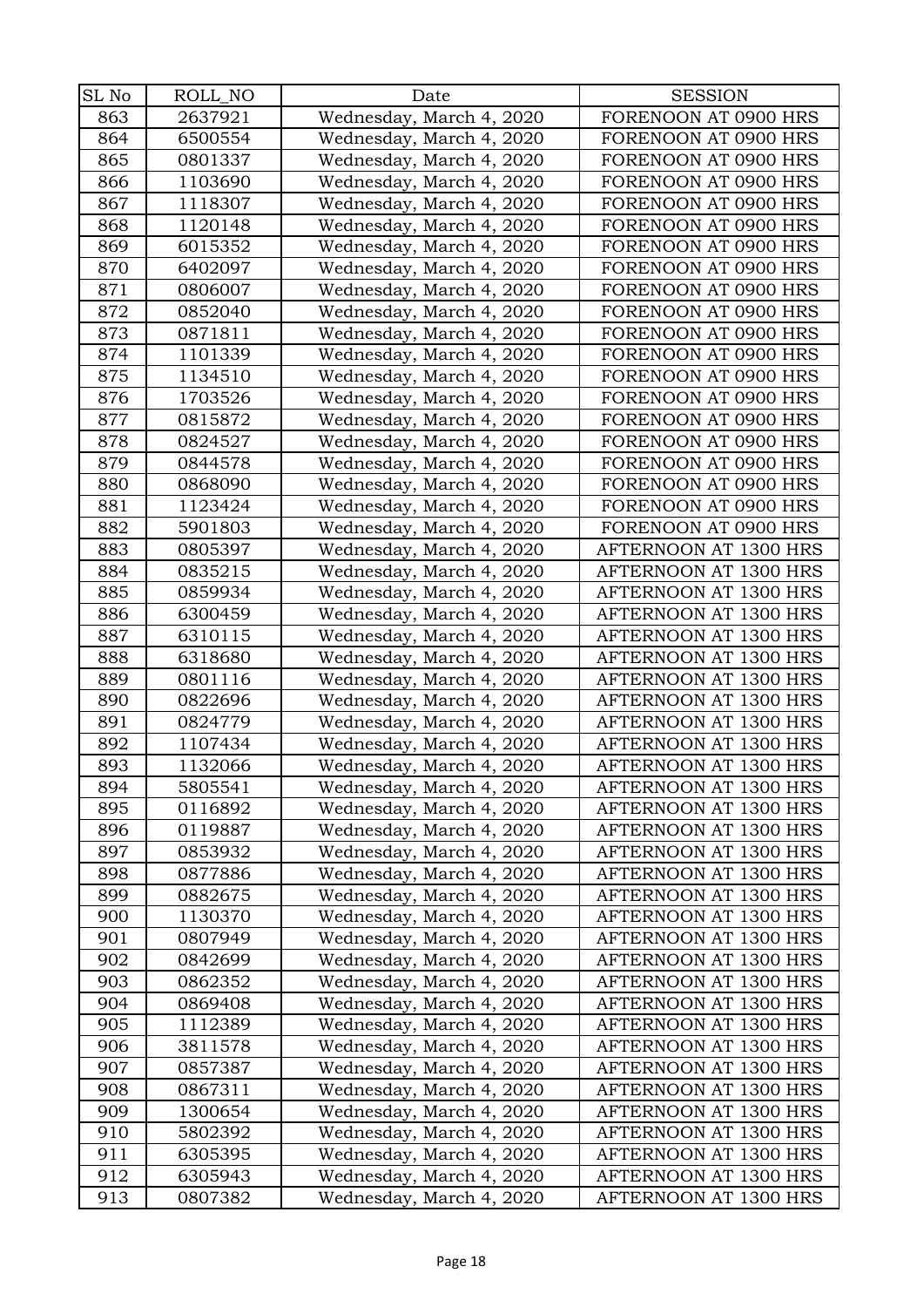| SL No | ROLL_NO | Date                     | <b>SESSION</b>        |
|-------|---------|--------------------------|-----------------------|
| 914   | 0845907 | Wednesday, March 4, 2020 | AFTERNOON AT 1300 HRS |
| 915   | 0854140 | Wednesday, March 4, 2020 | AFTERNOON AT 1300 HRS |
| 916   | 0856006 | Wednesday, March 4, 2020 | AFTERNOON AT 1300 HRS |
| 917   | 1126057 | Wednesday, March 4, 2020 | AFTERNOON AT 1300 HRS |
| 918   | 6312046 | Wednesday, March 4, 2020 | AFTERNOON AT 1300 HRS |
| 919   | 0806460 | Thursday, March 5, 2020  | FORENOON AT 0900 HRS  |
| 920   | 0808378 | Thursday, March 5, 2020  | FORENOON AT 0900 HRS  |
| 921   | 0811191 | Thursday, March 5, 2020  | FORENOON AT 0900 HRS  |
| 922   | 0873044 | Thursday, March 5, 2020  | FORENOON AT 0900 HRS  |
| 923   | 1113325 | Thursday, March 5, 2020  | FORENOON AT 0900 HRS  |
| 924   | 3502244 | Thursday, March 5, 2020  | FORENOON AT 0900 HRS  |
| 925   | 0804368 | Thursday, March 5, 2020  | FORENOON AT 0900 HRS  |
| 926   | 0877016 | Thursday, March 5, 2020  | FORENOON AT 0900 HRS  |
| 927   | 1109551 | Thursday, March 5, 2020  | FORENOON AT 0900 HRS  |
| 928   | 1115882 | Thursday, March 5, 2020  | FORENOON AT 0900 HRS  |
| 929   | 5818789 | Thursday, March 5, 2020  | FORENOON AT 0900 HRS  |
| 930   | 6410978 | Thursday, March 5, 2020  | FORENOON AT 0900 HRS  |
| 931   | 0869057 | Thursday, March 5, 2020  | FORENOON AT 0900 HRS  |
| 932   | 1109291 | Thursday, March 5, 2020  | FORENOON AT 0900 HRS  |
| 933   | 1110871 | Thursday, March 5, 2020  | FORENOON AT 0900 HRS  |
| 934   | 1117243 | Thursday, March 5, 2020  | FORENOON AT 0900 HRS  |
| 935   | 1134724 | Thursday, March 5, 2020  | FORENOON AT 0900 HRS  |
| 936   | 6306520 | Thursday, March 5, 2020  | FORENOON AT 0900 HRS  |
| 937   | 0304691 | Thursday, March 5, 2020  | FORENOON AT 0900 HRS  |
| 938   | 0819666 | Thursday, March 5, 2020  | FORENOON AT 0900 HRS  |
| 939   | 0874470 | Thursday, March 5, 2020  | FORENOON AT 0900 HRS  |
| 940   | 1135049 | Thursday, March 5, 2020  | FORENOON AT 0900 HRS  |
| 941   | 1702180 | Thursday, March 5, 2020  | FORENOON AT 0900 HRS  |
| 942   | 6606290 | Thursday, March 5, 2020  | FORENOON AT 0900 HRS  |
| 943   | 0331997 | Thursday, March 5, 2020  | FORENOON AT 0900 HRS  |
| 944   | 0849106 | Thursday, March 5, 2020  | FORENOON AT 0900 HRS  |
| 945   | 0851561 | Thursday, March 5, 2020  | FORENOON AT 0900 HRS  |
| 946   | 1035399 | Thursday, March 5, 2020  | FORENOON AT 0900 HRS  |
| 947   | 1219268 | Thursday, March 5, 2020  | FORENOON AT 0900 HRS  |
| 948   | 7910415 | Thursday, March 5, 2020  | FORENOON AT 0900 HRS  |
| 949   | 0863454 | Thursday, March 5, 2020  | FORENOON AT 0900 HRS  |
| 950   | 1103763 | Thursday, March 5, 2020  | FORENOON AT 0900 HRS  |
| 951   | 1308116 | Thursday, March 5, 2020  | FORENOON AT 0900 HRS  |
| 952   | 1803006 | Thursday, March 5, 2020  | FORENOON AT 0900 HRS  |
| 953   | 4801796 | Thursday, March 5, 2020  | FORENOON AT 0900 HRS  |
| 954   | 6403023 | Thursday, March 5, 2020  | FORENOON AT 0900 HRS  |
| 955   | 0125340 | Thursday, March 5, 2020  | AFTERNOON AT 1300 HRS |
| 956   | 0854985 | Thursday, March 5, 2020  | AFTERNOON AT 1300 HRS |
| 957   | 0875313 | Thursday, March 5, 2020  | AFTERNOON AT 1300 HRS |
| 958   | 1104728 | Thursday, March 5, 2020  | AFTERNOON AT 1300 HRS |
| 959   | 3811224 | Thursday, March 5, 2020  | AFTERNOON AT 1300 HRS |
| 960   | 6419657 | Thursday, March 5, 2020  | AFTERNOON AT 1300 HRS |
| 961   | 0605364 | Thursday, March 5, 2020  | AFTERNOON AT 1300 HRS |
| 962   | 0820209 | Thursday, March 5, 2020  | AFTERNOON AT 1300 HRS |
| 963   | 0821511 | Thursday, March 5, 2020  | AFTERNOON AT 1300 HRS |
| 964   | 0847098 | Thursday, March 5, 2020  | AFTERNOON AT 1300 HRS |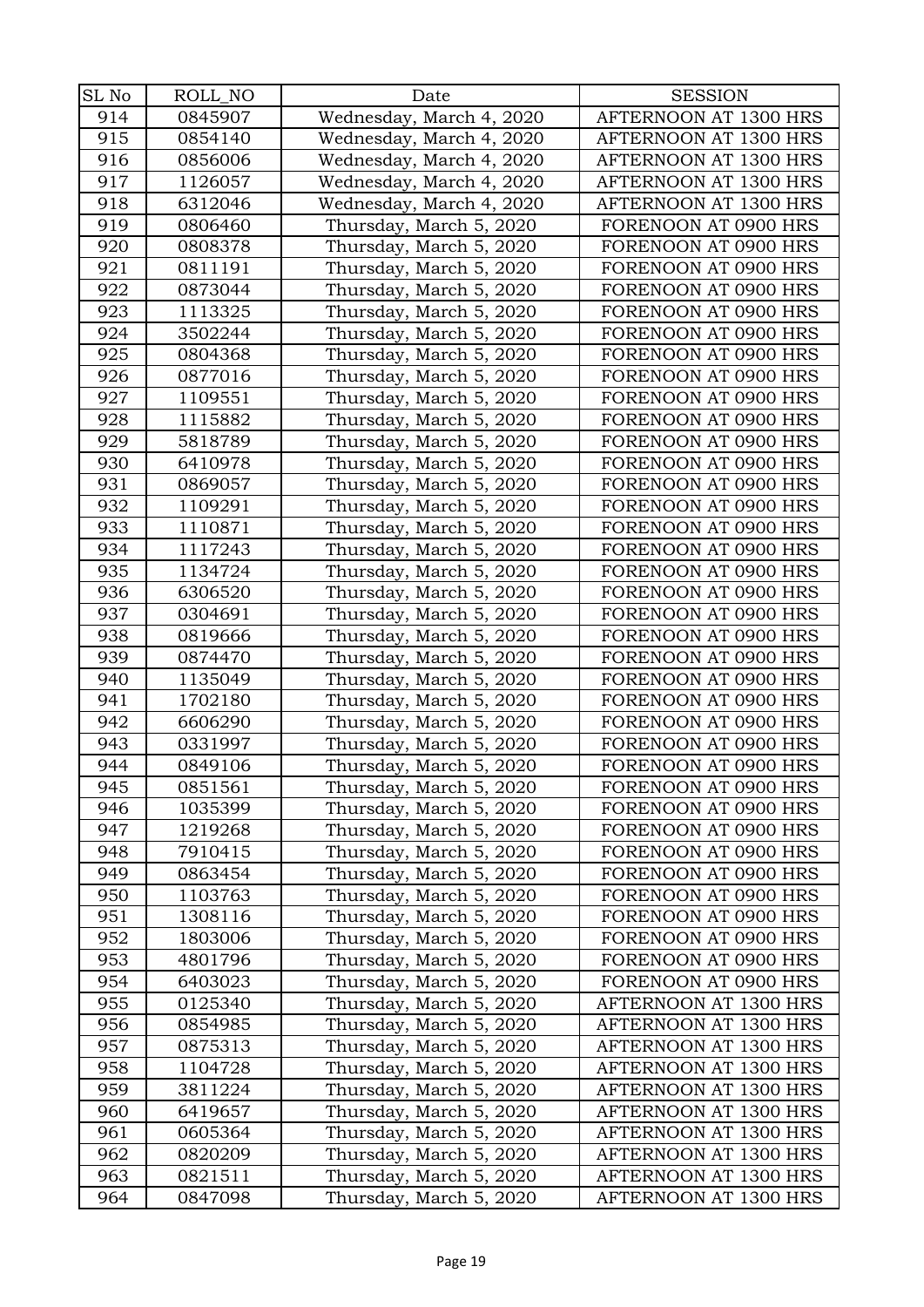| SL No | ROLL_NO | Date                    | <b>SESSION</b>        |
|-------|---------|-------------------------|-----------------------|
| 965   | 5907765 | Thursday, March 5, 2020 | AFTERNOON AT 1300 HRS |
| 966   | 5911440 | Thursday, March 5, 2020 | AFTERNOON AT 1300 HRS |
| 967   | 0811261 | Thursday, March 5, 2020 | AFTERNOON AT 1300 HRS |
| 968   | 1025154 | Thursday, March 5, 2020 | AFTERNOON AT 1300 HRS |
| 969   | 1040681 | Thursday, March 5, 2020 | AFTERNOON AT 1300 HRS |
| 970   | 4006854 | Thursday, March 5, 2020 | AFTERNOON AT 1300 HRS |
| 971   | 5906759 | Thursday, March 5, 2020 | AFTERNOON AT 1300 HRS |
| 972   | 6308424 | Thursday, March 5, 2020 | AFTERNOON AT 1300 HRS |
| 973   | 0836000 | Thursday, March 5, 2020 | AFTERNOON AT 1300 HRS |
| 974   | 0860164 | Thursday, March 5, 2020 | AFTERNOON AT 1300 HRS |
| 975   | 1305232 | Thursday, March 5, 2020 | AFTERNOON AT 1300 HRS |
| 976   | 5201363 | Thursday, March 5, 2020 | AFTERNOON AT 1300 HRS |
| 977   | 6206775 | Thursday, March 5, 2020 | AFTERNOON AT 1300 HRS |
| 978   | 6319166 | Thursday, March 5, 2020 | AFTERNOON AT 1300 HRS |
| 979   | 0103765 | Thursday, March 5, 2020 | AFTERNOON AT 1300 HRS |
| 980   | 0501149 | Thursday, March 5, 2020 | AFTERNOON AT 1300 HRS |
| 981   | 0621929 | Thursday, March 5, 2020 | AFTERNOON AT 1300 HRS |
| 982   | 0808365 | Thursday, March 5, 2020 | AFTERNOON AT 1300 HRS |
| 983   | 0831117 | Thursday, March 5, 2020 | AFTERNOON AT 1300 HRS |
| 984   | 2638624 | Thursday, March 5, 2020 | AFTERNOON AT 1300 HRS |
| 985   | 0801404 | Thursday, March 5, 2020 | AFTERNOON AT 1300 HRS |
| 986   | 0817114 | Thursday, March 5, 2020 | AFTERNOON AT 1300 HRS |
| 987   | 0846722 | Thursday, March 5, 2020 | AFTERNOON AT 1300 HRS |
| 988   | 0879968 | Thursday, March 5, 2020 | AFTERNOON AT 1300 HRS |
| 989   | 1001731 | Thursday, March 5, 2020 | AFTERNOON AT 1300 HRS |
| 990   | 5800496 | Thursday, March 5, 2020 | AFTERNOON AT 1300 HRS |
| 991   | 0819562 | Friday, March 6, 2020   | FORENOON AT 0900 HRS  |
| 992   | 0864380 | Friday, March 6, 2020   | FORENOON AT 0900 HRS  |
| 993   | 0874194 | Friday, March 6, 2020   | FORENOON AT 0900 HRS  |
| 994   | 5911801 | Friday, March 6, 2020   | FORENOON AT 0900 HRS  |
| 995   | 6308550 | Friday, March 6, 2020   | FORENOON AT 0900 HRS  |
| 996   | 6400076 | Friday, March 6, 2020   | FORENOON AT 0900 HRS  |
| 997   | 0105165 | Friday, March 6, 2020   | FORENOON AT 0900 HRS  |
| 998   | 0412185 | Friday, March 6, 2020   | FORENOON AT 0900 HRS  |
| 999   | 0909423 | Friday, March 6, 2020   | FORENOON AT 0900 HRS  |
| 1000  | 1903474 | Friday, March 6, 2020   | FORENOON AT 0900 HRS  |
| 1001  | 3505609 | Friday, March 6, 2020   | FORENOON AT 0900 HRS  |
| 1002  | 6629721 | Friday, March 6, 2020   | FORENOON AT 0900 HRS  |
| 1003  | 0801668 | Friday, March 6, 2020   | FORENOON AT 0900 HRS  |
| 1004  | 1030088 | Friday, March 6, 2020   | FORENOON AT 0900 HRS  |
| 1005  | 1138689 | Friday, March 6, 2020   | FORENOON AT 0900 HRS  |
| 1006  | 1314730 | Friday, March 6, 2020   | FORENOON AT 0900 HRS  |
| 1007  | 3402792 | Friday, March 6, 2020   | FORENOON AT 0900 HRS  |
| 1008  | 6605737 | Friday, March 6, 2020   | FORENOON AT 0900 HRS  |
| 1009  | 0821870 | Friday, March 6, 2020   | FORENOON AT 0900 HRS  |
| 1010  | 0834564 | Friday, March 6, 2020   | FORENOON AT 0900 HRS  |
| 1011  | 1135631 | Friday, March 6, 2020   | FORENOON AT 0900 HRS  |
| 1012  | 1138573 | Friday, March 6, 2020   | FORENOON AT 0900 HRS  |
| 1013  | 1218835 | Friday, March 6, 2020   | FORENOON AT 0900 HRS  |
| 1014  | 6402392 | Friday, March 6, 2020   | FORENOON AT 0900 HRS  |
| 1015  | 0861593 | Friday, March 6, 2020   | FORENOON AT 0900 HRS  |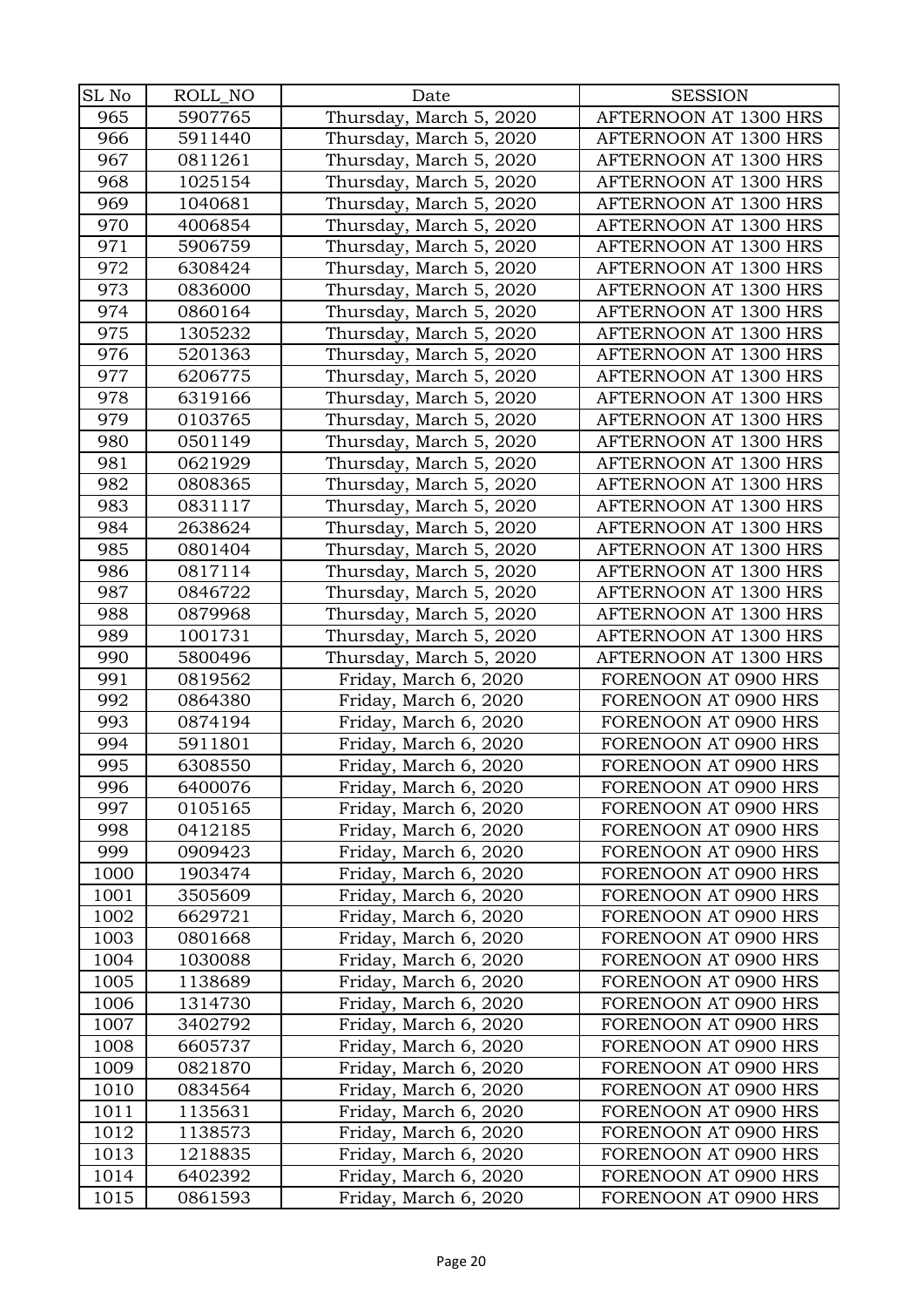| SL No        | ROLL_NO            | Date                                                   | <b>SESSION</b>                               |
|--------------|--------------------|--------------------------------------------------------|----------------------------------------------|
| 1016         | 0868640            | Friday, March 6, 2020                                  | FORENOON AT 0900 HRS                         |
| 1017         | 0885968            | Friday, March 6, 2020                                  | FORENOON AT 0900 HRS                         |
| 1018         | 1104761            | Friday, March 6, 2020                                  | FORENOON AT 0900 HRS                         |
| 1019         | 1130527            | Friday, March 6, 2020                                  | FORENOON AT 0900 HRS                         |
| 1020         | 1413156            | Friday, March 6, 2020                                  | FORENOON AT 0900 HRS                         |
| 1021         | 0814730            | Friday, March 6, 2020                                  | FORENOON AT 0900 HRS                         |
| 1022         | 0818086            | Friday, March 6, 2020                                  | FORENOON AT 0900 HRS                         |
| 1023         | 1132575            | Friday, March 6, 2020                                  | FORENOON AT 0900 HRS                         |
| 1024         | 3510968            | Friday, March 6, 2020                                  | FORENOON AT 0900 HRS                         |
| 1025         | 3800241            | Friday, March 6, 2020                                  | FORENOON AT 0900 HRS                         |
| 1026         | 5817291            | Friday, March 6, 2020                                  | FORENOON AT 0900 HRS                         |
| 1027         | 0814860            | Friday, March 6, 2020                                  | AFTERNOON AT 1300 HRS                        |
| 1028         | 0849516            | Friday, March 6, 2020                                  | AFTERNOON AT 1300 HRS                        |
| 1029         | 0853386            | Friday, March 6, 2020                                  | AFTERNOON AT 1300 HRS                        |
| 1030         | 1515598            | Friday, March 6, 2020                                  | AFTERNOON AT 1300 HRS                        |
| 1031         | 5807951            | Friday, March 6, 2020                                  | AFTERNOON AT 1300 HRS                        |
| 1032         | 6313266            | Friday, March 6, 2020                                  | AFTERNOON AT 1300 HRS                        |
| 1033         | 0803135            | Friday, March 6, 2020                                  | AFTERNOON AT 1300 HRS                        |
| 1034         | 0859003            | Friday, March 6, 2020                                  | AFTERNOON AT 1300 HRS                        |
| 1035         | 0861110            | Friday, March 6, 2020                                  | AFTERNOON AT 1300 HRS                        |
| 1036         | 0864385            | Friday, March 6, 2020                                  | AFTERNOON AT 1300 HRS                        |
| 1037         | 0865793            | Friday, March 6, 2020                                  | AFTERNOON AT 1300 HRS                        |
| 1038         | 5802461            | Friday, March 6, 2020                                  | AFTERNOON AT 1300 HRS                        |
| 1039         | 1211987            | Friday, March 6, 2020                                  | AFTERNOON AT 1300 HRS                        |
| 1040         | 1226101            | Friday, March 6, 2020                                  | AFTERNOON AT 1300 HRS                        |
| 1041         | 2001582            | Friday, March 6, 2020                                  | AFTERNOON AT 1300 HRS                        |
| 1042         | 4300886            | Friday, March 6, 2020                                  | AFTERNOON AT 1300 HRS                        |
| 1043         | 6314878            | Friday, March 6, 2020                                  | AFTERNOON AT 1300 HRS                        |
| 1044         | 6317975            | Friday, March 6, 2020                                  | AFTERNOON AT 1300 HRS                        |
| 1045         | 0119150            | Friday, March 6, 2020                                  | AFTERNOON AT 1300 HRS                        |
| 1046         | 0851476            | Friday, March 6, 2020                                  | AFTERNOON AT 1300 HRS                        |
| 1047         | 1023801            | Friday, March 6, 2020                                  | AFTERNOON AT 1300 HRS                        |
| 1048         | 6301737            | Friday, March 6, 2020                                  | AFTERNOON AT 1300 HRS                        |
| 1049         | 6607016            | Friday, March 6, 2020                                  | AFTERNOON AT 1300 HRS                        |
| 1050         | 6615084            | Friday, March 6, 2020                                  | AFTERNOON AT 1300 HRS                        |
| 1051         | 0125361            | Friday, March 6, 2020                                  | AFTERNOON AT 1300 HRS                        |
| 1052         | 0314528            | Friday, March 6, 2020                                  | AFTERNOON AT 1300 HRS                        |
| 1053         | 0813289            | Friday, March 6, 2020                                  | AFTERNOON AT 1300 HRS                        |
| 1054         | 0861632            | Friday, March 6, 2020                                  | AFTERNOON AT 1300 HRS                        |
| 1055         | 2624540            | Friday, March 6, 2020                                  | AFTERNOON AT 1300 HRS                        |
| 1056         | 5815692            | Friday, March 6, 2020                                  | AFTERNOON AT 1300 HRS                        |
| 1057         | 0126593            | Friday, March 6, 2020                                  | AFTERNOON AT 1300 HRS                        |
| 1058         | 1018444            | Friday, March 6, 2020                                  | AFTERNOON AT 1300 HRS                        |
| 1059         | 3908810            | Friday, March 6, 2020                                  | AFTERNOON AT 1300 HRS                        |
| 1060         | 4119762            | Friday, March 6, 2020                                  | AFTERNOON AT 1300 HRS                        |
| 1061         | 6400302            | Friday, March 6, 2020                                  | AFTERNOON AT 1300 HRS                        |
| 1062         | 6619509            | Friday, March 6, 2020                                  | AFTERNOON AT 1300 HRS                        |
| 1063<br>1064 | 0515101<br>0831317 | Wednesday, March 11, 2020<br>Wednesday, March 11, 2020 | FORENOON AT 0900 HRS<br>FORENOON AT 0900 HRS |
| 1065         | 1014928            | Wednesday, March 11, 2020                              | FORENOON AT 0900 HRS                         |
| 1066         | 2624401            | Wednesday, March 11, 2020                              | FORENOON AT 0900 HRS                         |
|              |                    |                                                        |                                              |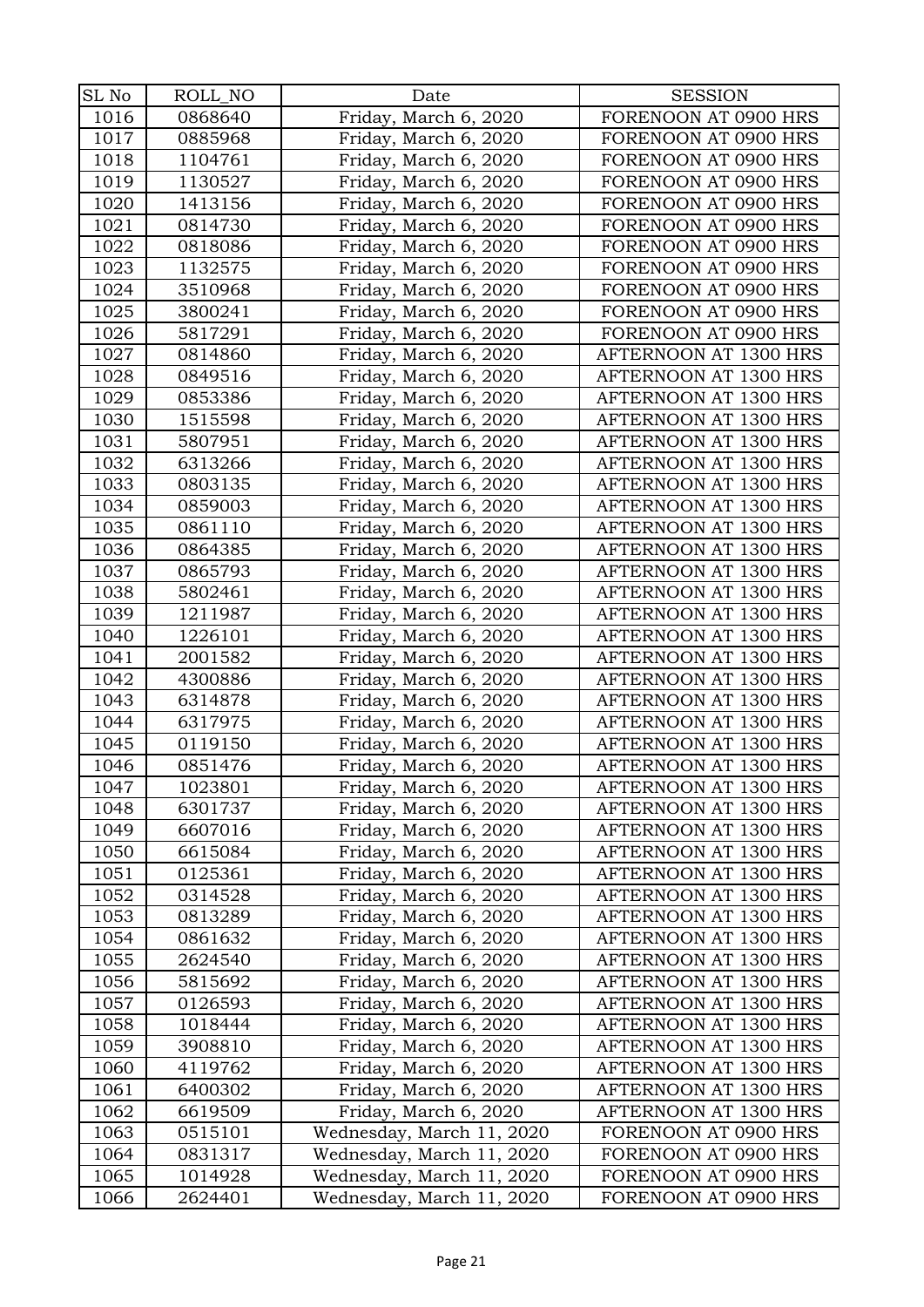| SL No | ROLL_NO | Date                      | <b>SESSION</b>        |
|-------|---------|---------------------------|-----------------------|
| 1067  | 6302441 | Wednesday, March 11, 2020 | FORENOON AT 0900 HRS  |
| 1068  | 0812382 | Wednesday, March 11, 2020 | FORENOON AT 0900 HRS  |
| 1069  | 0815943 | Wednesday, March 11, 2020 | FORENOON AT 0900 HRS  |
| 1070  | 0871971 | Wednesday, March 11, 2020 | FORENOON AT 0900 HRS  |
| 1071  | 1211770 | Wednesday, March 11, 2020 | FORENOON AT 0900 HRS  |
| 1072  | 3529618 | Wednesday, March 11, 2020 | FORENOON AT 0900 HRS  |
| 1073  | 0824472 | Wednesday, March 11, 2020 | FORENOON AT 0900 HRS  |
| 1074  | 0839990 | Wednesday, March 11, 2020 | FORENOON AT 0900 HRS  |
| 1075  | 0840344 | Wednesday, March 11, 2020 | FORENOON AT 0900 HRS  |
| 1076  | 1220615 | Wednesday, March 11, 2020 | FORENOON AT 0900 HRS  |
| 1077  | 4005856 | Wednesday, March 11, 2020 | FORENOON AT 0900 HRS  |
| 1078  | 0319855 | Wednesday, March 11, 2020 | FORENOON AT 0900 HRS  |
| 1079  | 5810869 | Wednesday, March 11, 2020 | FORENOON AT 0900 HRS  |
| 1080  | 6504947 | Wednesday, March 11, 2020 | FORENOON AT 0900 HRS  |
| 1081  | 6606485 | Wednesday, March 11, 2020 | FORENOON AT 0900 HRS  |
| 1082  | 7102114 | Wednesday, March 11, 2020 | FORENOON AT 0900 HRS  |
| 1083  | 0335595 | Wednesday, March 11, 2020 | FORENOON AT 0900 HRS  |
| 1084  | 0505194 | Wednesday, March 11, 2020 | FORENOON AT 0900 HRS  |
| 1085  | 0819508 | Wednesday, March 11, 2020 | FORENOON AT 0900 HRS  |
| 1086  | 0864378 | Wednesday, March 11, 2020 | FORENOON AT 0900 HRS  |
| 1087  | 1131015 | Wednesday, March 11, 2020 | FORENOON AT 0900 HRS  |
| 1088  | 0430055 | Wednesday, March 11, 2020 | FORENOON AT 0900 HRS  |
| 1089  | 0810119 | Wednesday, March 11, 2020 | FORENOON AT 0900 HRS  |
| 1090  | 0835003 | Wednesday, March 11, 2020 | FORENOON AT 0900 HRS  |
| 1091  | 0869507 | Wednesday, March 11, 2020 | FORENOON AT 0900 HRS  |
| 1092  | 0882624 | Wednesday, March 11, 2020 | FORENOON AT 0900 HRS  |
| 1093  | 0801462 | Wednesday, March 11, 2020 | AFTERNOON AT 1300 HRS |
| 1094  | 0815380 | Wednesday, March 11, 2020 | AFTERNOON AT 1300 HRS |
| 1095  | 0859581 | Wednesday, March 11, 2020 | AFTERNOON AT 1300 HRS |
| 1096  | 0863639 | Wednesday, March 11, 2020 | AFTERNOON AT 1300 HRS |
| 1097  | 0868332 | Wednesday, March 11, 2020 | AFTERNOON AT 1300 HRS |
| 1098  | 0901902 | Wednesday, March 11, 2020 | AFTERNOON AT 1300 HRS |
| 1099  | 0810641 | Wednesday, March 11, 2020 | AFTERNOON AT 1300 HRS |
| 1100  | 0835387 | Wednesday, March 11, 2020 | AFTERNOON AT 1300 HRS |
| 1101  | 0868342 | Wednesday, March 11, 2020 | AFTERNOON AT 1300 HRS |
| 1102  | 1411052 | Wednesday, March 11, 2020 | AFTERNOON AT 1300 HRS |
| 1103  | 1914924 | Wednesday, March 11, 2020 | AFTERNOON AT 1300 HRS |
| 1104  | 6703505 | Wednesday, March 11, 2020 | AFTERNOON AT 1300 HRS |
| 1105  | 0301073 | Wednesday, March 11, 2020 | AFTERNOON AT 1300 HRS |
| 1106  | 0827666 | Wednesday, March 11, 2020 | AFTERNOON AT 1300 HRS |
| 1107  | 0870670 | Wednesday, March 11, 2020 | AFTERNOON AT 1300 HRS |
| 1108  | 1305490 | Wednesday, March 11, 2020 | AFTERNOON AT 1300 HRS |
| 1109  | 6617320 | Wednesday, March 11, 2020 | AFTERNOON AT 1300 HRS |
| 1110  | 6620627 | Wednesday, March 11, 2020 | AFTERNOON AT 1300 HRS |
| 1111  | 0336777 | Wednesday, March 11, 2020 | AFTERNOON AT 1300 HRS |
| 1112  | 0847335 | Wednesday, March 11, 2020 | AFTERNOON AT 1300 HRS |
| 1113  | 0847676 | Wednesday, March 11, 2020 | AFTERNOON AT 1300 HRS |
| 1114  | 1115018 | Wednesday, March 11, 2020 | AFTERNOON AT 1300 HRS |
| 1115  | 5905879 | Wednesday, March 11, 2020 | AFTERNOON AT 1300 HRS |
| 1116  | 6313097 | Wednesday, March 11, 2020 | AFTERNOON AT 1300 HRS |
| 1117  | 0819844 | Wednesday, March 11, 2020 | AFTERNOON AT 1300 HRS |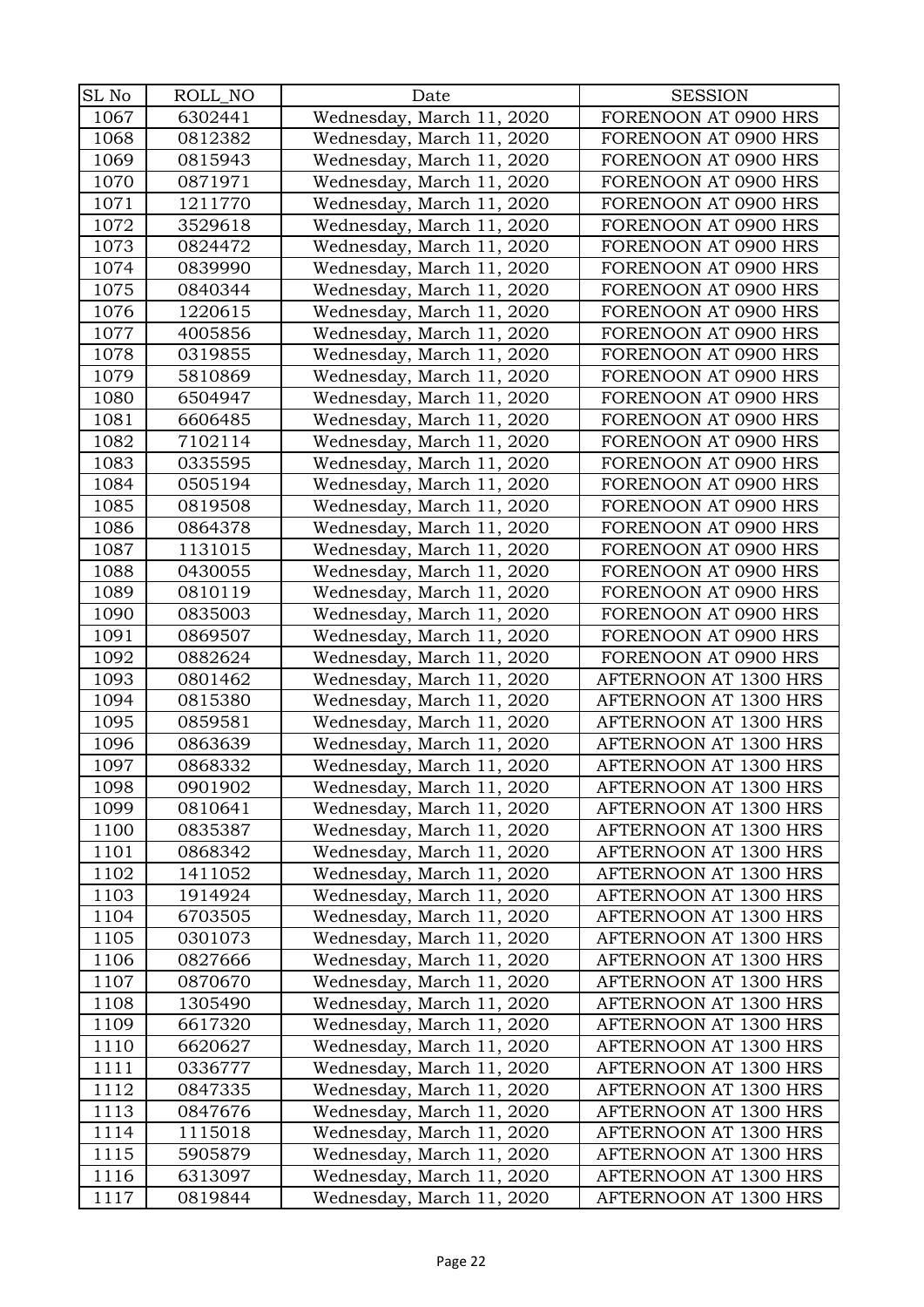| SL No | ROLL_NO | Date                      | <b>SESSION</b>        |
|-------|---------|---------------------------|-----------------------|
| 1118  | 1143401 | Wednesday, March 11, 2020 | AFTERNOON AT 1300 HRS |
| 1119  | 1222717 | Wednesday, March 11, 2020 | AFTERNOON AT 1300 HRS |
| 1120  | 1541002 | Wednesday, March 11, 2020 | AFTERNOON AT 1300 HRS |
| 1121  | 4200529 | Wednesday, March 11, 2020 | AFTERNOON AT 1300 HRS |
| 1122  | 6911553 | Wednesday, March 11, 2020 | AFTERNOON AT 1300 HRS |
| 1123  | 0838861 | Wednesday, March 11, 2020 | AFTERNOON AT 1300 HRS |
| 1124  | 0867400 | Wednesday, March 11, 2020 | AFTERNOON AT 1300 HRS |
| 1125  | 0872462 | Wednesday, March 11, 2020 | AFTERNOON AT 1300 HRS |
| 1126  | 1229974 | Wednesday, March 11, 2020 | AFTERNOON AT 1300 HRS |
| 1127  | 3403653 | Wednesday, March 11, 2020 | AFTERNOON AT 1300 HRS |
| 1128  | 5806794 | Wednesday, March 11, 2020 | AFTERNOON AT 1300 HRS |
| 1129  | 0832082 | Thursday, March 12, 2020  | FORENOON AT 0900 HRS  |
| 1130  | 0871656 | Thursday, March 12, 2020  | FORENOON AT 0900 HRS  |
| 1131  | 0882345 | Thursday, March 12, 2020  | FORENOON AT 0900 HRS  |
| 1132  | 1128757 | Thursday, March 12, 2020  | FORENOON AT 0900 HRS  |
| 1133  | 3528718 | Thursday, March 12, 2020  | FORENOON AT 0900 HRS  |
| 1134  | 8202398 | Thursday, March 12, 2020  | FORENOON AT 0900 HRS  |
| 1135  | 0872897 | Thursday, March 12, 2020  | FORENOON AT 0900 HRS  |
| 1136  | 1120900 | Thursday, March 12, 2020  | FORENOON AT 0900 HRS  |
| 1137  | 3534075 | Thursday, March 12, 2020  | FORENOON AT 0900 HRS  |
| 1138  | 6311642 | Thursday, March 12, 2020  | FORENOON AT 0900 HRS  |
| 1139  | 6622342 | Thursday, March 12, 2020  | FORENOON AT 0900 HRS  |
| 1140  | 7911812 | Thursday, March 12, 2020  | FORENOON AT 0900 HRS  |
| 1141  | 0860622 | Thursday, March 12, 2020  | FORENOON AT 0900 HRS  |
| 1142  | 0886111 | Thursday, March 12, 2020  | FORENOON AT 0900 HRS  |
| 1143  | 1101251 | Thursday, March 12, 2020  | FORENOON AT 0900 HRS  |
| 1144  | 1418117 | Thursday, March 12, 2020  | FORENOON AT 0900 HRS  |
| 1145  | 6308471 | Thursday, March 12, 2020  | FORENOON AT 0900 HRS  |
| 1146  | 6505476 | Thursday, March 12, 2020  | FORENOON AT 0900 HRS  |
| 1147  | 0119327 | Thursday, March 12, 2020  | FORENOON AT 0900 HRS  |
| 1148  | 0840820 | Thursday, March 12, 2020  | FORENOON AT 0900 HRS  |
| 1149  | 0841593 | Thursday, March 12, 2020  | FORENOON AT 0900 HRS  |
| 1150  | 6410049 | Thursday, March 12, 2020  | FORENOON AT 0900 HRS  |
| 1151  | 7500615 | Thursday, March 12, 2020  | FORENOON AT 0900 HRS  |
| 1152  | 7501580 | Thursday, March 12, 2020  | FORENOON AT 0900 HRS  |
| 1153  | 0314605 | Thursday, March 12, 2020  | FORENOON AT 0900 HRS  |
| 1154  | 0820452 | Thursday, March 12, 2020  | FORENOON AT 0900 HRS  |
| 1155  | 0848199 | Thursday, March 12, 2020  | FORENOON AT 0900 HRS  |
| 1156  | 1132533 | Thursday, March 12, 2020  | FORENOON AT 0900 HRS  |
| 1157  | 1900866 | Thursday, March 12, 2020  | FORENOON AT 0900 HRS  |
| 1158  | 5204686 | Thursday, March 12, 2020  | FORENOON AT 0900 HRS  |
| 1159  | 0112077 | Thursday, March 12, 2020  | FORENOON AT 0900 HRS  |
| 1160  | 0806447 | Thursday, March 12, 2020  | FORENOON AT 0900 HRS  |
| 1161  | 0839878 | Thursday, March 12, 2020  | FORENOON AT 0900 HRS  |
| 1162  | 1018121 | Thursday, March 12, 2020  | FORENOON AT 0900 HRS  |
| 1163  | 5900961 | Thursday, March 12, 2020  | FORENOON AT 0900 HRS  |
| 1164  | 6300357 | Thursday, March 12, 2020  | FORENOON AT 0900 HRS  |
| 1165  | 0119409 | Thursday, March 12, 2020  | AFTERNOON AT 1300 HRS |
| 1166  | 0337888 | Thursday, March 12, 2020  | AFTERNOON AT 1300 HRS |
| 1167  | 0804535 | Thursday, March 12, 2020  | AFTERNOON AT 1300 HRS |
| 1168  | 0816977 | Thursday, March 12, 2020  | AFTERNOON AT 1300 HRS |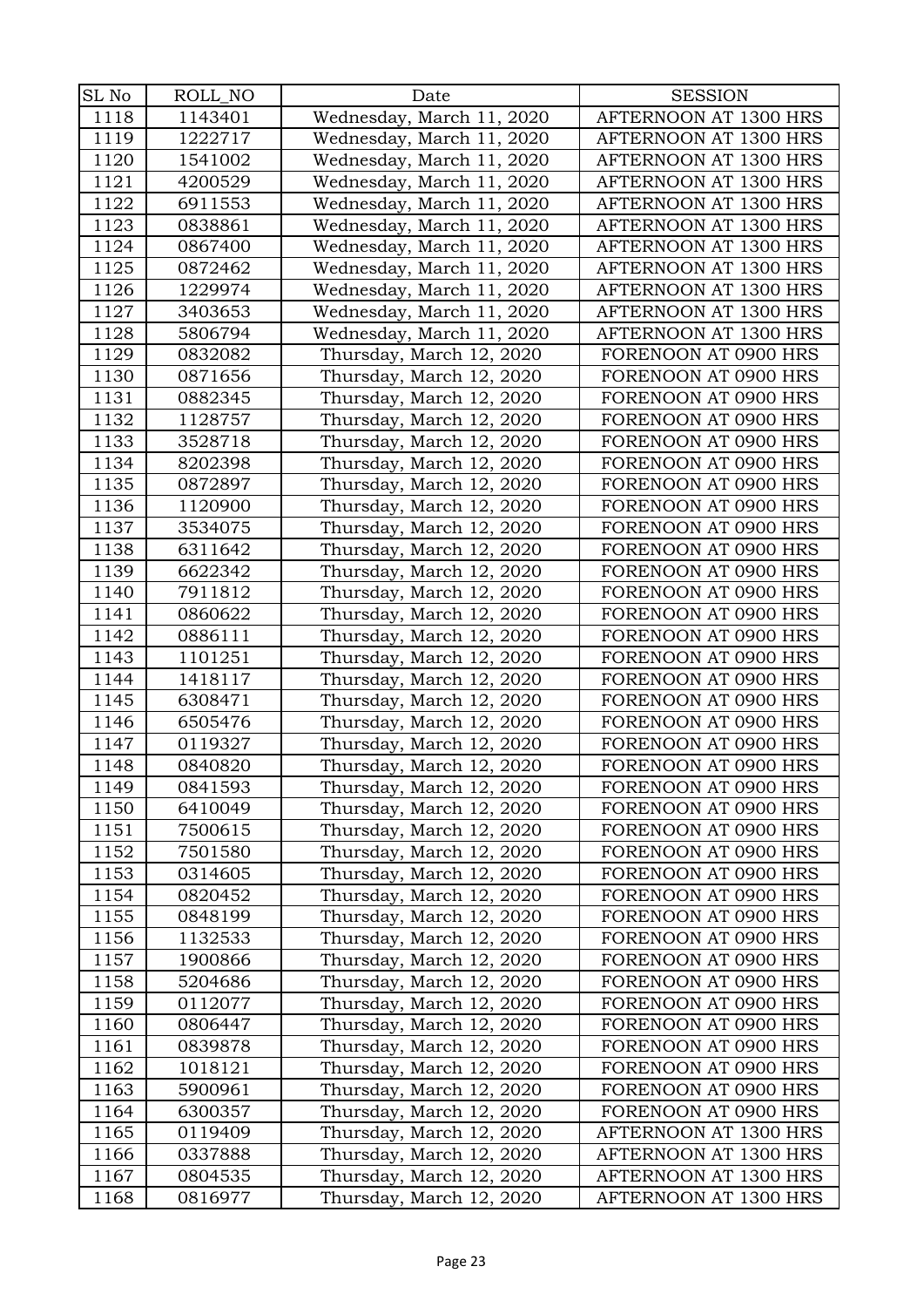| SL No        | ROLL_NO            | Date                                             | <b>SESSION</b>                               |
|--------------|--------------------|--------------------------------------------------|----------------------------------------------|
| 1169         | 1218956            | Thursday, March 12, 2020                         | AFTERNOON AT 1300 HRS                        |
| 1170         | 5809433            | Thursday, March 12, 2020                         | AFTERNOON AT 1300 HRS                        |
| 1171         | 0313568            | Thursday, March 12, 2020                         | AFTERNOON AT 1300 HRS                        |
| 1172         | 0834092            | Thursday, March 12, 2020                         | AFTERNOON AT 1300 HRS                        |
| 1173         | 0842260            | Thursday, March 12, 2020                         | AFTERNOON AT 1300 HRS                        |
| 1174         | 3503453            | Thursday, March 12, 2020                         | AFTERNOON AT 1300 HRS                        |
| 1175         | 5804806            | Thursday, March 12, 2020                         | AFTERNOON AT 1300 HRS                        |
| 1176         | 6629443            | Thursday, March 12, 2020                         | AFTERNOON AT 1300 HRS                        |
| 1177         | 0810205            | Thursday, March 12, 2020                         | AFTERNOON AT 1300 HRS                        |
| 1178         | 0824322            | Thursday, March 12, 2020                         | AFTERNOON AT 1300 HRS                        |
| 1179         | 3507794            | Thursday, March 12, 2020                         | AFTERNOON AT 1300 HRS                        |
| 1180         | 6318953            | Thursday, March 12, 2020                         | AFTERNOON AT 1300 HRS                        |
| 1181         | 6400626            | Thursday, March 12, 2020                         | AFTERNOON AT 1300 HRS                        |
| 1182         | 6403059            | Thursday, March 12, 2020                         | AFTERNOON AT 1300 HRS                        |
| 1183         | 0821990            | Thursday, March 12, 2020                         | AFTERNOON AT 1300 HRS                        |
| 1184         | 0849517            | Thursday, March 12, 2020                         | AFTERNOON AT 1300 HRS                        |
| 1185         | 0869325            | Thursday, March 12, 2020                         | AFTERNOON AT 1300 HRS                        |
| 1186         | 6312214            | Thursday, March 12, 2020                         | AFTERNOON AT 1300 HRS                        |
| 1187         | 6409180            | Thursday, March 12, 2020                         | AFTERNOON AT 1300 HRS                        |
| 1188         | 6621021            | Thursday, March 12, 2020                         | AFTERNOON AT 1300 HRS                        |
| 1189         | 0304980            | Thursday, March 12, 2020                         | AFTERNOON AT 1300 HRS                        |
| 1190         | 0326279            | Thursday, March 12, 2020                         | AFTERNOON AT 1300 HRS                        |
| 1191         | 1138134            | Thursday, March 12, 2020                         | AFTERNOON AT 1300 HRS                        |
| 1192         | 3500650            | Thursday, March 12, 2020                         | AFTERNOON AT 1300 HRS                        |
| 1193         | 5904375            | Thursday, March 12, 2020                         | AFTERNOON AT 1300 HRS                        |
| 1194         | 6403507            | Thursday, March 12, 2020                         | AFTERNOON AT 1300 HRS                        |
| 1195         | 0804564            | Thursday, March 12, 2020                         | AFTERNOON AT 1300 HRS                        |
| 1196         | 0832119            | Thursday, March 12, 2020                         | AFTERNOON AT 1300 HRS                        |
| 1197         | 0860965            | Thursday, March 12, 2020                         | AFTERNOON AT 1300 HRS                        |
| 1198         | 0862032            | Thursday, March 12, 2020                         | AFTERNOON AT 1300 HRS                        |
| 1199         | 4003184            | Thursday, March 12, 2020                         | AFTERNOON AT 1300 HRS                        |
| 1200         | 6615088            | Thursday, March 12, 2020                         | AFTERNOON AT 1300 HRS                        |
| 1201         | 0120559            | Friday, March 13, 2020                           | FORENOON AT 0900 HRS                         |
| 1202         | 0809581            | Friday, March 13, 2020                           | FORENOON AT 0900 HRS                         |
| 1203         | 0830425            | Friday, March 13, 2020                           | FORENOON AT 0900 HRS                         |
| 1204         | 1900499            | Friday, March 13, 2020                           | FORENOON AT 0900 HRS                         |
| 1205         | 5101268            | Friday, March 13, 2020                           | FORENOON AT 0900 HRS                         |
| 1206         | 6302742            | Friday, March 13, 2020                           | FORENOON AT 0900 HRS                         |
| 1207         | 0801656            | Friday, March 13, 2020                           | FORENOON AT 0900 HRS                         |
| 1208         | 0815364            | Friday, March 13, 2020                           | FORENOON AT 0900 HRS                         |
| 1209         | 0825209            | Friday, March 13, 2020                           | FORENOON AT 0900 HRS                         |
| 1210         | 1028434            | Friday, March 13, 2020                           | FORENOON AT 0900 HRS                         |
| 1211         | 2200588            | Friday, March 13, 2020                           | FORENOON AT 0900 HRS                         |
| 1212         | 3502790            | Friday, March 13, 2020                           | FORENOON AT 0900 HRS                         |
| 1213         | 0325670            | Friday, March 13, 2020                           | FORENOON AT 0900 HRS                         |
| 1214         | 0802183            | Friday, March 13, 2020                           | FORENOON AT 0900 HRS                         |
| 1215         | 0809518            | Friday, March 13, 2020                           | FORENOON AT 0900 HRS                         |
| 1216<br>1217 | 1229777<br>4300732 | Friday, March 13, 2020<br>Friday, March 13, 2020 | FORENOON AT 0900 HRS<br>FORENOON AT 0900 HRS |
| 1218         | 6400186            | Friday, March 13, 2020                           | FORENOON AT 0900 HRS                         |
| 1219         | 0305052            |                                                  | FORENOON AT 0900 HRS                         |
|              |                    | Friday, March 13, 2020                           |                                              |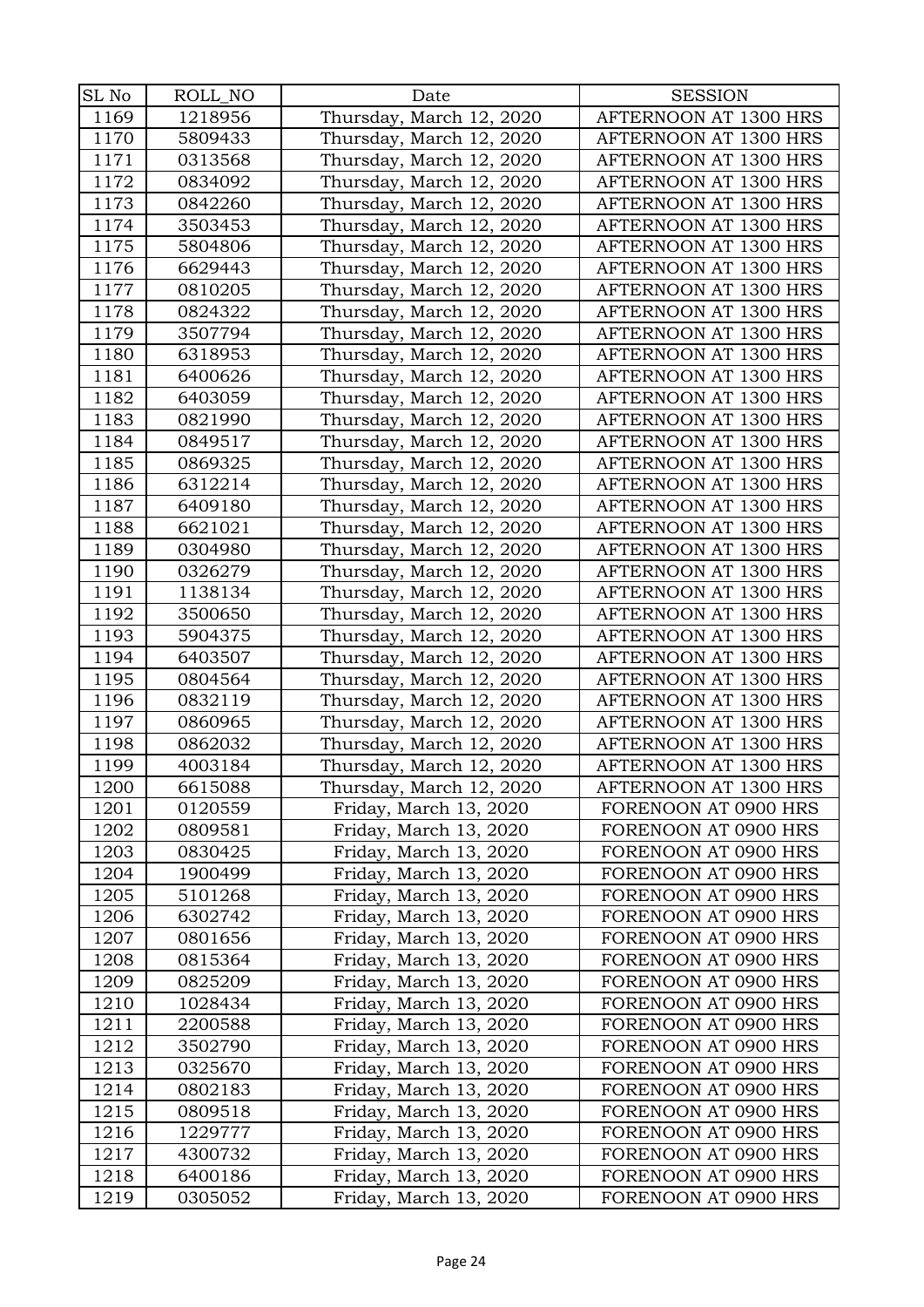| SL No | ROLL_NO            | Date                   | <b>SESSION</b>                                 |
|-------|--------------------|------------------------|------------------------------------------------|
| 1220  | 0831918            | Friday, March 13, 2020 | FORENOON AT 0900 HRS                           |
| 1221  | 1311683            | Friday, March 13, 2020 | FORENOON AT 0900 HRS                           |
| 1222  | 1542159            | Friday, March 13, 2020 | FORENOON AT 0900 HRS                           |
| 1223  | 5108713            | Friday, March 13, 2020 | FORENOON AT 0900 HRS                           |
| 1224  | 6307581            | Friday, March 13, 2020 | FORENOON AT 0900 HRS                           |
| 1225  | 0806474            | Friday, March 13, 2020 | FORENOON AT 0900 HRS                           |
| 1226  | 0873282            | Friday, March 13, 2020 | FORENOON AT 0900 HRS                           |
| 1227  | 1102495            | Friday, March 13, 2020 | FORENOON AT 0900 HRS                           |
| 1228  | 1208007            | Friday, March 13, 2020 | FORENOON AT 0900 HRS                           |
| 1229  | 4103143            | Friday, March 13, 2020 | FORENOON AT 0900 HRS                           |
| 1230  | 5807406            | Friday, March 13, 2020 | FORENOON AT 0900 HRS                           |
| 1231  | 0121902            | Friday, March 13, 2020 | FORENOON AT 0900 HRS                           |
| 1232  | 0868273            | Friday, March 13, 2020 | FORENOON AT 0900 HRS                           |
| 1233  | 3519736            | Friday, March 13, 2020 | FORENOON AT 0900 HRS                           |
| 1234  | 3527441            | Friday, March 13, 2020 | FORENOON AT 0900 HRS                           |
| 1235  | 5106879            | Friday, March 13, 2020 | FORENOON AT 0900 HRS                           |
| 1236  | 6306158            | Friday, March 13, 2020 | FORENOON AT 0900 HRS                           |
| 1237  | 0811539            | Friday, March 13, 2020 | AFTERNOON AT 1300 HRS                          |
| 1238  | 1008597            | Friday, March 13, 2020 | AFTERNOON AT 1300 HRS                          |
| 1239  | 3506635            | Friday, March 13, 2020 | AFTERNOON AT 1300 HRS                          |
| 1240  | 5901160            | Friday, March 13, 2020 | AFTERNOON AT 1300 HRS                          |
| 1241  | 5905645            | Friday, March 13, 2020 | AFTERNOON AT 1300 HRS                          |
| 1242  | 6506888            | Friday, March 13, 2020 | AFTERNOON AT 1300 HRS                          |
| 1243  | 0313819            | Friday, March 13, 2020 | AFTERNOON AT 1300 HRS                          |
| 1244  | 0818443            | Friday, March 13, 2020 | AFTERNOON AT 1300 HRS                          |
| 1245  | 0862743            | Friday, March 13, 2020 | AFTERNOON AT 1300 HRS                          |
| 1246  | 5816024            | Friday, March 13, 2020 | AFTERNOON AT 1300 HRS                          |
| 1247  | 5921920            | Friday, March 13, 2020 | AFTERNOON AT 1300 HRS                          |
| 1248  | 6418093            | Friday, March 13, 2020 | AFTERNOON AT 1300 HRS                          |
| 1249  | 0814199            | Friday, March 13, 2020 | AFTERNOON AT 1300 HRS                          |
| 1250  | 0819410            | Friday, March 13, 2020 | AFTERNOON AT 1300 HRS                          |
| 1251  | 1126417            | Friday, March 13, 2020 | AFTERNOON AT 1300 HRS                          |
| 1252  | 1230949            | Friday, March 13, 2020 | AFTERNOON AT 1300 HRS                          |
| 1253  | 3404608            | Friday, March 13, 2020 | AFTERNOON AT 1300 HRS                          |
| 1254  | 6601585            | Friday, March 13, 2020 | AFTERNOON AT 1300 HRS                          |
| 1255  | 0336914            | Friday, March 13, 2020 | AFTERNOON AT 1300 HRS                          |
| 1256  | 0848894            | Friday, March 13, 2020 | AFTERNOON AT 1300 HRS                          |
| 1257  | 0869360            | Friday, March 13, 2020 | AFTERNOON AT 1300 HRS                          |
| 1258  | 6604938            | Friday, March 13, 2020 | AFTERNOON AT 1300 HRS                          |
| 1259  | 6619288            | Friday, March 13, 2020 | AFTERNOON AT 1300 HRS                          |
| 1260  | 6626430            | Friday, March 13, 2020 | AFTERNOON AT 1300 HRS                          |
| 1261  | 0310918            | Friday, March 13, 2020 | AFTERNOON AT 1300 HRS                          |
| 1262  | 0844307            | Friday, March 13, 2020 | AFTERNOON AT 1300 HRS                          |
| 1263  | 1102609            | Friday, March 13, 2020 | AFTERNOON AT 1300 HRS                          |
| 1264  | 1401887            | Friday, March 13, 2020 | AFTERNOON AT 1300 HRS                          |
| 1265  | 6605001            | Friday, March 13, 2020 | AFTERNOON AT 1300 HRS                          |
| 1266  | 6700566            | Friday, March 13, 2020 | AFTERNOON AT 1300 HRS                          |
| 1267  | 1219170            | Friday, March 13, 2020 | AFTERNOON AT 1300 HRS                          |
| 1268  | 1311305<br>6609952 | Friday, March 13, 2020 | AFTERNOON AT 1300 HRS<br>AFTERNOON AT 1300 HRS |
| 1269  |                    | Friday, March 13, 2020 |                                                |
| 1270  | 6611999            | Friday, March 13, 2020 | AFTERNOON AT 1300 HRS                          |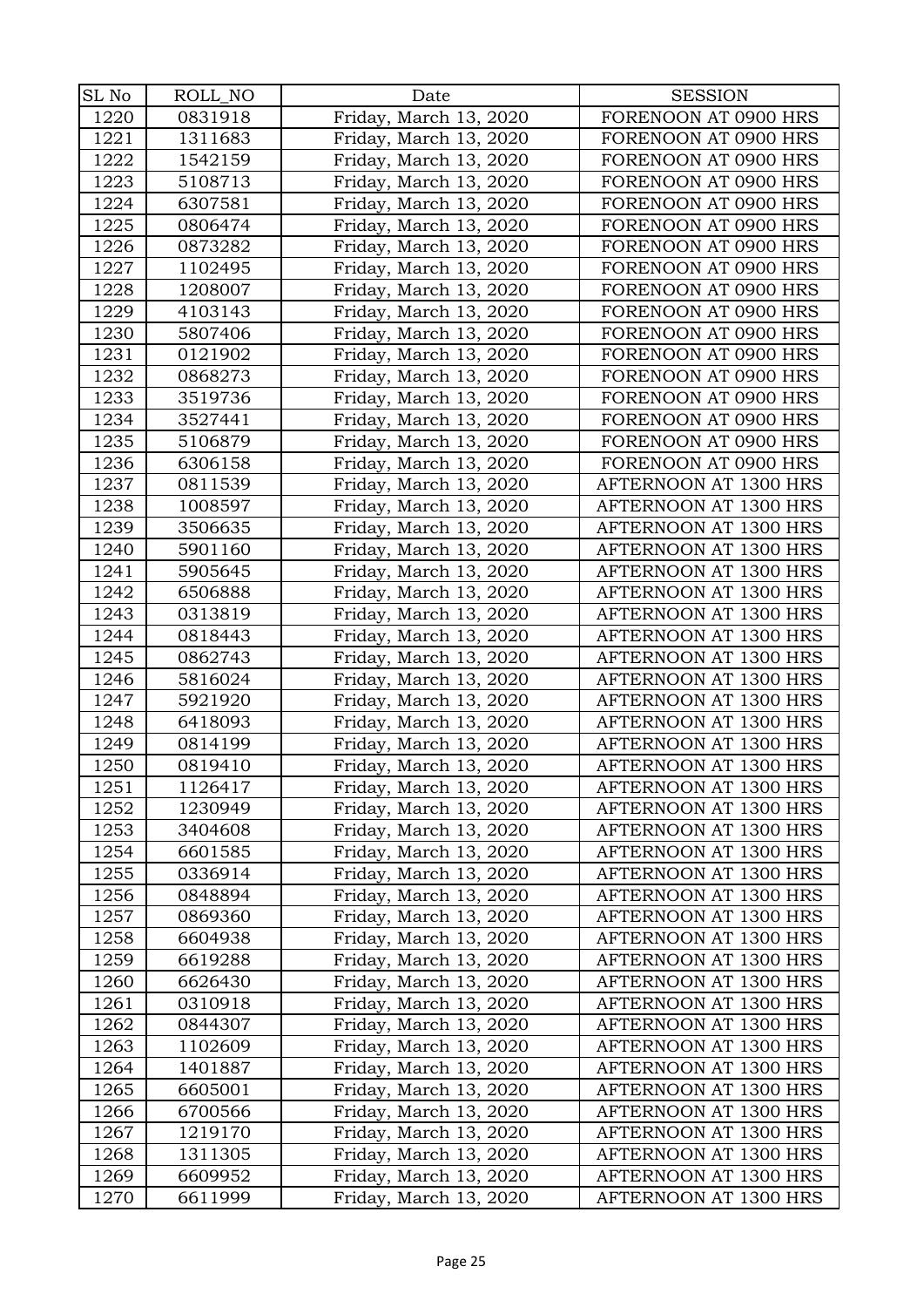| SL No | ROLL_NO | Date                   | <b>SESSION</b>        |
|-------|---------|------------------------|-----------------------|
| 1271  | 7203714 | Friday, March 13, 2020 | AFTERNOON AT 1300 HRS |
| 1272  | 7915589 | Friday, March 13, 2020 | AFTERNOON AT 1300 HRS |
| 1273  | 0115845 |                        | FORENOON AT 0900 HRS  |
|       | 0886275 | Monday, March 16, 2020 |                       |
| 1274  |         | Monday, March 16, 2020 | FORENOON AT 0900 HRS  |
| 1275  | 1904696 | Monday, March 16, 2020 | FORENOON AT 0900 HRS  |
| 1276  | 4105458 | Monday, March 16, 2020 | FORENOON AT 0900 HRS  |
| 1277  | 6701511 | Monday, March 16, 2020 | FORENOON AT 0900 HRS  |
| 1278  | 0401211 | Monday, March 16, 2020 | FORENOON AT 0900 HRS  |
| 1279  | 0848129 | Monday, March 16, 2020 | FORENOON AT 0900 HRS  |
| 1280  | 3501720 | Monday, March 16, 2020 | FORENOON AT 0900 HRS  |
| 1281  | 6312694 | Monday, March 16, 2020 | FORENOON AT 0900 HRS  |
| 1282  | 6420073 | Monday, March 16, 2020 | FORENOON AT 0900 HRS  |
| 1283  | 0814450 | Monday, March 16, 2020 | FORENOON AT 0900 HRS  |
| 1284  | 3536952 | Monday, March 16, 2020 | FORENOON AT 0900 HRS  |
| 1285  | 5916638 | Monday, March 16, 2020 | FORENOON AT 0900 HRS  |
| 1286  | 6316557 | Monday, March 16, 2020 | FORENOON AT 0900 HRS  |
| 1287  | 6621975 | Monday, March 16, 2020 | FORENOON AT 0900 HRS  |
| 1288  | 0340876 | Monday, March 16, 2020 | FORENOON AT 0900 HRS  |
| 1289  | 0804708 | Monday, March 16, 2020 | FORENOON AT 0900 HRS  |
| 1290  | 0836357 | Monday, March 16, 2020 | FORENOON AT 0900 HRS  |
| 1291  | 1138993 | Monday, March 16, 2020 | FORENOON AT 0900 HRS  |
| 1292  | 3518761 | Monday, March 16, 2020 | FORENOON AT 0900 HRS  |
| 1293  | 0109020 | Monday, March 16, 2020 | FORENOON AT 0900 HRS  |
| 1294  | 0234225 | Monday, March 16, 2020 | FORENOON AT 0900 HRS  |
| 1295  | 1229414 | Monday, March 16, 2020 | FORENOON AT 0900 HRS  |
| 1296  | 3531107 | Monday, March 16, 2020 | FORENOON AT 0900 HRS  |
| 1297  | 5002771 | Monday, March 16, 2020 | FORENOON AT 0900 HRS  |
| 1298  | 0850209 | Monday, March 16, 2020 | FORENOON AT 0900 HRS  |
| 1299  | 1220290 | Monday, March 16, 2020 | FORENOON AT 0900 HRS  |
| 1300  | 2207067 | Monday, March 16, 2020 | FORENOON AT 0900 HRS  |
| 1301  | 3539415 | Monday, March 16, 2020 | FORENOON AT 0900 HRS  |
| 1302  | 5906813 | Monday, March 16, 2020 | FORENOON AT 0900 HRS  |
| 1303  | 0342817 | Monday, March 16, 2020 | FORENOON AT 0900 HRS  |
| 1304  | 0849684 | Monday, March 16, 2020 | FORENOON AT 0900 HRS  |
| 1305  | 0878636 | Monday, March 16, 2020 | FORENOON AT 0900 HRS  |
| 1306  | 1011343 | Monday, March 16, 2020 | FORENOON AT 0900 HRS  |
| 1307  | 4102290 | Monday, March 16, 2020 | FORENOON AT 0900 HRS  |
| 1308  | 1041531 | Monday, March 16, 2020 | AFTERNOON AT 1300 HRS |
| 1309  | 1216944 | Monday, March 16, 2020 | AFTERNOON AT 1300 HRS |
| 1310  | 5103480 | Monday, March 16, 2020 | AFTERNOON AT 1300 HRS |
| 1311  | 6603433 | Monday, March 16, 2020 | AFTERNOON AT 1300 HRS |
| 1312  | 6622823 | Monday, March 16, 2020 | AFTERNOON AT 1300 HRS |
| 1313  | 7108505 | Monday, March 16, 2020 | AFTERNOON AT 1300 HRS |
| 1314  | 0118661 | Monday, March 16, 2020 | AFTERNOON AT 1300 HRS |
| 1315  | 0863341 | Monday, March 16, 2020 | AFTERNOON AT 1300 HRS |
| 1316  | 1035749 | Monday, March 16, 2020 | AFTERNOON AT 1300 HRS |
| 1317  | 1126282 | Monday, March 16, 2020 | AFTERNOON AT 1300 HRS |
| 1318  | 6302714 | Monday, March 16, 2020 | AFTERNOON AT 1300 HRS |
| 1319  | 6805760 | Monday, March 16, 2020 | AFTERNOON AT 1300 HRS |
| 1320  | 0304688 | Monday, March 16, 2020 | AFTERNOON AT 1300 HRS |
| 1321  | 0813909 | Monday, March 16, 2020 | AFTERNOON AT 1300 HRS |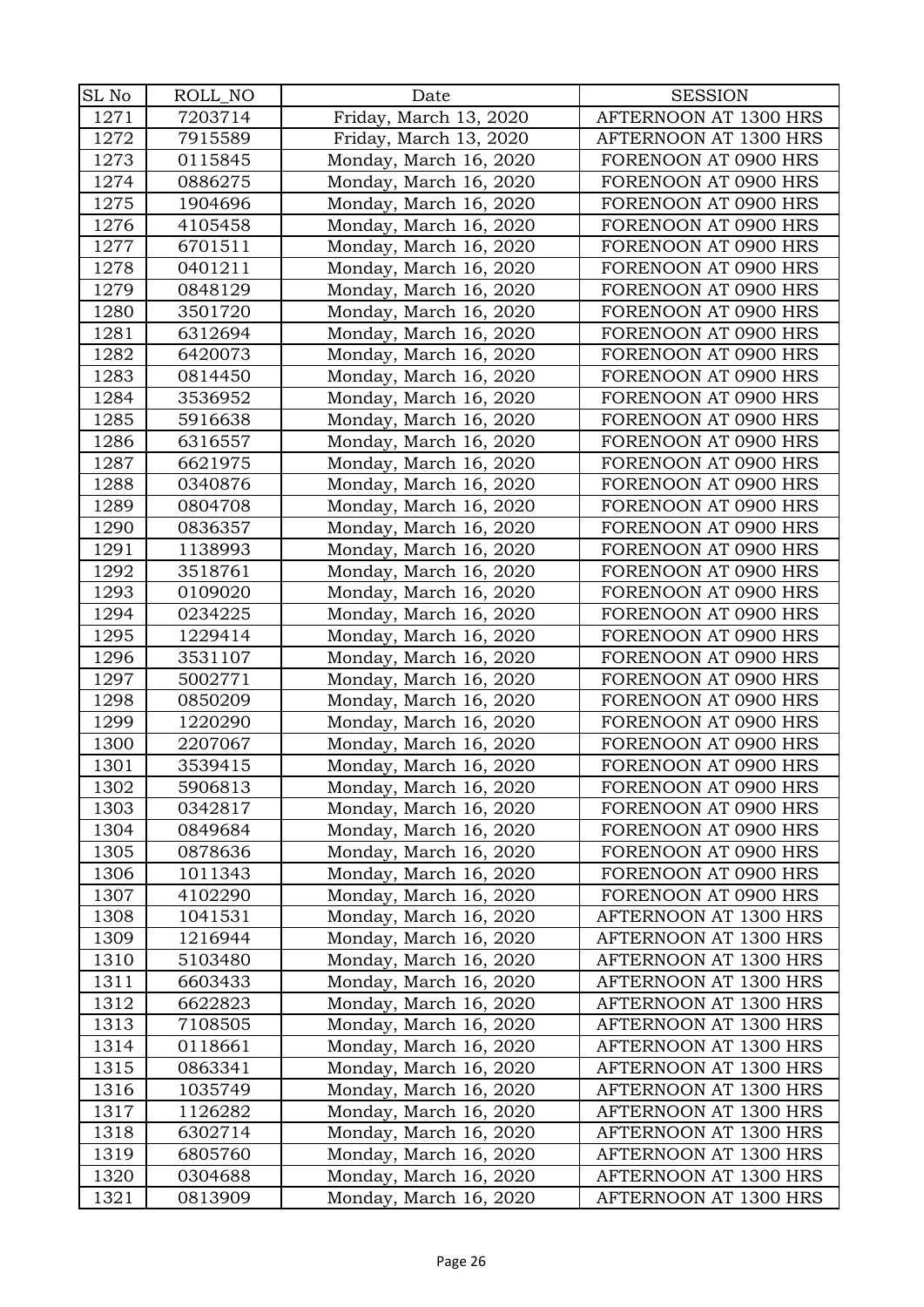| SL No | ROLL_NO | Date                    | <b>SESSION</b>        |
|-------|---------|-------------------------|-----------------------|
| 1322  | 4200110 | Monday, March 16, 2020  | AFTERNOON AT 1300 HRS |
| 1323  | 5802252 | Monday, March 16, 2020  | AFTERNOON AT 1300 HRS |
| 1324  | 5817381 | Monday, March 16, 2020  | AFTERNOON AT 1300 HRS |
| 1325  | 6308580 | Monday, March 16, 2020  | AFTERNOON AT 1300 HRS |
| 1326  | 0302259 | Monday, March 16, 2020  | AFTERNOON AT 1300 HRS |
| 1327  | 0884028 | Monday, March 16, 2020  | AFTERNOON AT 1300 HRS |
| 1328  | 0900095 | Monday, March 16, 2020  | AFTERNOON AT 1300 HRS |
| 1329  | 1205631 | Monday, March 16, 2020  | AFTERNOON AT 1300 HRS |
| 1330  | 3400814 | Monday, March 16, 2020  | AFTERNOON AT 1300 HRS |
| 1331  | 6601304 | Monday, March 16, 2020  | AFTERNOON AT 1300 HRS |
| 1332  | 0520427 | Monday, March 16, 2020  | AFTERNOON AT 1300 HRS |
| 1333  | 0819859 | Monday, March 16, 2020  | AFTERNOON AT 1300 HRS |
| 1334  | 0828327 | Monday, March 16, 2020  | AFTERNOON AT 1300 HRS |
| 1335  | 1406681 | Monday, March 16, 2020  | AFTERNOON AT 1300 HRS |
| 1336  | 4107170 | Monday, March 16, 2020  | AFTERNOON AT 1300 HRS |
| 1337  | 6619222 | Monday, March 16, 2020  | AFTERNOON AT 1300 HRS |
| 1338  | 0407768 | Monday, March 16, 2020  | AFTERNOON AT 1300 HRS |
| 1339  | 0885805 | Monday, March 16, 2020  | AFTERNOON AT 1300 HRS |
| 1340  | 3511771 | Monday, March 16, 2020  | AFTERNOON AT 1300 HRS |
| 1341  | 6411196 | Monday, March 16, 2020  | AFTERNOON AT 1300 HRS |
| 1342  | 6619877 | Monday, March 16, 2020  | AFTERNOON AT 1300 HRS |
| 1343  | 6624931 | Monday, March 16, 2020  | AFTERNOON AT 1300 HRS |
| 1344  | 0113543 | Monday, March 16, 2020  | AFTERNOON AT 1300 HRS |
| 1345  | 1020960 | Monday, March 16, 2020  | AFTERNOON AT 1300 HRS |
| 1346  | 1228698 | Monday, March 16, 2020  | AFTERNOON AT 1300 HRS |
| 1347  | 0813331 | Monday, March 16, 2020  | AFTERNOON AT 1300 HRS |
| 1348  | 0853991 | Monday, March 16, 2020  | AFTERNOON AT 1300 HRS |
| 1349  | 1907291 | Monday, March 16, 2020  | AFTERNOON AT 1300 HRS |
| 1350  | 0803697 | Tuesday, March 17, 2020 | FORENOON AT 0900 HRS  |
| 1351  | 0839757 | Tuesday, March 17, 2020 | FORENOON AT 0900 HRS  |
| 1352  | 0840999 | Tuesday, March 17, 2020 | FORENOON AT 0900 HRS  |
| 1353  | 2207609 | Tuesday, March 17, 2020 | FORENOON AT 0900 HRS  |
| 1354  | 4909145 | Tuesday, March 17, 2020 | FORENOON AT 0900 HRS  |
| 1355  | 6600498 | Tuesday, March 17, 2020 | FORENOON AT 0900 HRS  |
| 1356  | 0342115 | Tuesday, March 17, 2020 | FORENOON AT 0900 HRS  |
| 1357  | 0801061 | Tuesday, March 17, 2020 | FORENOON AT 0900 HRS  |
| 1358  | 0827542 | Tuesday, March 17, 2020 | FORENOON AT 0900 HRS  |
| 1359  | 0839708 | Tuesday, March 17, 2020 | FORENOON AT 0900 HRS  |
| 1360  | 0880513 | Tuesday, March 17, 2020 | FORENOON AT 0900 HRS  |
| 1361  | 1004858 | Tuesday, March 17, 2020 | FORENOON AT 0900 HRS  |
| 1362  | 0825552 | Tuesday, March 17, 2020 | FORENOON AT 0900 HRS  |
| 1363  | 0832725 | Tuesday, March 17, 2020 | FORENOON AT 0900 HRS  |
| 1364  | 0844099 | Tuesday, March 17, 2020 | FORENOON AT 0900 HRS  |
| 1365  | 1015660 | Tuesday, March 17, 2020 | FORENOON AT 0900 HRS  |
| 1366  | 1220757 | Tuesday, March 17, 2020 | FORENOON AT 0900 HRS  |
| 1367  | 6317452 | Tuesday, March 17, 2020 | FORENOON AT 0900 HRS  |
| 1368  | 0111348 | Tuesday, March 17, 2020 | FORENOON AT 0900 HRS  |
| 1369  | 0331853 | Tuesday, March 17, 2020 | FORENOON AT 0900 HRS  |
| 1370  | 0803159 | Tuesday, March 17, 2020 | FORENOON AT 0900 HRS  |
| 1371  | 0875700 | Tuesday, March 17, 2020 | FORENOON AT 0900 HRS  |
| 1372  | 1028946 | Tuesday, March 17, 2020 | FORENOON AT 0900 HRS  |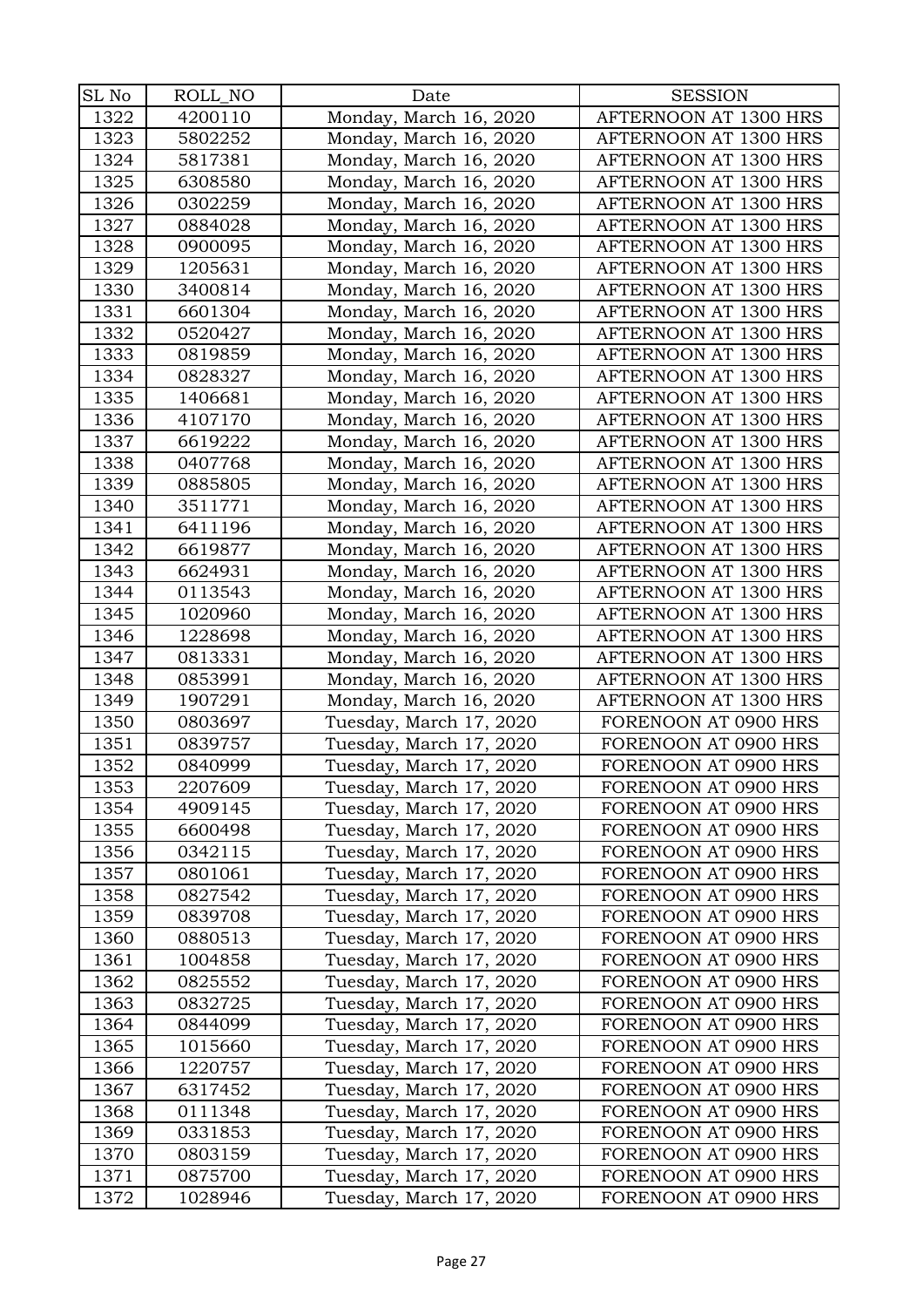| SL No | ROLL_NO | Date                    | <b>SESSION</b>        |
|-------|---------|-------------------------|-----------------------|
| 1373  | 3803595 | Tuesday, March 17, 2020 | FORENOON AT 0900 HRS  |
| 1374  | 0513823 | Tuesday, March 17, 2020 | FORENOON AT 0900 HRS  |
|       |         |                         |                       |
| 1375  | 0804749 | Tuesday, March 17, 2020 | FORENOON AT 0900 HRS  |
| 1376  | 0805580 | Tuesday, March 17, 2020 | FORENOON AT 0900 HRS  |
| 1377  | 0859405 | Tuesday, March 17, 2020 | FORENOON AT 0900 HRS  |
| 1378  | 0859586 | Tuesday, March 17, 2020 | FORENOON AT 0900 HRS  |
| 1379  | 6312644 | Tuesday, March 17, 2020 | FORENOON AT 0900 HRS  |
| 1380  | 0815117 | Tuesday, March 17, 2020 | FORENOON AT 0900 HRS  |
| 1381  | 0842079 | Tuesday, March 17, 2020 | FORENOON AT 0900 HRS  |
| 1382  | 0845152 | Tuesday, March 17, 2020 | FORENOON AT 0900 HRS  |
| 1383  | 1031414 | Tuesday, March 17, 2020 | FORENOON AT 0900 HRS  |
| 1384  | 6613785 | Tuesday, March 17, 2020 | FORENOON AT 0900 HRS  |
| 1385  | 6624238 | Tuesday, March 17, 2020 | FORENOON AT 0900 HRS  |
| 1386  | 3539019 | Tuesday, March 17, 2020 | FORENOON AT 0900 HRS  |
| 1387  | 5802436 | Tuesday, March 17, 2020 | FORENOON AT 0900 HRS  |
| 1388  | 0327772 | Tuesday, March 17, 2020 | FORENOON AT 0900 HRS  |
| 1389  | 1905625 | Tuesday, March 17, 2020 | FORENOON AT 0900 HRS  |
| 1390  | 5602081 | Tuesday, March 17, 2020 | FORENOON AT 0900 HRS  |
| 1391  | 0506355 | Tuesday, March 17, 2020 | FORENOON AT 0900 HRS  |
| 1392  | 0800023 | Tuesday, March 17, 2020 | AFTERNOON AT 1300 HRS |
| 1393  | 0873887 | Tuesday, March 17, 2020 | AFTERNOON AT 1300 HRS |
| 1394  | 4109787 | Tuesday, March 17, 2020 | AFTERNOON AT 1300 HRS |
| 1395  | 5819926 | Tuesday, March 17, 2020 | AFTERNOON AT 1300 HRS |
| 1396  | 6308703 | Tuesday, March 17, 2020 | AFTERNOON AT 1300 HRS |
| 1397  | 6317093 | Tuesday, March 17, 2020 | AFTERNOON AT 1300 HRS |
| 1398  | 0621980 | Tuesday, March 17, 2020 | AFTERNOON AT 1300 HRS |
| 1399  | 1039516 | Tuesday, March 17, 2020 | AFTERNOON AT 1300 HRS |
| 1400  | 1043821 | Tuesday, March 17, 2020 | AFTERNOON AT 1300 HRS |
| 1401  | 1209930 | Tuesday, March 17, 2020 | AFTERNOON AT 1300 HRS |
| 1402  | 3802493 | Tuesday, March 17, 2020 | AFTERNOON AT 1300 HRS |
| 1403  | 6629290 | Tuesday, March 17, 2020 | AFTERNOON AT 1300 HRS |
| 1404  | 0307527 | Tuesday, March 17, 2020 | AFTERNOON AT 1300 HRS |
| 1405  | 0501477 | Tuesday, March 17, 2020 | AFTERNOON AT 1300 HRS |
| 1406  | 0863386 | Tuesday, March 17, 2020 | AFTERNOON AT 1300 HRS |
| 1407  | 1315257 | Tuesday, March 17, 2020 | AFTERNOON AT 1300 HRS |
| 1408  | 7303278 | Tuesday, March 17, 2020 | AFTERNOON AT 1300 HRS |
| 1409  | 7803507 | Tuesday, March 17, 2020 | AFTERNOON AT 1300 HRS |
| 1410  | 0305043 | Tuesday, March 17, 2020 | AFTERNOON AT 1300 HRS |
| 1411  | 0841991 | Tuesday, March 17, 2020 | AFTERNOON AT 1300 HRS |
| 1412  | 0858248 | Tuesday, March 17, 2020 | AFTERNOON AT 1300 HRS |
| 1413  | 1909890 | Tuesday, March 17, 2020 | AFTERNOON AT 1300 HRS |
| 1414  | 1913974 | Tuesday, March 17, 2020 | AFTERNOON AT 1300 HRS |
| 1415  | 6614745 | Tuesday, March 17, 2020 | AFTERNOON AT 1300 HRS |
| 1416  | 0833310 | Tuesday, March 17, 2020 | AFTERNOON AT 1300 HRS |
| 1417  | 0844274 | Tuesday, March 17, 2020 | AFTERNOON AT 1300 HRS |
| 1418  | 1416694 | Tuesday, March 17, 2020 | AFTERNOON AT 1300 HRS |
| 1419  | 3400588 | Tuesday, March 17, 2020 | AFTERNOON AT 1300 HRS |
| 1420  | 5807008 | Tuesday, March 17, 2020 | AFTERNOON AT 1300 HRS |
| 1421  | 7706429 | Tuesday, March 17, 2020 | AFTERNOON AT 1300 HRS |
| 1422  | 0109183 | Tuesday, March 17, 2020 | AFTERNOON AT 1300 HRS |
| 1423  | 0817421 | Tuesday, March 17, 2020 | AFTERNOON AT 1300 HRS |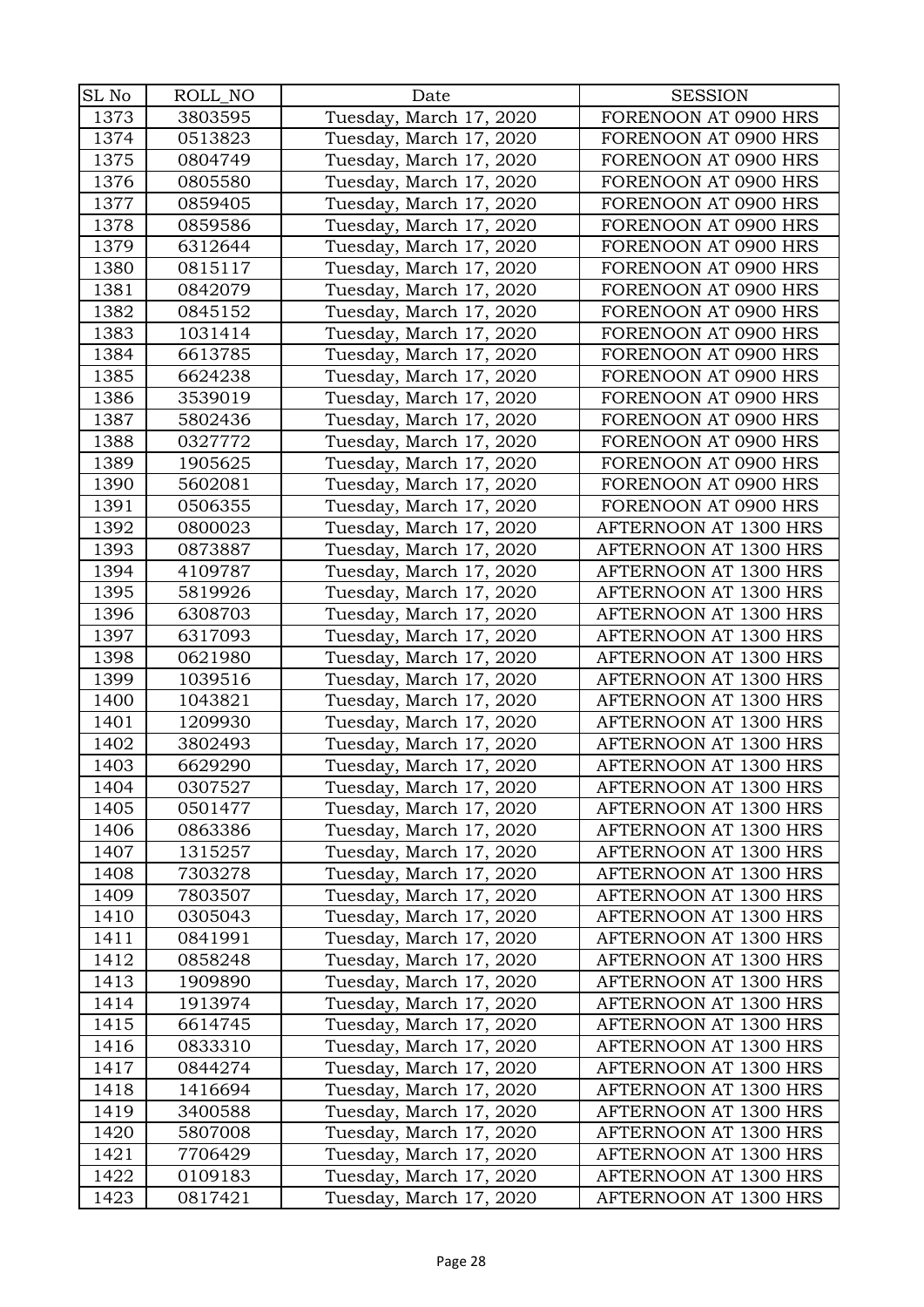| SL No        | ROLL_NO            | Date                      | <b>SESSION</b>                               |
|--------------|--------------------|---------------------------|----------------------------------------------|
| 1424         | 0823541            | Tuesday, March 17, 2020   | AFTERNOON AT 1300 HRS                        |
| 1425         | 0853203            | Tuesday, March 17, 2020   | AFTERNOON AT 1300 HRS                        |
| 1426         | 1212519            | Tuesday, March 17, 2020   | AFTERNOON AT 1300 HRS                        |
| 1427         | 7008328            | Tuesday, March 17, 2020   | AFTERNOON AT 1300 HRS                        |
| 1428         | 0812961            | Tuesday, March 17, 2020   | AFTERNOON AT 1300 HRS                        |
| 1429         | 0817344            | Tuesday, March 17, 2020   | AFTERNOON AT 1300 HRS                        |
| 1430         | 1033633            | Tuesday, March 17, 2020   | AFTERNOON AT 1300 HRS                        |
| 1431         | 6007697            | Tuesday, March 17, 2020   | AFTERNOON AT 1300 HRS                        |
| 1432         | 2000141            | Tuesday, March 17, 2020   | AFTERNOON AT 1300 HRS                        |
| 1433         | 6626732            | Tuesday, March 17, 2020   | AFTERNOON AT 1300 HRS                        |
| 1434         | 0106128            | Wednesday, March 18, 2020 | FORENOON AT 0900 HRS                         |
| 1435         | 0877239            | Wednesday, March 18, 2020 | FORENOON AT 0900 HRS                         |
| 1436         | 1215984            | Wednesday, March 18, 2020 | FORENOON AT 0900 HRS                         |
| 1437         | 1901997            | Wednesday, March 18, 2020 | FORENOON AT 0900 HRS                         |
| 1438         | 1906283            | Wednesday, March 18, 2020 | FORENOON AT 0900 HRS                         |
| 1439         | 6317074            | Wednesday, March 18, 2020 | FORENOON AT 0900 HRS                         |
| 1440         | 0516551            | Wednesday, March 18, 2020 | FORENOON AT 0900 HRS                         |
| 1441         | 0819750            | Wednesday, March 18, 2020 | FORENOON AT 0900 HRS                         |
| 1442         | 0859814            | Wednesday, March 18, 2020 | FORENOON AT 0900 HRS                         |
| 1443         | 0867485            | Wednesday, March 18, 2020 | FORENOON AT 0900 HRS                         |
| 1444         | 6207904            | Wednesday, March 18, 2020 | FORENOON AT 0900 HRS                         |
| 1445         | 6311308            | Wednesday, March 18, 2020 | FORENOON AT 0900 HRS                         |
| 1446         | 0513710            | Wednesday, March 18, 2020 | FORENOON AT 0900 HRS                         |
| 1447         | 0513813            | Wednesday, March 18, 2020 | FORENOON AT 0900 HRS                         |
| 1448         | 0616041            | Wednesday, March 18, 2020 | FORENOON AT 0900 HRS                         |
| 1449         | 0836895            | Wednesday, March 18, 2020 | FORENOON AT 0900 HRS                         |
| 1450         | 0849685            | Wednesday, March 18, 2020 | FORENOON AT 0900 HRS                         |
| 1451         | 0868745            | Wednesday, March 18, 2020 | FORENOON AT 0900 HRS                         |
| 1452         | 0833707            | Wednesday, March 18, 2020 | FORENOON AT 0900 HRS                         |
| 1453         | 0849610            | Wednesday, March 18, 2020 | FORENOON AT 0900 HRS                         |
| 1454         | 0868369            | Wednesday, March 18, 2020 | FORENOON AT 0900 HRS                         |
| 1455         | 0882680            | Wednesday, March 18, 2020 | FORENOON AT 0900 HRS                         |
| 1456         | 0886350            | Wednesday, March 18, 2020 | FORENOON AT 0900 HRS                         |
| 1457         | 5803548            | Wednesday, March 18, 2020 | FORENOON AT 0900 HRS                         |
| 1458         | 0515047            | Wednesday, March 18, 2020 | FORENOON AT 0900 HRS                         |
| 1459         | 1519358            | Wednesday, March 18, 2020 | FORENOON AT 0900 HRS                         |
| 1460         | 2629211            | Wednesday, March 18, 2020 | FORENOON AT 0900 HRS                         |
| 1461         | 6603266            | Wednesday, March 18, 2020 | FORENOON AT 0900 HRS                         |
| 1462         | 6603686            | Wednesday, March 18, 2020 | FORENOON AT 0900 HRS                         |
| 1463         | 7201519            | Wednesday, March 18, 2020 | FORENOON AT 0900 HRS                         |
| 1464         | 0805913            | Wednesday, March 18, 2020 | FORENOON AT 0900 HRS                         |
| 1465         | 0824995            | Wednesday, March 18, 2020 | FORENOON AT 0900 HRS                         |
| 1466         | 0857912            | Wednesday, March 18, 2020 | FORENOON AT 0900 HRS                         |
| 1467         | 1900951            | Wednesday, March 18, 2020 | FORENOON AT 0900 HRS                         |
| 1468         | 3531169            | Wednesday, March 18, 2020 | FORENOON AT 0900 HRS                         |
| 1469         | 6415615            | Wednesday, March 18, 2020 | FORENOON AT 0900 HRS                         |
| 1470         | 7805622            | Wednesday, March 18, 2020 | FORENOON AT 0900 HRS                         |
| 1471         | 0104972            | Wednesday, March 18, 2020 | FORENOON AT 0900 HRS                         |
| 1472<br>1473 | 1215665<br>1902637 | Wednesday, March 18, 2020 | FORENOON AT 0900 HRS<br>FORENOON AT 0900 HRS |
|              |                    | Wednesday, March 18, 2020 |                                              |
| 1474         | 5901245            | Wednesday, March 18, 2020 | FORENOON AT 0900 HRS                         |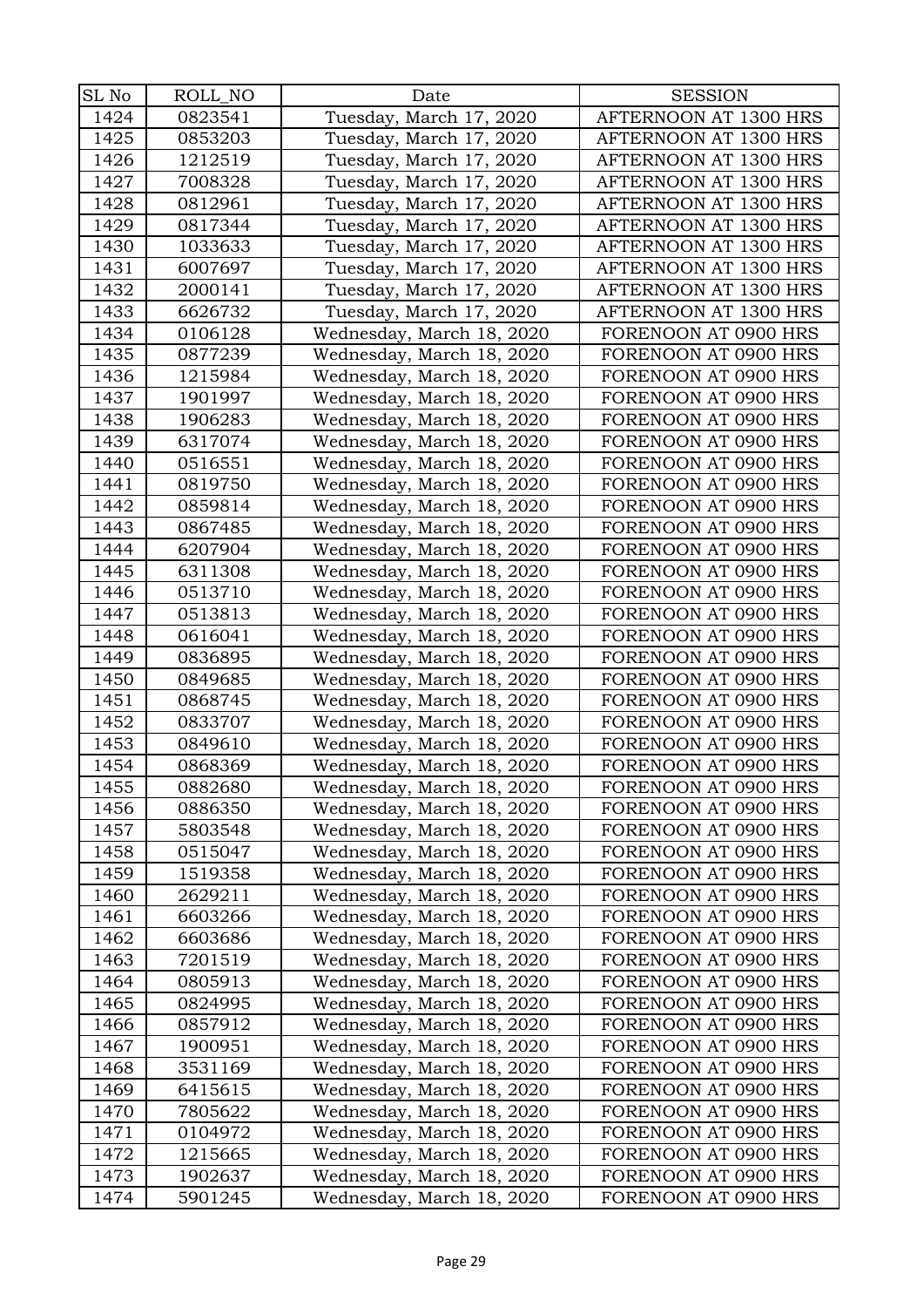| SL No | ROLL_NO | Date                      | <b>SESSION</b>        |
|-------|---------|---------------------------|-----------------------|
| 1475  | 7010395 | Wednesday, March 18, 2020 | FORENOON AT 0900 HRS  |
| 1476  | 0624200 | Wednesday, March 18, 2020 | AFTERNOON AT 1300 HRS |
| 1477  | 1311485 | Wednesday, March 18, 2020 | AFTERNOON AT 1300 HRS |
| 1478  | 2628959 | Wednesday, March 18, 2020 | AFTERNOON AT 1300 HRS |
| 1479  | 6310167 | Wednesday, March 18, 2020 | AFTERNOON AT 1300 HRS |
| 1480  | 6612454 | Wednesday, March 18, 2020 | AFTERNOON AT 1300 HRS |
| 1481  | 7303162 | Wednesday, March 18, 2020 | AFTERNOON AT 1300 HRS |
| 1482  | 0830832 | Wednesday, March 18, 2020 | AFTERNOON AT 1300 HRS |
| 1483  | 0836153 | Wednesday, March 18, 2020 | AFTERNOON AT 1300 HRS |
| 1484  | 1042161 | Wednesday, March 18, 2020 | AFTERNOON AT 1300 HRS |
| 1485  | 5805867 | Wednesday, March 18, 2020 | AFTERNOON AT 1300 HRS |
| 1486  | 6502402 | Wednesday, March 18, 2020 | AFTERNOON AT 1300 HRS |
| 1487  | 6601155 | Wednesday, March 18, 2020 | AFTERNOON AT 1300 HRS |
| 1488  | 0305233 | Wednesday, March 18, 2020 | AFTERNOON AT 1300 HRS |
| 1489  | 0338741 | Wednesday, March 18, 2020 | AFTERNOON AT 1300 HRS |
| 1490  | 2405381 | Wednesday, March 18, 2020 | AFTERNOON AT 1300 HRS |
| 1491  | 6309438 | Wednesday, March 18, 2020 | AFTERNOON AT 1300 HRS |
| 1492  | 6700612 | Wednesday, March 18, 2020 | AFTERNOON AT 1300 HRS |
| 1493  | 6903231 | Wednesday, March 18, 2020 | AFTERNOON AT 1300 HRS |
| 1494  | 0112897 | Wednesday, March 18, 2020 | AFTERNOON AT 1300 HRS |
| 1495  | 0337114 | Wednesday, March 18, 2020 | AFTERNOON AT 1300 HRS |
| 1496  | 1901829 | Wednesday, March 18, 2020 | AFTERNOON AT 1300 HRS |
| 1497  | 5806871 | Wednesday, March 18, 2020 | AFTERNOON AT 1300 HRS |
| 1498  | 6308095 | Wednesday, March 18, 2020 | AFTERNOON AT 1300 HRS |
| 1499  | 6400205 | Wednesday, March 18, 2020 | AFTERNOON AT 1300 HRS |
| 1500  | 0313871 | Wednesday, March 18, 2020 | AFTERNOON AT 1300 HRS |
| 1501  | 0818836 | Wednesday, March 18, 2020 | AFTERNOON AT 1300 HRS |
| 1502  | 0843016 | Wednesday, March 18, 2020 | AFTERNOON AT 1300 HRS |
| 1503  | 1204457 | Wednesday, March 18, 2020 | AFTERNOON AT 1300 HRS |
| 1504  | 3807726 | Wednesday, March 18, 2020 | AFTERNOON AT 1300 HRS |
| 1505  | 4002126 | Wednesday, March 18, 2020 | AFTERNOON AT 1300 HRS |
| 1506  | 0312596 | Wednesday, March 18, 2020 | AFTERNOON AT 1300 HRS |
| 1507  | 0316863 | Wednesday, March 18, 2020 | AFTERNOON AT 1300 HRS |
| 1508  | 0844171 | Wednesday, March 18, 2020 | AFTERNOON AT 1300 HRS |
| 1509  | 0845291 | Wednesday, March 18, 2020 | AFTERNOON AT 1300 HRS |
| 1510  | 1019486 | Wednesday, March 18, 2020 | AFTERNOON AT 1300 HRS |
| 1511  | 6316927 | Wednesday, March 18, 2020 | AFTERNOON AT 1300 HRS |
| 1512  | 0514313 | Wednesday, March 18, 2020 | AFTERNOON AT 1300 HRS |
| 1513  | 0858343 | Wednesday, March 18, 2020 | AFTERNOON AT 1300 HRS |
| 1514  | 6404704 | Wednesday, March 18, 2020 | AFTERNOON AT 1300 HRS |
| 1515  | 5602643 | Wednesday, March 18, 2020 | AFTERNOON AT 1300 HRS |
| 1516  | 5802558 | Wednesday, March 18, 2020 | AFTERNOON AT 1300 HRS |
| 1517  | 5917556 | Wednesday, March 18, 2020 | AFTERNOON AT 1300 HRS |
| 1518  | 0314675 | Thursday, March 19, 2020  | FORENOON AT 0900 HRS  |
| 1519  | 0316185 | Thursday, March 19, 2020  | FORENOON AT 0900 HRS  |
| 1520  | 1140359 | Thursday, March 19, 2020  | FORENOON AT 0900 HRS  |
| 1521  | 1227467 | Thursday, March 19, 2020  | FORENOON AT 0900 HRS  |
| 1522  | 4912603 | Thursday, March 19, 2020  | FORENOON AT 0900 HRS  |
| 1523  | 6311825 | Thursday, March 19, 2020  | FORENOON AT 0900 HRS  |
| 1524  | 0517036 | Thursday, March 19, 2020  | FORENOON AT 0900 HRS  |
| 1525  | 0832195 | Thursday, March 19, 2020  | FORENOON AT 0900 HRS  |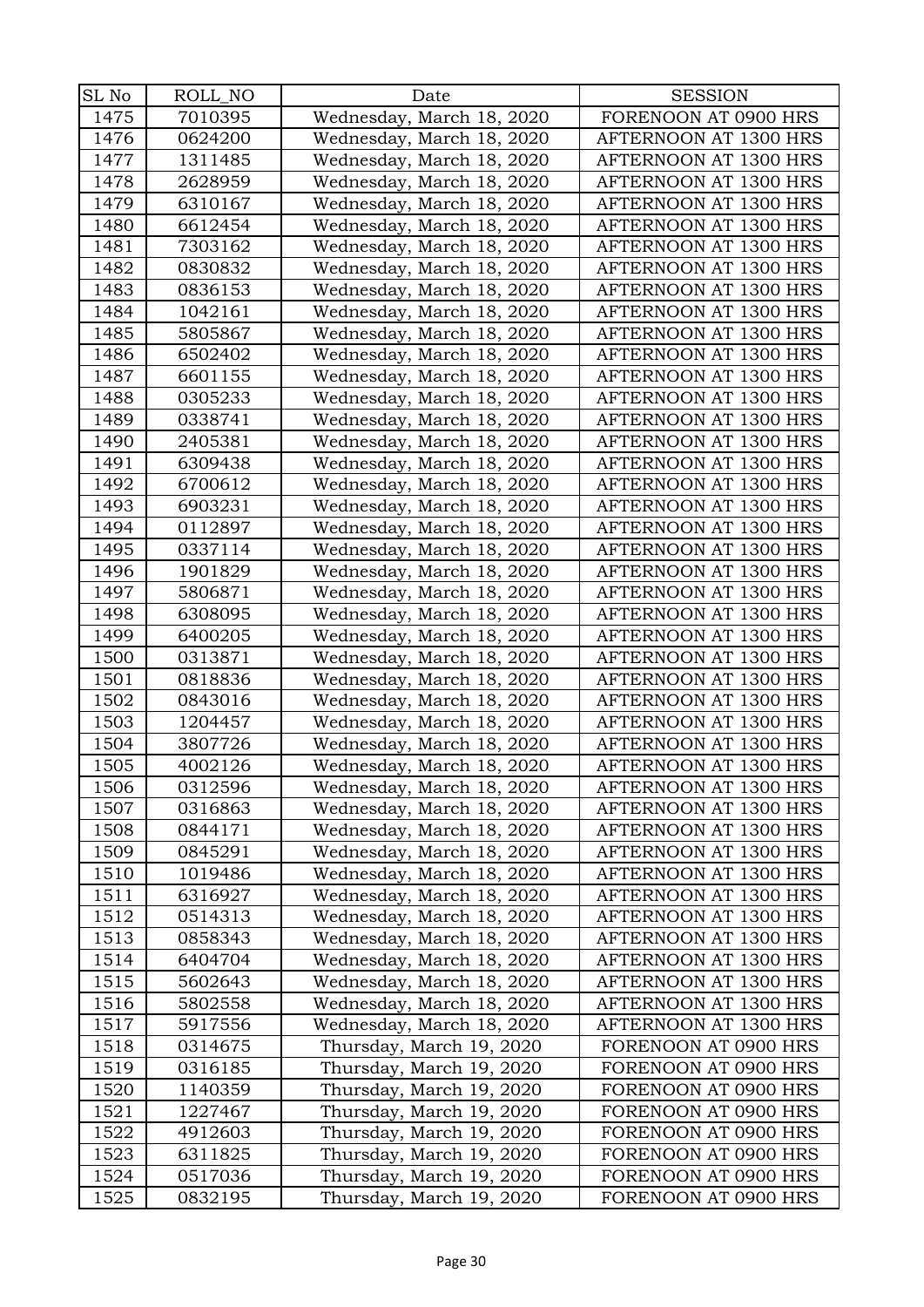| SL No | ROLL_NO | Date                     | <b>SESSION</b>        |
|-------|---------|--------------------------|-----------------------|
| 1526  | 1044692 | Thursday, March 19, 2020 | FORENOON AT 0900 HRS  |
| 1527  | 2613688 | Thursday, March 19, 2020 | FORENOON AT 0900 HRS  |
| 1528  | 6308438 | Thursday, March 19, 2020 | FORENOON AT 0900 HRS  |
| 1529  | 6620340 | Thursday, March 19, 2020 | FORENOON AT 0900 HRS  |
| 1530  | 0874677 | Thursday, March 19, 2020 | FORENOON AT 0900 HRS  |
| 1531  | 1211072 | Thursday, March 19, 2020 | FORENOON AT 0900 HRS  |
| 1532  | 1913936 | Thursday, March 19, 2020 | FORENOON AT 0900 HRS  |
| 1533  | 7111130 | Thursday, March 19, 2020 | FORENOON AT 0900 HRS  |
| 1534  | 7503345 | Thursday, March 19, 2020 | FORENOON AT 0900 HRS  |
| 1535  | 8200903 | Thursday, March 19, 2020 | FORENOON AT 0900 HRS  |
| 1536  | 0325453 | Thursday, March 19, 2020 | FORENOON AT 0900 HRS  |
| 1537  | 0416866 | Thursday, March 19, 2020 | FORENOON AT 0900 HRS  |
| 1538  | 1019561 | Thursday, March 19, 2020 | FORENOON AT 0900 HRS  |
| 1539  | 1220690 | Thursday, March 19, 2020 | FORENOON AT 0900 HRS  |
| 1540  | 1904677 | Thursday, March 19, 2020 | FORENOON AT 0900 HRS  |
| 1541  | 1910119 | Thursday, March 19, 2020 | FORENOON AT 0900 HRS  |
| 1542  | 0324620 | Thursday, March 19, 2020 | FORENOON AT 0900 HRS  |
| 1543  | 0507128 | Thursday, March 19, 2020 | FORENOON AT 0900 HRS  |
| 1544  | 0831851 | Thursday, March 19, 2020 | FORENOON AT 0900 HRS  |
| 1545  | 0841048 | Thursday, March 19, 2020 | FORENOON AT 0900 HRS  |
| 1546  | 1024014 | Thursday, March 19, 2020 | FORENOON AT 0900 HRS  |
| 1547  | 6312980 | Thursday, March 19, 2020 | FORENOON AT 0900 HRS  |
| 1548  | 0611094 | Thursday, March 19, 2020 | FORENOON AT 0900 HRS  |
| 1549  | 0816169 | Thursday, March 19, 2020 | FORENOON AT 0900 HRS  |
| 1550  | 0839778 | Thursday, March 19, 2020 | FORENOON AT 0900 HRS  |
| 1551  | 1039342 | Thursday, March 19, 2020 | FORENOON AT 0900 HRS  |
| 1552  | 5414348 | Thursday, March 19, 2020 | FORENOON AT 0900 HRS  |
| 1553  | 6407483 | Thursday, March 19, 2020 | FORENOON AT 0900 HRS  |
| 1554  | 6317508 | Thursday, March 19, 2020 | FORENOON AT 0900 HRS  |
| 1555  | 0306660 | Thursday, March 19, 2020 | FORENOON AT 0900 HRS  |
| 1556  | 0314153 | Thursday, March 19, 2020 | FORENOON AT 0900 HRS  |
| 1557  | 0801584 | Thursday, March 19, 2020 | FORENOON AT 0900 HRS  |
| 1558  | 1206019 | Thursday, March 19, 2020 | FORENOON AT 0900 HRS  |
| 1559  | 0333237 | Thursday, March 19, 2020 | FORENOON AT 0900 HRS  |
| 1560  | 0810967 | Thursday, March 19, 2020 | AFTERNOON AT 1300 HRS |
| 1561  | 0834407 | Thursday, March 19, 2020 | AFTERNOON AT 1300 HRS |
| 1562  | 0881692 | Thursday, March 19, 2020 | AFTERNOON AT 1300 HRS |
| 1563  | 1013675 | Thursday, March 19, 2020 | AFTERNOON AT 1300 HRS |
| 1564  | 1019029 | Thursday, March 19, 2020 | AFTERNOON AT 1300 HRS |
| 1565  | 2625809 | Thursday, March 19, 2020 | AFTERNOON AT 1300 HRS |
| 1566  | 0401098 | Thursday, March 19, 2020 | AFTERNOON AT 1300 HRS |
| 1567  | 0825069 | Thursday, March 19, 2020 | AFTERNOON AT 1300 HRS |
| 1568  | 0860729 | Thursday, March 19, 2020 | AFTERNOON AT 1300 HRS |
| 1569  | 3500349 | Thursday, March 19, 2020 | AFTERNOON AT 1300 HRS |
| 1570  | 4108015 | Thursday, March 19, 2020 | AFTERNOON AT 1300 HRS |
| 1571  | 5911019 | Thursday, March 19, 2020 | AFTERNOON AT 1300 HRS |
| 1572  | 0704134 | Thursday, March 19, 2020 | AFTERNOON AT 1300 HRS |
| 1573  | 0821700 | Thursday, March 19, 2020 | AFTERNOON AT 1300 HRS |
| 1574  | 1034012 | Thursday, March 19, 2020 | AFTERNOON AT 1300 HRS |
| 1575  | 2208197 | Thursday, March 19, 2020 | AFTERNOON AT 1300 HRS |
| 1576  | 6300932 | Thursday, March 19, 2020 | AFTERNOON AT 1300 HRS |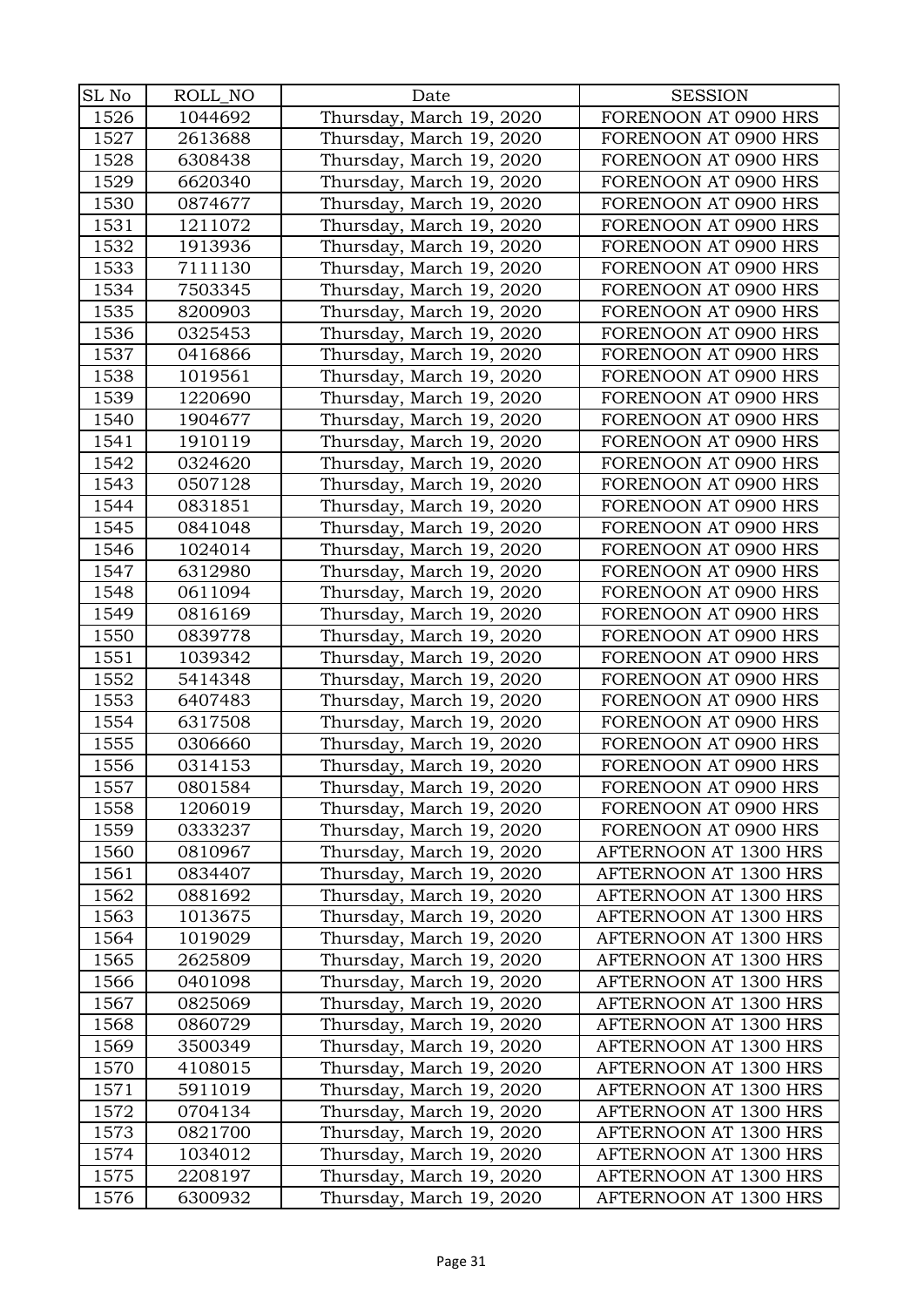| SL No | ROLL_NO | Date                     | <b>SESSION</b>        |
|-------|---------|--------------------------|-----------------------|
| 1577  | 6303151 | Thursday, March 19, 2020 | AFTERNOON AT 1300 HRS |
| 1578  | 1022560 | Thursday, March 19, 2020 | AFTERNOON AT 1300 HRS |
| 1579  | 1229457 | Thursday, March 19, 2020 | AFTERNOON AT 1300 HRS |
| 1580  | 1908197 | Thursday, March 19, 2020 | AFTERNOON AT 1300 HRS |
| 1581  | 3507268 | Thursday, March 19, 2020 | AFTERNOON AT 1300 HRS |
| 1582  | 3539211 | Thursday, March 19, 2020 | AFTERNOON AT 1300 HRS |
| 1583  | 6314620 | Thursday, March 19, 2020 | AFTERNOON AT 1300 HRS |
| 1584  | 0821266 | Thursday, March 19, 2020 | AFTERNOON AT 1300 HRS |
| 1585  | 0826354 | Thursday, March 19, 2020 | AFTERNOON AT 1300 HRS |
| 1586  | 0830758 | Thursday, March 19, 2020 | AFTERNOON AT 1300 HRS |
| 1587  | 0838567 | Thursday, March 19, 2020 | AFTERNOON AT 1300 HRS |
| 1588  | 1908553 | Thursday, March 19, 2020 | AFTERNOON AT 1300 HRS |
| 1589  | 6413097 | Thursday, March 19, 2020 | AFTERNOON AT 1300 HRS |
| 1590  | 0826042 | Thursday, March 19, 2020 | AFTERNOON AT 1300 HRS |
| 1591  | 0846413 | Thursday, March 19, 2020 | AFTERNOON AT 1300 HRS |
| 1592  | 0849061 | Thursday, March 19, 2020 | AFTERNOON AT 1300 HRS |
| 1593  | 0850586 | Thursday, March 19, 2020 | AFTERNOON AT 1300 HRS |
| 1594  | 1228970 | Thursday, March 19, 2020 | AFTERNOON AT 1300 HRS |
| 1595  | 5600818 | Thursday, March 19, 2020 | AFTERNOON AT 1300 HRS |
| 1596  | 0822665 | Thursday, March 19, 2020 | AFTERNOON AT 1300 HRS |
| 1597  | 0827285 | Thursday, March 19, 2020 | AFTERNOON AT 1300 HRS |
| 1598  | 0858641 | Thursday, March 19, 2020 | AFTERNOON AT 1300 HRS |
| 1599  | 6312452 | Thursday, March 19, 2020 | AFTERNOON AT 1300 HRS |
| 1600  | 6602849 | Thursday, March 19, 2020 | AFTERNOON AT 1300 HRS |
| 1601  | 0820345 | Thursday, March 19, 2020 | AFTERNOON AT 1300 HRS |
| 1602  | 0828543 | Friday, March 20, 2020   | FORENOON AT 0900 HRS  |
| 1603  | 1038292 | Friday, March 20, 2020   | FORENOON AT 0900 HRS  |
| 1604  | 1114623 | Friday, March 20, 2020   | FORENOON AT 0900 HRS  |
| 1605  | 1419597 | Friday, March 20, 2020   | FORENOON AT 0900 HRS  |
| 1606  | 6301068 | Friday, March 20, 2020   | FORENOON AT 0900 HRS  |
| 1607  | 6317591 | Friday, March 20, 2020   | FORENOON AT 0900 HRS  |
| 1608  | 0631338 | Friday, March 20, 2020   | FORENOON AT 0900 HRS  |
| 1609  | 0826504 | Friday, March 20, 2020   | FORENOON AT 0900 HRS  |
| 1610  | 1911734 | Friday, March 20, 2020   | FORENOON AT 0900 HRS  |
| 1611  | 4200128 | Friday, March 20, 2020   | FORENOON AT 0900 HRS  |
| 1612  | 5802603 | Friday, March 20, 2020   | FORENOON AT 0900 HRS  |
| 1613  | 6319310 | Friday, March 20, 2020   | FORENOON AT 0900 HRS  |
| 1614  | 0880581 | Friday, March 20, 2020   | FORENOON AT 0900 HRS  |
| 1615  | 1009609 | Friday, March 20, 2020   | FORENOON AT 0900 HRS  |
| 1616  | 1521715 | Friday, March 20, 2020   | FORENOON AT 0900 HRS  |
| 1617  | 1904503 | Friday, March 20, 2020   | FORENOON AT 0900 HRS  |
| 1618  | 3528096 | Friday, March 20, 2020   | FORENOON AT 0900 HRS  |
| 1619  | 6302337 | Friday, March 20, 2020   | FORENOON AT 0900 HRS  |
| 1620  | 0870407 | Friday, March 20, 2020   | FORENOON AT 0900 HRS  |
| 1621  | 0879886 | Friday, March 20, 2020   | FORENOON AT 0900 HRS  |
| 1622  | 1501420 | Friday, March 20, 2020   | FORENOON AT 0900 HRS  |
| 1623  | 1905675 | Friday, March 20, 2020   | FORENOON AT 0900 HRS  |
| 1624  | 3511786 | Friday, March 20, 2020   | FORENOON AT 0900 HRS  |
| 1625  | 6312793 | Friday, March 20, 2020   | FORENOON AT 0900 HRS  |
| 1626  | 0338714 | Friday, March 20, 2020   | FORENOON AT 0900 HRS  |
| 1627  | 0841636 | Friday, March 20, 2020   | FORENOON AT 0900 HRS  |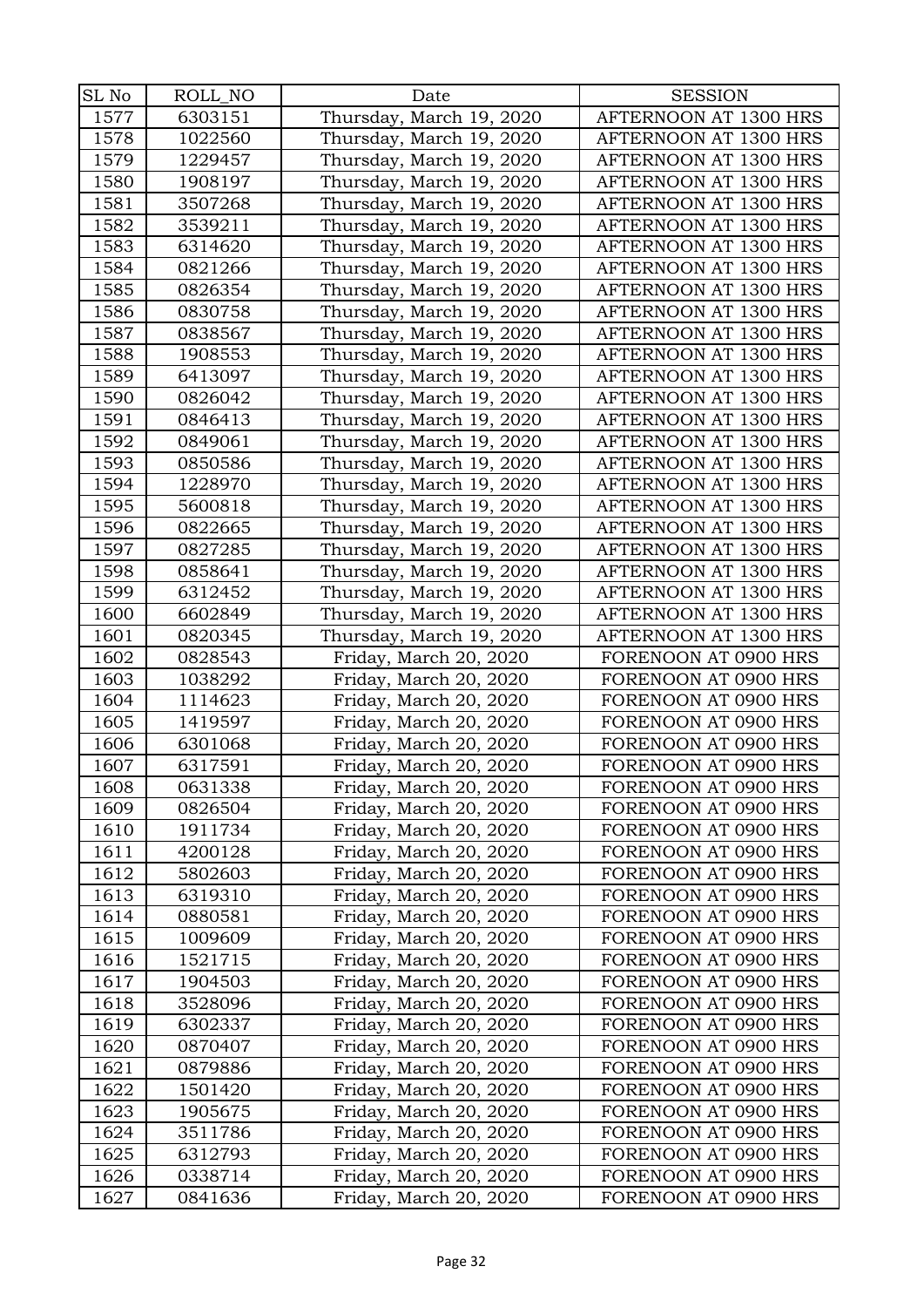| SL No | ROLL_NO | Date                   | <b>SESSION</b>        |
|-------|---------|------------------------|-----------------------|
| 1628  | 1217837 | Friday, March 20, 2020 | FORENOON AT 0900 HRS  |
| 1629  | 6312901 | Friday, March 20, 2020 | FORENOON AT 0900 HRS  |
| 1630  | 6316524 | Friday, March 20, 2020 | FORENOON AT 0900 HRS  |
| 1631  | 6401083 | Friday, March 20, 2020 | FORENOON AT 0900 HRS  |
| 1632  | 0813559 | Friday, March 20, 2020 | FORENOON AT 0900 HRS  |
| 1633  | 0848413 | Friday, March 20, 2020 | FORENOON AT 0900 HRS  |
| 1634  | 1036197 | Friday, March 20, 2020 | FORENOON AT 0900 HRS  |
| 1635  | 2634982 | Friday, March 20, 2020 | FORENOON AT 0900 HRS  |
| 1636  | 6001301 | Friday, March 20, 2020 | FORENOON AT 0900 HRS  |
| 1637  | 6315026 | Friday, March 20, 2020 | FORENOON AT 0900 HRS  |
| 1638  | 0862487 | Friday, March 20, 2020 | FORENOON AT 0900 HRS  |
| 1639  | 0881769 | Friday, March 20, 2020 | FORENOON AT 0900 HRS  |
| 1640  | 1223045 | Friday, March 20, 2020 | FORENOON AT 0900 HRS  |
| 1641  | 1229744 | Friday, March 20, 2020 | FORENOON AT 0900 HRS  |
| 1642  | 6300686 | Friday, March 20, 2020 | FORENOON AT 0900 HRS  |
| 1643  | 6312652 | Friday, March 20, 2020 | FORENOON AT 0900 HRS  |
| 1644  | 0849765 | Friday, March 20, 2020 | AFTERNOON AT 1300 HRS |
| 1645  | 0851340 | Friday, March 20, 2020 | AFTERNOON AT 1300 HRS |
| 1646  | 1227458 | Friday, March 20, 2020 | AFTERNOON AT 1300 HRS |
| 1647  | 6616750 | Friday, March 20, 2020 | AFTERNOON AT 1300 HRS |
| 1648  | 7103121 | Friday, March 20, 2020 | AFTERNOON AT 1300 HRS |
| 1649  | 8202461 | Friday, March 20, 2020 | AFTERNOON AT 1300 HRS |
| 1650  | 1015737 | Friday, March 20, 2020 | AFTERNOON AT 1300 HRS |
| 1651  | 1016512 | Friday, March 20, 2020 | AFTERNOON AT 1300 HRS |
| 1652  | 1216251 | Friday, March 20, 2020 | AFTERNOON AT 1300 HRS |
| 1653  | 5701144 | Friday, March 20, 2020 | AFTERNOON AT 1300 HRS |
| 1654  | 6302687 | Friday, March 20, 2020 | AFTERNOON AT 1300 HRS |
| 1655  | 7005786 | Friday, March 20, 2020 | AFTERNOON AT 1300 HRS |
| 1656  | 0815474 | Friday, March 20, 2020 | AFTERNOON AT 1300 HRS |
| 1657  | 0885934 | Friday, March 20, 2020 | AFTERNOON AT 1300 HRS |
| 1658  | 1117095 | Friday, March 20, 2020 | AFTERNOON AT 1300 HRS |
| 1659  | 1315174 | Friday, March 20, 2020 | AFTERNOON AT 1300 HRS |
| 1660  | 4127942 | Friday, March 20, 2020 | AFTERNOON AT 1300 HRS |
| 1661  | 6308983 | Friday, March 20, 2020 | AFTERNOON AT 1300 HRS |
| 1662  | 0303796 | Friday, March 20, 2020 | AFTERNOON AT 1300 HRS |
| 1663  | 0812591 | Friday, March 20, 2020 | AFTERNOON AT 1300 HRS |
| 1664  | 1016189 | Friday, March 20, 2020 | AFTERNOON AT 1300 HRS |
| 1665  | 2410614 | Friday, March 20, 2020 | AFTERNOON AT 1300 HRS |
| 1666  | 3801781 | Friday, March 20, 2020 | AFTERNOON AT 1300 HRS |
| 1667  | 6303524 | Friday, March 20, 2020 | AFTERNOON AT 1300 HRS |
| 1668  | 0235533 | Friday, March 20, 2020 | AFTERNOON AT 1300 HRS |
| 1669  | 0855857 | Friday, March 20, 2020 | AFTERNOON AT 1300 HRS |
| 1670  | 0886170 | Friday, March 20, 2020 | AFTERNOON AT 1300 HRS |
| 1671  | 1210889 | Friday, March 20, 2020 | AFTERNOON AT 1300 HRS |
| 1672  | 1228285 | Friday, March 20, 2020 | AFTERNOON AT 1300 HRS |
| 1673  | 5812020 | Friday, March 20, 2020 | AFTERNOON AT 1300 HRS |
| 1674  | 0117361 | Friday, March 20, 2020 | AFTERNOON AT 1300 HRS |
| 1675  | 0800578 | Friday, March 20, 2020 | AFTERNOON AT 1300 HRS |
| 1676  | 0817154 | Friday, March 20, 2020 | AFTERNOON AT 1300 HRS |
| 1677  | 0818704 | Friday, March 20, 2020 | AFTERNOON AT 1300 HRS |
| 1678  | 1122461 | Friday, March 20, 2020 | AFTERNOON AT 1300 HRS |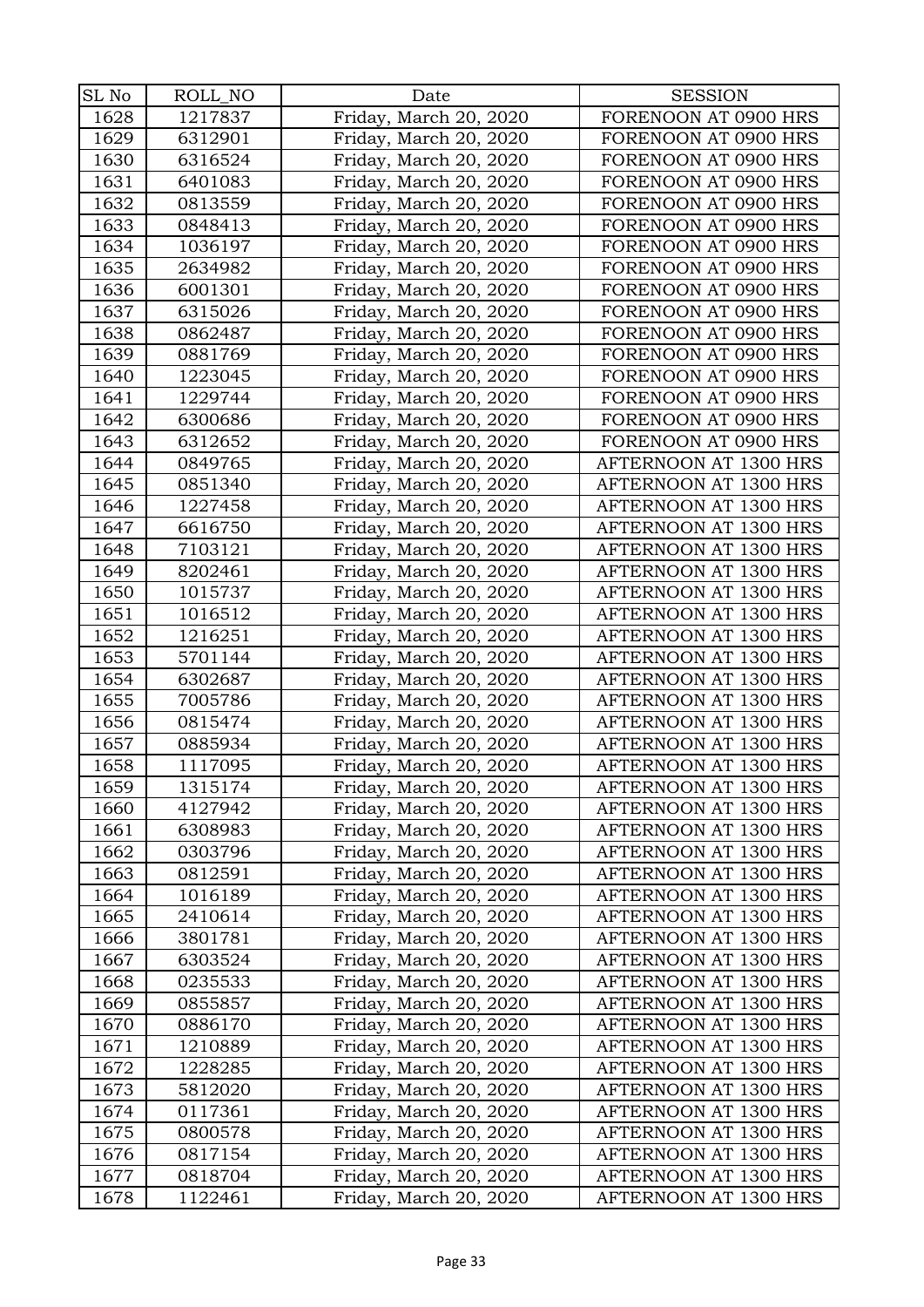| SL No | ROLL_NO | Date                   | <b>SESSION</b>        |
|-------|---------|------------------------|-----------------------|
| 1679  | 1216843 | Friday, March 20, 2020 | AFTERNOON AT 1300 HRS |
| 1680  | 0340908 | Friday, March 20, 2020 | AFTERNOON AT 1300 HRS |
| 1681  | 0604806 | Friday, March 20, 2020 | AFTERNOON AT 1300 HRS |
| 1682  | 0851876 | Friday, March 20, 2020 | AFTERNOON AT 1300 HRS |
| 1683  | 0872576 | Friday, March 20, 2020 | AFTERNOON AT 1300 HRS |
| 1684  | 1202013 | Friday, March 20, 2020 | AFTERNOON AT 1300 HRS |
| 1685  | 1521384 | Friday, March 20, 2020 | AFTERNOON AT 1300 HRS |
| 1686  | 1203105 | Monday, March 23, 2020 | FORENOON AT 0900 HRS  |
| 1687  | 1204234 | Monday, March 23, 2020 | FORENOON AT 0900 HRS  |
| 1688  | 1406536 | Monday, March 23, 2020 | FORENOON AT 0900 HRS  |
| 1689  | 2401783 | Monday, March 23, 2020 | FORENOON AT 0900 HRS  |
| 1690  | 6301993 | Monday, March 23, 2020 | FORENOON AT 0900 HRS  |
| 1691  | 0301368 | Monday, March 23, 2020 | FORENOON AT 0900 HRS  |
| 1692  | 0867761 | Monday, March 23, 2020 | FORENOON AT 0900 HRS  |
| 1693  | 1914647 | Monday, March 23, 2020 | FORENOON AT 0900 HRS  |
| 1694  | 4006577 | Monday, March 23, 2020 | FORENOON AT 0900 HRS  |
| 1695  | 4907770 | Monday, March 23, 2020 | FORENOON AT 0900 HRS  |
| 1696  | 0826849 | Monday, March 23, 2020 | FORENOON AT 0900 HRS  |
| 1697  | 0842160 | Monday, March 23, 2020 | FORENOON AT 0900 HRS  |
| 1698  | 0850974 | Monday, March 23, 2020 | FORENOON AT 0900 HRS  |
| 1699  | 1223161 | Monday, March 23, 2020 | FORENOON AT 0900 HRS  |
| 1700  | 1903346 | Monday, March 23, 2020 | FORENOON AT 0900 HRS  |
| 1701  | 0809246 | Monday, March 23, 2020 | FORENOON AT 0900 HRS  |
| 1702  | 0826444 | Monday, March 23, 2020 | FORENOON AT 0900 HRS  |
| 1703  | 1000537 | Monday, March 23, 2020 | FORENOON AT 0900 HRS  |
| 1704  | 5814001 | Monday, March 23, 2020 | FORENOON AT 0900 HRS  |
| 1705  | 6420709 | Monday, March 23, 2020 | FORENOON AT 0900 HRS  |
| 1706  | 0221459 | Monday, March 23, 2020 | FORENOON AT 0900 HRS  |
| 1707  | 1202637 | Monday, March 23, 2020 | FORENOON AT 0900 HRS  |
| 1708  | 6500133 | Monday, March 23, 2020 | FORENOON AT 0900 HRS  |
| 1709  | 6616726 | Monday, March 23, 2020 | FORENOON AT 0900 HRS  |
| 1710  | 6808156 | Monday, March 23, 2020 | FORENOON AT 0900 HRS  |
| 1711  | 0814380 | Monday, March 23, 2020 | FORENOON AT 0900 HRS  |
| 1712  | 0873852 | Monday, March 23, 2020 | FORENOON AT 0900 HRS  |
| 1713  | 1902112 | Monday, March 23, 2020 | FORENOON AT 0900 HRS  |
| 1714  | 6410713 | Monday, March 23, 2020 | FORENOON AT 0900 HRS  |
| 1715  | 7503913 | Monday, March 23, 2020 | FORENOON AT 0900 HRS  |
| 1716  | 0305890 | Monday, March 23, 2020 | AFTERNOON AT 1300 HRS |
| 1717  | 0826784 | Monday, March 23, 2020 | AFTERNOON AT 1300 HRS |
| 1718  | 1517783 | Monday, March 23, 2020 | AFTERNOON AT 1300 HRS |
| 1719  | 1909683 | Monday, March 23, 2020 | AFTERNOON AT 1300 HRS |
| 1720  | 2001404 | Monday, March 23, 2020 | AFTERNOON AT 1300 HRS |
| 1721  | 4113715 | Monday, March 23, 2020 | AFTERNOON AT 1300 HRS |
| 1722  | 0227964 | Monday, March 23, 2020 | AFTERNOON AT 1300 HRS |
| 1723  | 0425555 | Monday, March 23, 2020 | AFTERNOON AT 1300 HRS |
| 1724  | 0500351 | Monday, March 23, 2020 | AFTERNOON AT 1300 HRS |
| 1725  | 0829260 | Monday, March 23, 2020 | AFTERNOON AT 1300 HRS |
| 1726  | 0847005 | Monday, March 23, 2020 | AFTERNOON AT 1300 HRS |
| 1727  | 1137590 | Monday, March 23, 2020 | AFTERNOON AT 1300 HRS |
| 1728  | 0309298 | Monday, March 23, 2020 | AFTERNOON AT 1300 HRS |
| 1729  | 0804260 | Monday, March 23, 2020 | AFTERNOON AT 1300 HRS |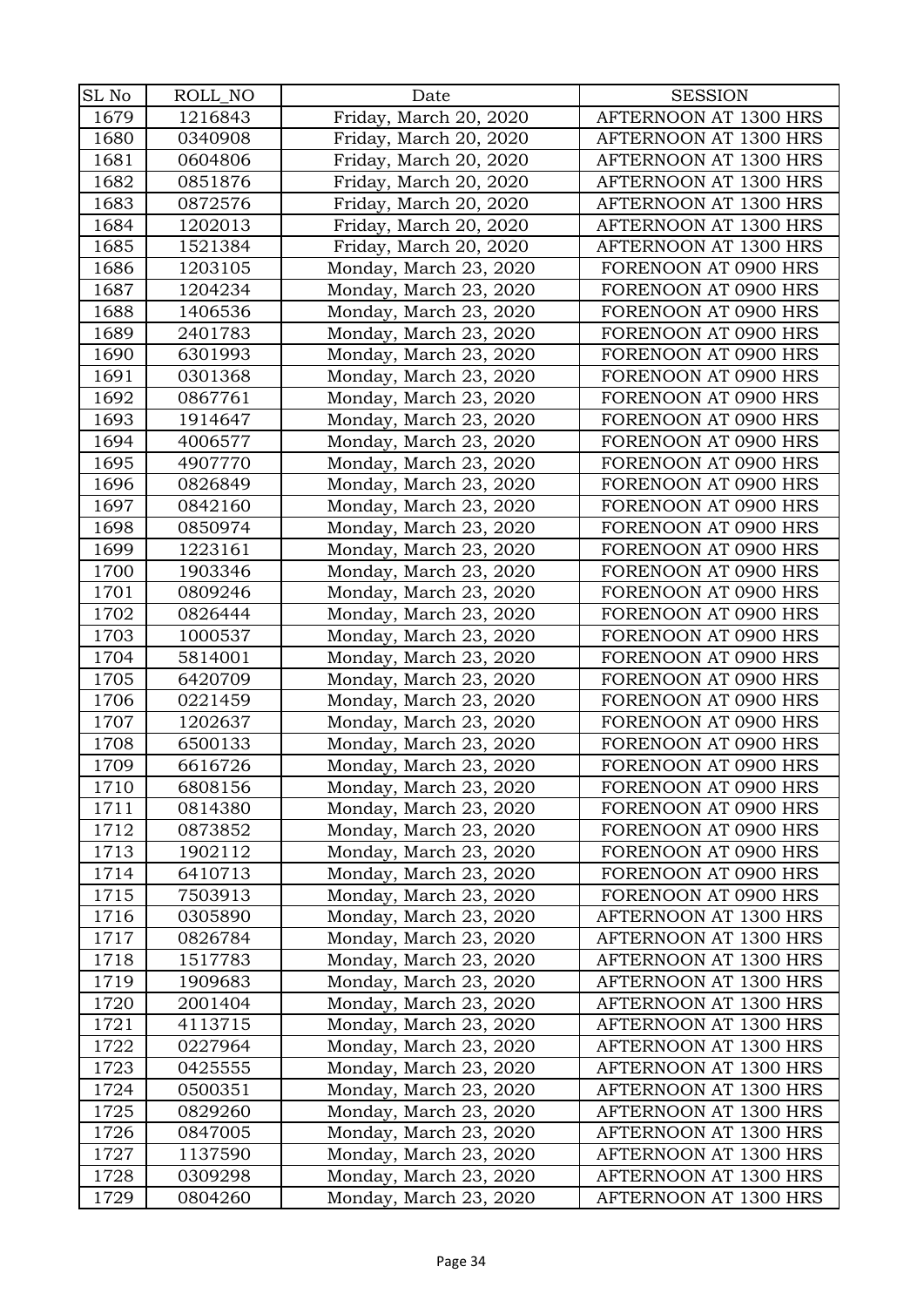| SL No | ROLL_NO | Date                    | <b>SESSION</b>        |
|-------|---------|-------------------------|-----------------------|
| 1730  | 0845206 | Monday, March 23, 2020  | AFTERNOON AT 1300 HRS |
| 1731  | 0846361 | Monday, March 23, 2020  | AFTERNOON AT 1300 HRS |
| 1732  | 6316068 | Monday, March 23, 2020  | AFTERNOON AT 1300 HRS |
| 1733  | 6612906 | Monday, March 23, 2020  | AFTERNOON AT 1300 HRS |
| 1734  | 1911516 | Monday, March 23, 2020  | AFTERNOON AT 1300 HRS |
| 1735  | 5810000 | Monday, March 23, 2020  | AFTERNOON AT 1300 HRS |
| 1736  | 5810109 | Monday, March 23, 2020  | AFTERNOON AT 1300 HRS |
| 1737  | 5813848 | Monday, March 23, 2020  | AFTERNOON AT 1300 HRS |
| 1738  | 6300725 | Monday, March 23, 2020  | AFTERNOON AT 1300 HRS |
| 1739  | 7008531 | Monday, March 23, 2020  | AFTERNOON AT 1300 HRS |
| 1740  | 0817041 | Monday, March 23, 2020  | AFTERNOON AT 1300 HRS |
| 1741  | 0824436 | Monday, March 23, 2020  | AFTERNOON AT 1300 HRS |
| 1742  | 1119593 | Monday, March 23, 2020  | AFTERNOON AT 1300 HRS |
| 1743  | 1904091 | Monday, March 23, 2020  | AFTERNOON AT 1300 HRS |
| 1744  | 1912200 | Monday, March 23, 2020  | AFTERNOON AT 1300 HRS |
| 1745  | 5908424 | Monday, March 23, 2020  | AFTERNOON AT 1300 HRS |
| 1746  | 0817256 | Monday, March 23, 2020  | AFTERNOON AT 1300 HRS |
| 1747  | 1040923 | Monday, March 23, 2020  | AFTERNOON AT 1300 HRS |
| 1748  | 1106128 | Monday, March 23, 2020  | AFTERNOON AT 1300 HRS |
| 1749  | 1902942 | Monday, March 23, 2020  | AFTERNOON AT 1300 HRS |
| 1750  | 1904553 | Monday, March 23, 2020  | AFTERNOON AT 1300 HRS |
| 1751  | 6416489 | Monday, March 23, 2020  | AFTERNOON AT 1300 HRS |
| 1752  | 0302305 | Tuesday, March 24, 2020 | FORENOON AT 0900 HRS  |
| 1753  | 0813203 | Tuesday, March 24, 2020 | FORENOON AT 0900 HRS  |
| 1754  | 2602016 | Tuesday, March 24, 2020 | FORENOON AT 0900 HRS  |
| 1755  | 5813443 | Tuesday, March 24, 2020 | FORENOON AT 0900 HRS  |
| 1756  | 6303677 | Tuesday, March 24, 2020 | FORENOON AT 0900 HRS  |
| 1757  | 6621694 | Tuesday, March 24, 2020 | FORENOON AT 0900 HRS  |
| 1758  | 0204075 | Tuesday, March 24, 2020 | FORENOON AT 0900 HRS  |
| 1759  | 0866536 | Tuesday, March 24, 2020 | FORENOON AT 0900 HRS  |
| 1760  | 1202292 | Tuesday, March 24, 2020 | FORENOON AT 0900 HRS  |
| 1761  | 1230808 | Tuesday, March 24, 2020 | FORENOON AT 0900 HRS  |
| 1762  | 1907948 | Tuesday, March 24, 2020 | FORENOON AT 0900 HRS  |
| 1763  | 5705361 | Tuesday, March 24, 2020 | FORENOON AT 0900 HRS  |
| 1764  | 0800327 | Tuesday, March 24, 2020 | FORENOON AT 0900 HRS  |
| 1765  | 0856394 | Tuesday, March 24, 2020 | FORENOON AT 0900 HRS  |
| 1766  | 1045450 | Tuesday, March 24, 2020 | FORENOON AT 0900 HRS  |
| 1767  | 4200004 | Tuesday, March 24, 2020 | FORENOON AT 0900 HRS  |
| 1768  | 6622267 | Tuesday, March 24, 2020 | FORENOON AT 0900 HRS  |
| 1769  | 7302789 | Tuesday, March 24, 2020 | FORENOON AT 0900 HRS  |
| 1770  | 0704855 | Tuesday, March 24, 2020 | FORENOON AT 0900 HRS  |
| 1771  | 0865075 | Tuesday, March 24, 2020 | FORENOON AT 0900 HRS  |
| 1772  | 0886900 | Tuesday, March 24, 2020 | FORENOON AT 0900 HRS  |
| 1773  | 1046162 | Tuesday, March 24, 2020 | FORENOON AT 0900 HRS  |
| 1774  | 6312281 | Tuesday, March 24, 2020 | FORENOON AT 0900 HRS  |
| 1775  | 6618761 | Tuesday, March 24, 2020 | FORENOON AT 0900 HRS  |
| 1776  | 0421381 | Tuesday, March 24, 2020 | FORENOON AT 0900 HRS  |
| 1777  | 0812045 | Tuesday, March 24, 2020 | FORENOON AT 0900 HRS  |
| 1778  | 0854678 | Tuesday, March 24, 2020 | FORENOON AT 0900 HRS  |
| 1779  | 0861513 | Tuesday, March 24, 2020 | FORENOON AT 0900 HRS  |
| 1780  | 1503530 | Tuesday, March 24, 2020 | FORENOON AT 0900 HRS  |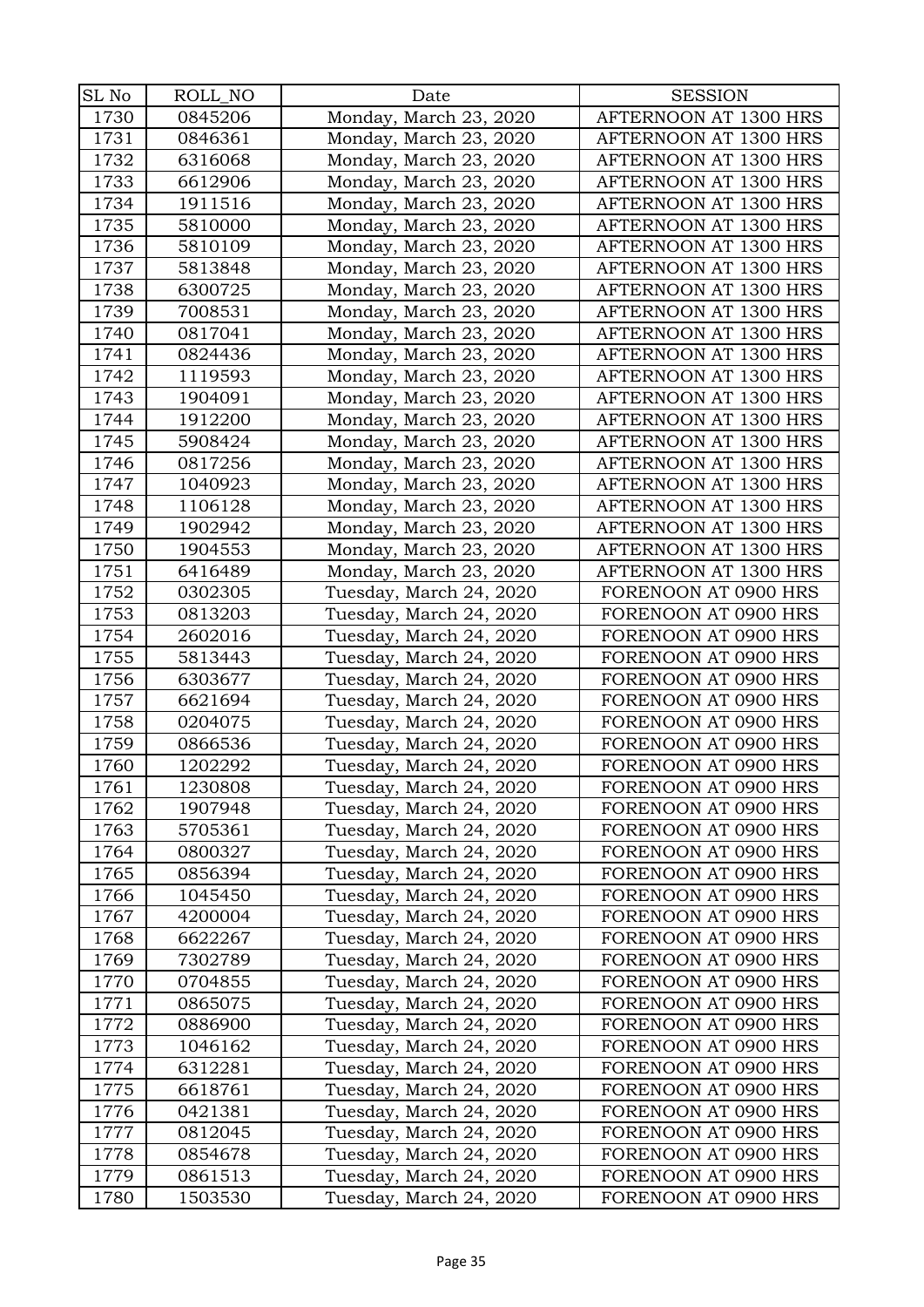| SL No | ROLL_NO | Date                      | <b>SESSION</b>        |
|-------|---------|---------------------------|-----------------------|
| 1781  | 6318568 | Tuesday, March 24, 2020   | FORENOON AT 0900 HRS  |
|       |         |                           |                       |
| 1782  | 0803846 | Tuesday, March 24, 2020   | FORENOON AT 0900 HRS  |
| 1783  | 0816769 | Tuesday, March 24, 2020   | FORENOON AT 0900 HRS  |
| 1784  | 0817505 | Tuesday, March 24, 2020   | FORENOON AT 0900 HRS  |
| 1785  | 1117892 | Tuesday, March 24, 2020   | FORENOON AT 0900 HRS  |
| 1786  | 5604798 | Tuesday, March 24, 2020   | FORENOON AT 0900 HRS  |
| 1787  | 6603568 | Tuesday, March 24, 2020   | FORENOON AT 0900 HRS  |
| 1788  | 0849316 | Tuesday, March 24, 2020   | AFTERNOON AT 1300 HRS |
| 1789  | 0870783 | Tuesday, March 24, 2020   | AFTERNOON AT 1300 HRS |
| 1790  | 1047952 | Tuesday, March 24, 2020   | AFTERNOON AT 1300 HRS |
| 1791  | 1903111 | Tuesday, March 24, 2020   | AFTERNOON AT 1300 HRS |
| 1792  | 1907884 | Tuesday, March 24, 2020   | AFTERNOON AT 1300 HRS |
| 1793  | 3535267 | Tuesday, March 24, 2020   | AFTERNOON AT 1300 HRS |
| 1794  | 0202986 | Tuesday, March 24, 2020   | AFTERNOON AT 1300 HRS |
| 1795  | 1215548 | Tuesday, March 24, 2020   | AFTERNOON AT 1300 HRS |
| 1796  | 2606514 | Tuesday, March 24, 2020   | AFTERNOON AT 1300 HRS |
| 1797  | 6604133 | Tuesday, March 24, 2020   | AFTERNOON AT 1300 HRS |
| 1798  | 6801257 | Tuesday, March 24, 2020   | AFTERNOON AT 1300 HRS |
| 1799  | 7111209 | Tuesday, March 24, 2020   | AFTERNOON AT 1300 HRS |
| 1800  | 1125242 | Tuesday, March 24, 2020   | AFTERNOON AT 1300 HRS |
| 1801  | 1205095 | Tuesday, March 24, 2020   | AFTERNOON AT 1300 HRS |
| 1802  | 1409273 | Tuesday, March 24, 2020   | AFTERNOON AT 1300 HRS |
| 1803  | 1903371 | Tuesday, March 24, 2020   | AFTERNOON AT 1300 HRS |
| 1804  | 6612086 | Tuesday, March 24, 2020   | AFTERNOON AT 1300 HRS |
| 1805  | 7914939 | Tuesday, March 24, 2020   | AFTERNOON AT 1300 HRS |
| 1806  | 0307126 | Tuesday, March 24, 2020   | AFTERNOON AT 1300 HRS |
| 1807  | 1102415 | Tuesday, March 24, 2020   | AFTERNOON AT 1300 HRS |
| 1808  | 1225551 | Tuesday, March 24, 2020   | AFTERNOON AT 1300 HRS |
| 1809  | 2631588 | Tuesday, March 24, 2020   | AFTERNOON AT 1300 HRS |
| 1810  | 3907281 | Tuesday, March 24, 2020   | AFTERNOON AT 1300 HRS |
| 1811  | 4117348 | Tuesday, March 24, 2020   | AFTERNOON AT 1300 HRS |
| 1812  | 0872839 | Tuesday, March 24, 2020   | AFTERNOON AT 1300 HRS |
| 1813  | 0881339 | Tuesday, March 24, 2020   | AFTERNOON AT 1300 HRS |
| 1814  | 1017128 | Tuesday, March 24, 2020   | AFTERNOON AT 1300 HRS |
| 1815  | 1706550 | Tuesday, March 24, 2020   | AFTERNOON AT 1300 HRS |
| 1816  | 1911633 | Tuesday, March 24, 2020   | AFTERNOON AT 1300 HRS |
| 1817  | 3806151 | Tuesday, March 24, 2020   | AFTERNOON AT 1300 HRS |
| 1818  | 0809179 | Tuesday, March 24, 2020   | AFTERNOON AT 1300 HRS |
| 1819  | 1215341 | Tuesday, March 24, 2020   | AFTERNOON AT 1300 HRS |
| 1820  | 1910573 | Tuesday, March 24, 2020   | AFTERNOON AT 1300 HRS |
| 1821  | 2412192 | Tuesday, March 24, 2020   | AFTERNOON AT 1300 HRS |
| 1822  | 4906842 | Tuesday, March 24, 2020   | AFTERNOON AT 1300 HRS |
| 1823  | 5809764 | Tuesday, March 24, 2020   | AFTERNOON AT 1300 HRS |
| 1824  | 0803563 | Wednesday, March 25, 2020 | FORENOON AT 0900 HRS  |
| 1825  | 0812132 | Wednesday, March 25, 2020 | FORENOON AT 0900 HRS  |
| 1826  | 0834695 | Wednesday, March 25, 2020 | FORENOON AT 0900 HRS  |
| 1827  | 0867930 | Wednesday, March 25, 2020 | FORENOON AT 0900 HRS  |
| 1828  | 0874610 | Wednesday, March 25, 2020 | FORENOON AT 0900 HRS  |
| 1829  | 1901949 | Wednesday, March 25, 2020 | FORENOON AT 0900 HRS  |
| 1830  | 0841628 | Wednesday, March 25, 2020 | FORENOON AT 0900 HRS  |
| 1831  | 0863063 | Wednesday, March 25, 2020 | FORENOON AT 0900 HRS  |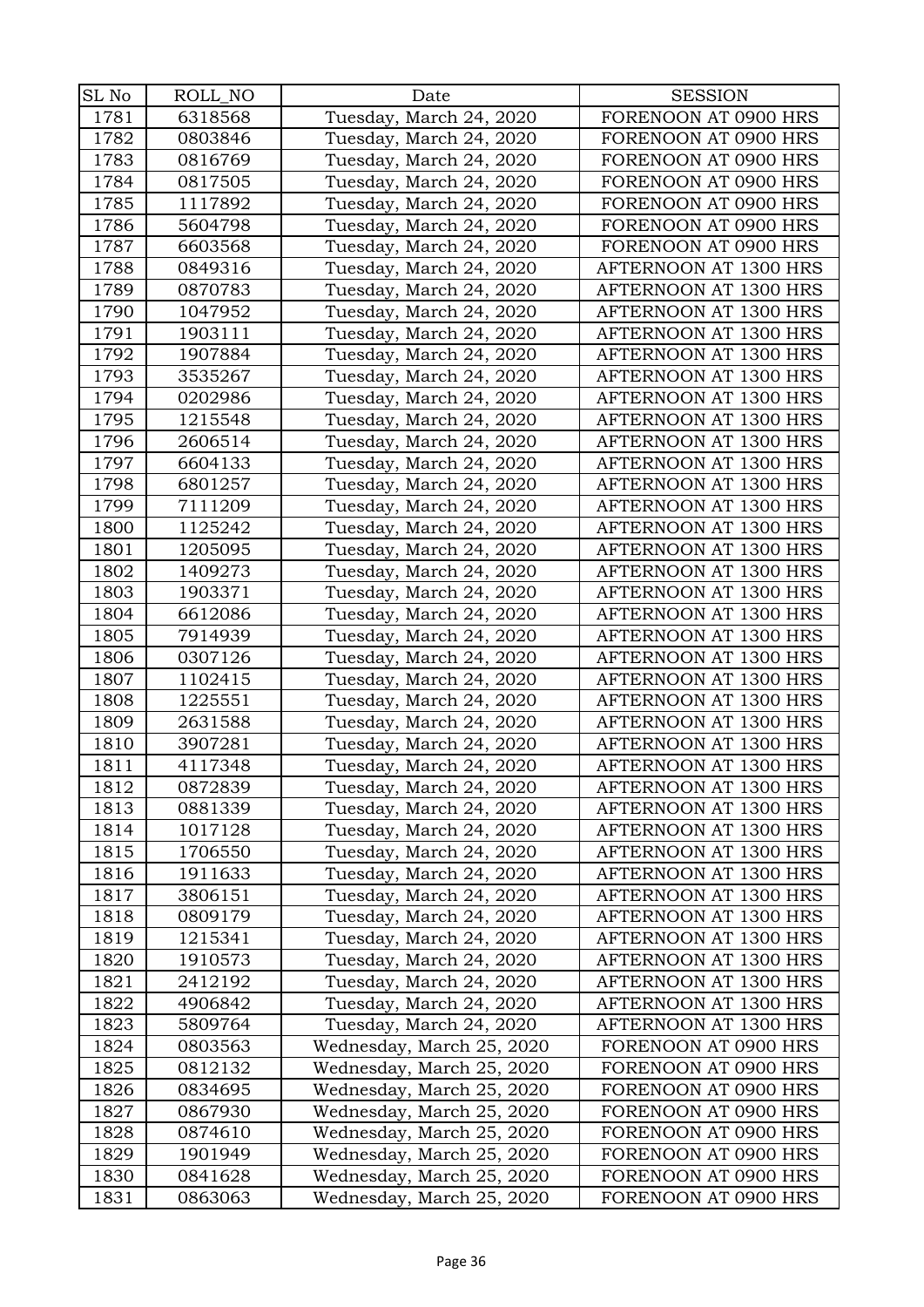| SL No | ROLL_NO | Date                      | <b>SESSION</b>        |
|-------|---------|---------------------------|-----------------------|
| 1832  | 1200993 | Wednesday, March 25, 2020 | FORENOON AT 0900 HRS  |
| 1833  | 1202767 | Wednesday, March 25, 2020 | FORENOON AT 0900 HRS  |
| 1834  | 1913198 | Wednesday, March 25, 2020 | FORENOON AT 0900 HRS  |
| 1835  | 6310306 | Wednesday, March 25, 2020 | FORENOON AT 0900 HRS  |
| 1836  | 0111201 | Wednesday, March 25, 2020 | FORENOON AT 0900 HRS  |
| 1837  | 0822045 | Wednesday, March 25, 2020 | FORENOON AT 0900 HRS  |
| 1838  | 0838885 | Wednesday, March 25, 2020 | FORENOON AT 0900 HRS  |
| 1839  | 1017365 | Wednesday, March 25, 2020 | FORENOON AT 0900 HRS  |
| 1840  | 1031022 | Wednesday, March 25, 2020 | FORENOON AT 0900 HRS  |
| 1841  | 7913985 | Wednesday, March 25, 2020 | FORENOON AT 0900 HRS  |
| 1842  | 0813069 | Wednesday, March 25, 2020 | FORENOON AT 0900 HRS  |
| 1843  | 2626007 | Wednesday, March 25, 2020 | FORENOON AT 0900 HRS  |
| 1844  | 5809251 | Wednesday, March 25, 2020 | FORENOON AT 0900 HRS  |
| 1845  | 6303184 | Wednesday, March 25, 2020 | FORENOON AT 0900 HRS  |
| 1846  | 6303354 | Wednesday, March 25, 2020 | FORENOON AT 0900 HRS  |
| 1847  | 6606265 | Wednesday, March 25, 2020 | FORENOON AT 0900 HRS  |
| 1848  | 0814838 | Wednesday, March 25, 2020 | FORENOON AT 0900 HRS  |
| 1849  | 0823682 | Wednesday, March 25, 2020 | FORENOON AT 0900 HRS  |
| 1850  | 0876840 | Wednesday, March 25, 2020 | FORENOON AT 0900 HRS  |
| 1851  | 6400049 | Wednesday, March 25, 2020 | FORENOON AT 0900 HRS  |
| 1852  | 6809756 | Wednesday, March 25, 2020 | FORENOON AT 0900 HRS  |
| 1853  | 6911456 | Wednesday, March 25, 2020 | FORENOON AT 0900 HRS  |
| 1854  | 0322470 | Wednesday, March 25, 2020 | FORENOON AT 0900 HRS  |
| 1855  | 0401732 | Wednesday, March 25, 2020 | FORENOON AT 0900 HRS  |
| 1856  | 0806752 | Wednesday, March 25, 2020 | FORENOON AT 0900 HRS  |
| 1857  | 0821213 | Wednesday, March 25, 2020 | FORENOON AT 0900 HRS  |
| 1858  | 0883220 | Wednesday, March 25, 2020 | FORENOON AT 0900 HRS  |
| 1859  | 4124832 | Wednesday, March 25, 2020 | FORENOON AT 0900 HRS  |
| 1860  | 0833281 | Wednesday, March 25, 2020 | AFTERNOON AT 1300 HRS |
| 1861  | 5704624 | Wednesday, March 25, 2020 | AFTERNOON AT 1300 HRS |
| 1862  | 5800817 | Wednesday, March 25, 2020 | AFTERNOON AT 1300 HRS |
| 1863  | 5922442 | Wednesday, March 25, 2020 | AFTERNOON AT 1300 HRS |
| 1864  | 6204765 | Wednesday, March 25, 2020 | AFTERNOON AT 1300 HRS |
| 1865  | 6409090 | Wednesday, March 25, 2020 | AFTERNOON AT 1300 HRS |
| 1866  | 0100385 | Wednesday, March 25, 2020 | AFTERNOON AT 1300 HRS |
| 1867  | 0502557 | Wednesday, March 25, 2020 | AFTERNOON AT 1300 HRS |
| 1868  | 2636130 | Wednesday, March 25, 2020 | AFTERNOON AT 1300 HRS |
| 1869  | 3601577 | Wednesday, March 25, 2020 | AFTERNOON AT 1300 HRS |
| 1870  | 5605664 | Wednesday, March 25, 2020 | AFTERNOON AT 1300 HRS |
| 1871  | 5902296 | Wednesday, March 25, 2020 | AFTERNOON AT 1300 HRS |
| 1872  | 0206605 | Wednesday, March 25, 2020 | AFTERNOON AT 1300 HRS |
| 1873  | 0420810 | Wednesday, March 25, 2020 | AFTERNOON AT 1300 HRS |
| 1874  | 0867503 | Wednesday, March 25, 2020 | AFTERNOON AT 1300 HRS |
| 1875  | 6300952 | Wednesday, March 25, 2020 | AFTERNOON AT 1300 HRS |
| 1876  | 6315981 | Wednesday, March 25, 2020 | AFTERNOON AT 1300 HRS |
| 1877  | 7011741 | Wednesday, March 25, 2020 | AFTERNOON AT 1300 HRS |
| 1878  | 0825660 | Wednesday, March 25, 2020 | AFTERNOON AT 1300 HRS |
| 1879  | 1212533 | Wednesday, March 25, 2020 | AFTERNOON AT 1300 HRS |
| 1880  | 3504967 | Wednesday, March 25, 2020 | AFTERNOON AT 1300 HRS |
| 1881  | 5204511 | Wednesday, March 25, 2020 | AFTERNOON AT 1300 HRS |
| 1882  | 6319110 | Wednesday, March 25, 2020 | AFTERNOON AT 1300 HRS |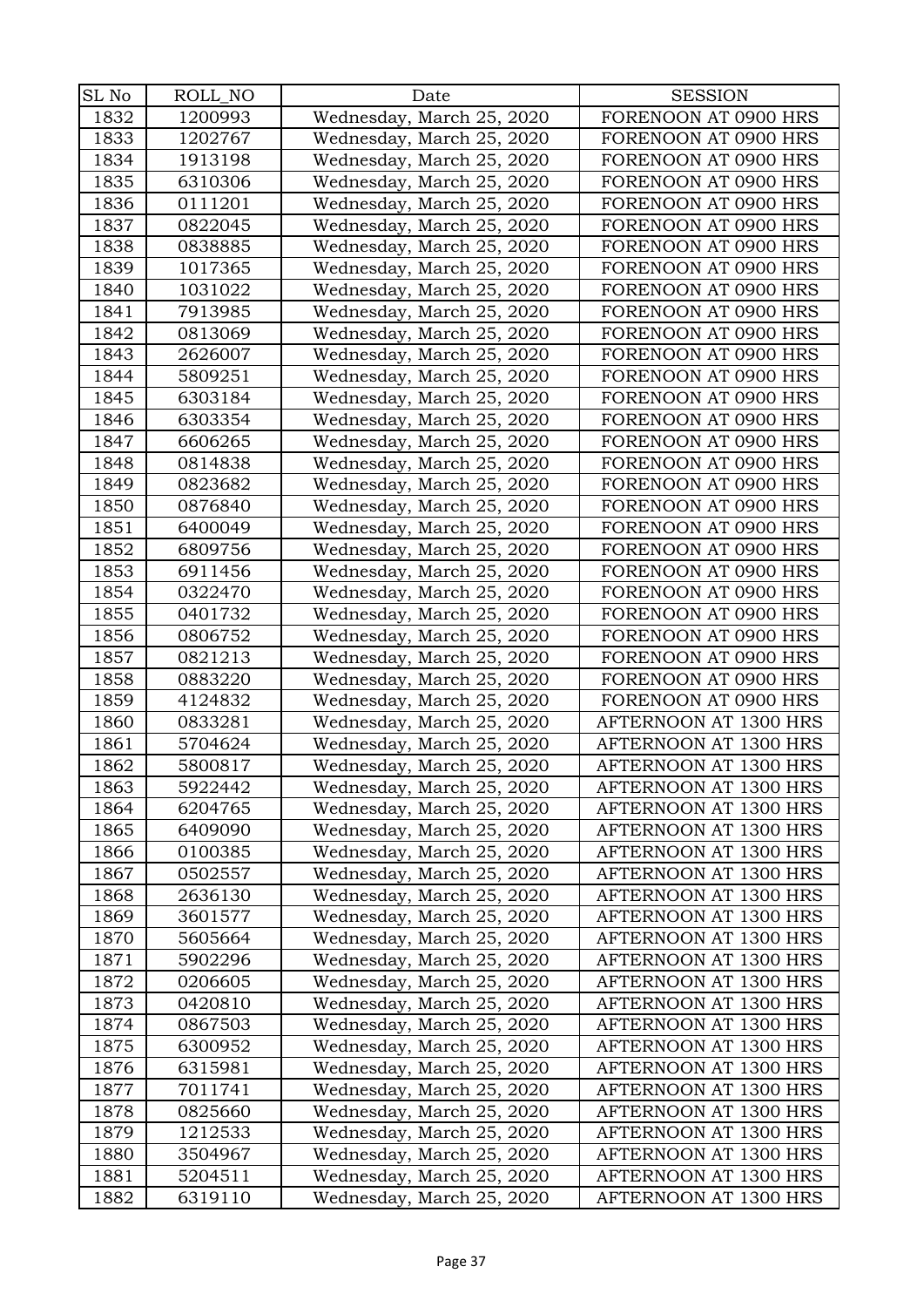| SL No | ROLL_NO | Date                      | <b>SESSION</b>        |
|-------|---------|---------------------------|-----------------------|
| 1883  | 6608233 | Wednesday, March 25, 2020 | AFTERNOON AT 1300 HRS |
| 1884  | 0515568 | Wednesday, March 25, 2020 | AFTERNOON AT 1300 HRS |
| 1885  | 0521347 | Wednesday, March 25, 2020 | AFTERNOON AT 1300 HRS |
| 1886  | 0850171 | Wednesday, March 25, 2020 | AFTERNOON AT 1300 HRS |
| 1887  | 3507136 | Wednesday, March 25, 2020 | AFTERNOON AT 1300 HRS |
| 1888  | 5108553 | Wednesday, March 25, 2020 | AFTERNOON AT 1300 HRS |
| 1889  | 5816897 | Wednesday, March 25, 2020 | AFTERNOON AT 1300 HRS |
| 1890  | 0312358 | Wednesday, March 25, 2020 | AFTERNOON AT 1300 HRS |
| 1891  | 0833077 | Wednesday, March 25, 2020 | AFTERNOON AT 1300 HRS |
| 1892  | 0850369 | Wednesday, March 25, 2020 | AFTERNOON AT 1300 HRS |
| 1893  | 0865934 | Wednesday, March 25, 2020 | AFTERNOON AT 1300 HRS |
| 1894  | 1114583 | Wednesday, March 25, 2020 | AFTERNOON AT 1300 HRS |
| 1895  | 1514054 | Wednesday, March 25, 2020 | AFTERNOON AT 1300 HRS |
| 1896  | 0319160 | Thursday, March 26, 2020  | FORENOON AT 0900 HRS  |
| 1897  | 0332546 | Thursday, March 26, 2020  | FORENOON AT 0900 HRS  |
| 1898  | 0811121 | Thursday, March 26, 2020  | FORENOON AT 0900 HRS  |
| 1899  | 0841582 | Thursday, March 26, 2020  | FORENOON AT 0900 HRS  |
| 1900  | 0886284 | Thursday, March 26, 2020  | FORENOON AT 0900 HRS  |
| 1901  | 1226427 | Thursday, March 26, 2020  | FORENOON AT 0900 HRS  |
| 1902  | 0714811 | Thursday, March 26, 2020  | FORENOON AT 0900 HRS  |
| 1903  | 1907836 | Thursday, March 26, 2020  | FORENOON AT 0900 HRS  |
| 1904  | 2611849 | Thursday, March 26, 2020  | FORENOON AT 0900 HRS  |
| 1905  | 3522693 | Thursday, March 26, 2020  | FORENOON AT 0900 HRS  |
| 1906  | 3910595 | Thursday, March 26, 2020  | FORENOON AT 0900 HRS  |
| 1907  | 6304377 | Thursday, March 26, 2020  | FORENOON AT 0900 HRS  |
| 1908  | 0515674 | Thursday, March 26, 2020  | FORENOON AT 0900 HRS  |
| 1909  | 0824239 | Thursday, March 26, 2020  | FORENOON AT 0900 HRS  |
| 1910  | 0839710 | Thursday, March 26, 2020  | FORENOON AT 0900 HRS  |
| 1911  | 0876158 | Thursday, March 26, 2020  | FORENOON AT 0900 HRS  |
| 1912  | 5903243 | Thursday, March 26, 2020  | FORENOON AT 0900 HRS  |
| 1913  | 6310385 | Thursday, March 26, 2020  | FORENOON AT 0900 HRS  |
| 1914  | 0806095 | Thursday, March 26, 2020  | FORENOON AT 0900 HRS  |
| 1915  | 0809656 | Thursday, March 26, 2020  | FORENOON AT 0900 HRS  |
| 1916  | 1018757 | Thursday, March 26, 2020  | FORENOON AT 0900 HRS  |
| 1917  | 1047093 | Thursday, March 26, 2020  | FORENOON AT 0900 HRS  |
| 1918  | 3532505 | Thursday, March 26, 2020  | FORENOON AT 0900 HRS  |
| 1919  | 6202945 | Thursday, March 26, 2020  | FORENOON AT 0900 HRS  |
| 1920  | 0807724 | Thursday, March 26, 2020  | FORENOON AT 0900 HRS  |
| 1921  | 0865625 | Thursday, March 26, 2020  | FORENOON AT 0900 HRS  |
| 1922  | 1222740 | Thursday, March 26, 2020  | FORENOON AT 0900 HRS  |
| 1923  | 1527661 | Thursday, March 26, 2020  | FORENOON AT 0900 HRS  |
| 1924  | 1534945 | Thursday, March 26, 2020  | FORENOON AT 0900 HRS  |
| 1925  | 3504245 | Thursday, March 26, 2020  | FORENOON AT 0900 HRS  |
| 1926  | 0111017 | Thursday, March 26, 2020  | FORENOON AT 0900 HRS  |
| 1927  | 0338051 | Thursday, March 26, 2020  | FORENOON AT 0900 HRS  |
| 1928  | 0883202 | Thursday, March 26, 2020  | FORENOON AT 0900 HRS  |
| 1929  | 5106243 | Thursday, March 26, 2020  | FORENOON AT 0900 HRS  |
| 1930  | 5921199 | Thursday, March 26, 2020  | FORENOON AT 0900 HRS  |
| 1931  | 6312515 | Thursday, March 26, 2020  | FORENOON AT 0900 HRS  |
| 1932  | 0307059 | Thursday, March 26, 2020  | AFTERNOON AT 1300 HRS |
| 1933  | 0317330 | Thursday, March 26, 2020  | AFTERNOON AT 1300 HRS |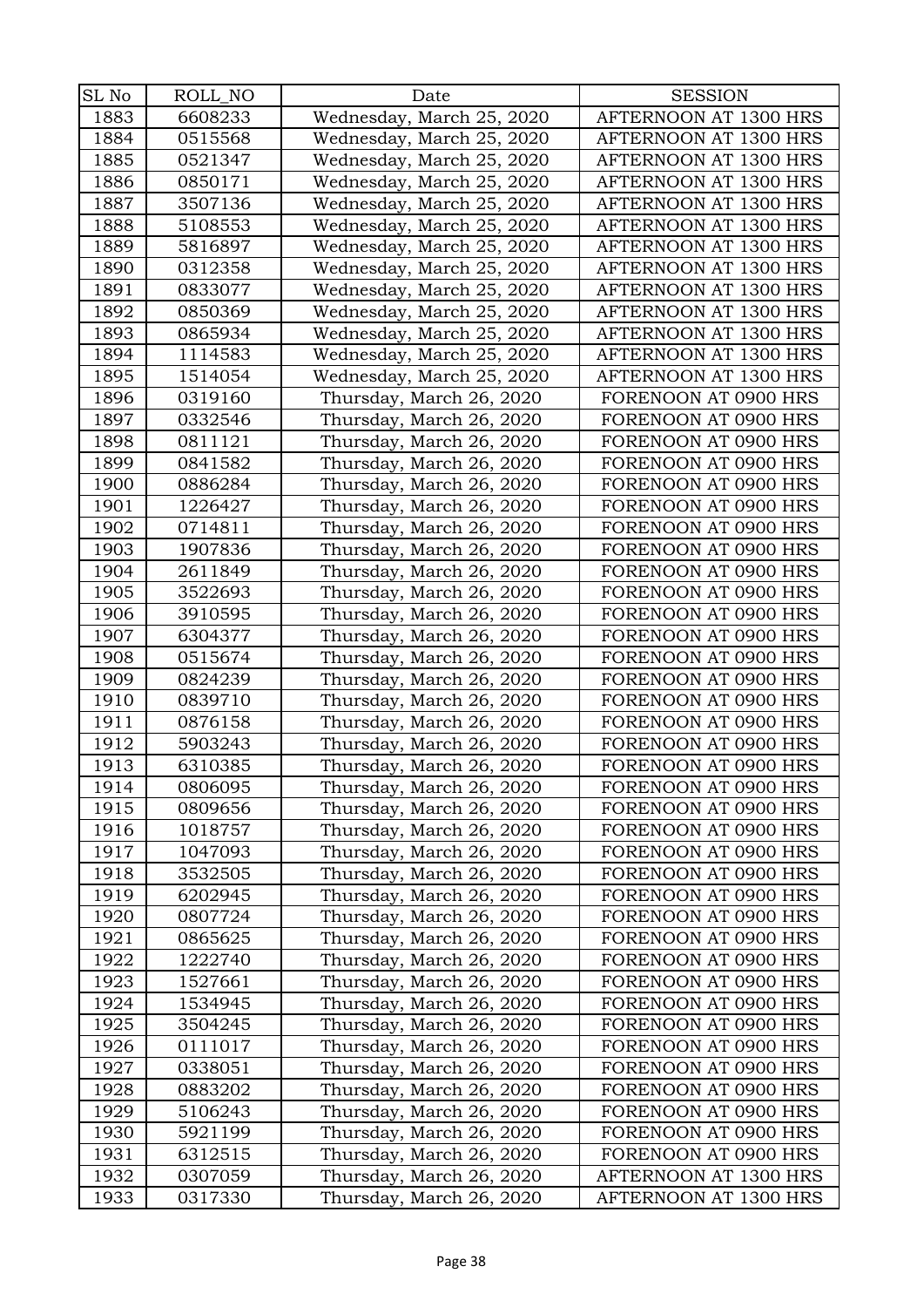| SL No | ROLL_NO | Date                     | <b>SESSION</b>        |
|-------|---------|--------------------------|-----------------------|
| 1934  | 0830403 | Thursday, March 26, 2020 | AFTERNOON AT 1300 HRS |
| 1935  | 1201119 | Thursday, March 26, 2020 | AFTERNOON AT 1300 HRS |
| 1936  | 1904751 | Thursday, March 26, 2020 | AFTERNOON AT 1300 HRS |
| 1937  | 6314390 | Thursday, March 26, 2020 | AFTERNOON AT 1300 HRS |
| 1938  | 0711405 | Thursday, March 26, 2020 | AFTERNOON AT 1300 HRS |
| 1939  | 0859561 | Thursday, March 26, 2020 | AFTERNOON AT 1300 HRS |
| 1940  | 0879045 | Thursday, March 26, 2020 | AFTERNOON AT 1300 HRS |
| 1941  | 1008755 | Thursday, March 26, 2020 | AFTERNOON AT 1300 HRS |
| 1942  | 1011066 | Thursday, March 26, 2020 | AFTERNOON AT 1300 HRS |
| 1943  | 1214669 | Thursday, March 26, 2020 | AFTERNOON AT 1300 HRS |
| 1944  | 0340474 | Thursday, March 26, 2020 | AFTERNOON AT 1300 HRS |
| 1945  | 0500854 | Thursday, March 26, 2020 | AFTERNOON AT 1300 HRS |
| 1946  | 0859102 | Thursday, March 26, 2020 | AFTERNOON AT 1300 HRS |
| 1947  | 0859117 | Thursday, March 26, 2020 | AFTERNOON AT 1300 HRS |
| 1948  | 6308303 | Thursday, March 26, 2020 | AFTERNOON AT 1300 HRS |
| 1949  | 6623216 | Thursday, March 26, 2020 | AFTERNOON AT 1300 HRS |
| 1950  | 0313523 | Thursday, March 26, 2020 | AFTERNOON AT 1300 HRS |
| 1951  | 0317412 | Thursday, March 26, 2020 | AFTERNOON AT 1300 HRS |
| 1952  | 0341353 | Thursday, March 26, 2020 | AFTERNOON AT 1300 HRS |
| 1953  | 0802895 | Thursday, March 26, 2020 | AFTERNOON AT 1300 HRS |
| 1954  | 6417779 | Thursday, March 26, 2020 | AFTERNOON AT 1300 HRS |
| 1955  | 6601043 | Thursday, March 26, 2020 | AFTERNOON AT 1300 HRS |
| 1956  | 0524036 | Thursday, March 26, 2020 | AFTERNOON AT 1300 HRS |
| 1957  | 0835241 | Thursday, March 26, 2020 | AFTERNOON AT 1300 HRS |
| 1958  | 0883380 | Thursday, March 26, 2020 | AFTERNOON AT 1300 HRS |
| 1959  | 1013967 | Thursday, March 26, 2020 | AFTERNOON AT 1300 HRS |
| 1960  | 6118863 | Thursday, March 26, 2020 | AFTERNOON AT 1300 HRS |
| 1961  | 6310193 | Thursday, March 26, 2020 | AFTERNOON AT 1300 HRS |
| 1962  | 0826980 | Thursday, March 26, 2020 | AFTERNOON AT 1300 HRS |
| 1963  | 0852677 | Thursday, March 26, 2020 | AFTERNOON AT 1300 HRS |
| 1964  | 1802982 | Thursday, March 26, 2020 | AFTERNOON AT 1300 HRS |
| 1965  | 4101930 | Thursday, March 26, 2020 | AFTERNOON AT 1300 HRS |
| 1966  | 5817466 | Thursday, March 26, 2020 | AFTERNOON AT 1300 HRS |
| 1967  | 6309824 | Thursday, March 26, 2020 | AFTERNOON AT 1300 HRS |
| 1968  | 1219336 | Friday, March 27, 2020   | FORENOON AT 0900 HRS  |
| 1969  | 3408838 | Friday, March 27, 2020   | FORENOON AT 0900 HRS  |
| 1970  | 5403869 | Friday, March 27, 2020   | FORENOON AT 0900 HRS  |
| 1971  | 6403092 | Friday, March 27, 2020   | FORENOON AT 0900 HRS  |
| 1972  | 6415020 | Friday, March 27, 2020   | FORENOON AT 0900 HRS  |
| 1973  | 7007706 | Friday, March 27, 2020   | FORENOON AT 0900 HRS  |
| 1974  | 0862795 | Friday, March 27, 2020   | FORENOON AT 0900 HRS  |
| 1975  | 0869306 | Friday, March 27, 2020   | FORENOON AT 0900 HRS  |
| 1976  | 0872830 | Friday, March 27, 2020   | FORENOON AT 0900 HRS  |
| 1977  | 1510161 | Friday, March 27, 2020   | FORENOON AT 0900 HRS  |
| 1978  | 5904607 | Friday, March 27, 2020   | FORENOON AT 0900 HRS  |
| 1979  | 6501121 | Friday, March 27, 2020   | FORENOON AT 0900 HRS  |
| 1980  | 0320001 | Friday, March 27, 2020   | FORENOON AT 0900 HRS  |
| 1981  | 0849862 | Friday, March 27, 2020   | FORENOON AT 0900 HRS  |
| 1982  | 1003183 | Friday, March 27, 2020   | FORENOON AT 0900 HRS  |
| 1983  | 1231289 | Friday, March 27, 2020   | FORENOON AT 0900 HRS  |
| 1984  | 1904721 | Friday, March 27, 2020   | FORENOON AT 0900 HRS  |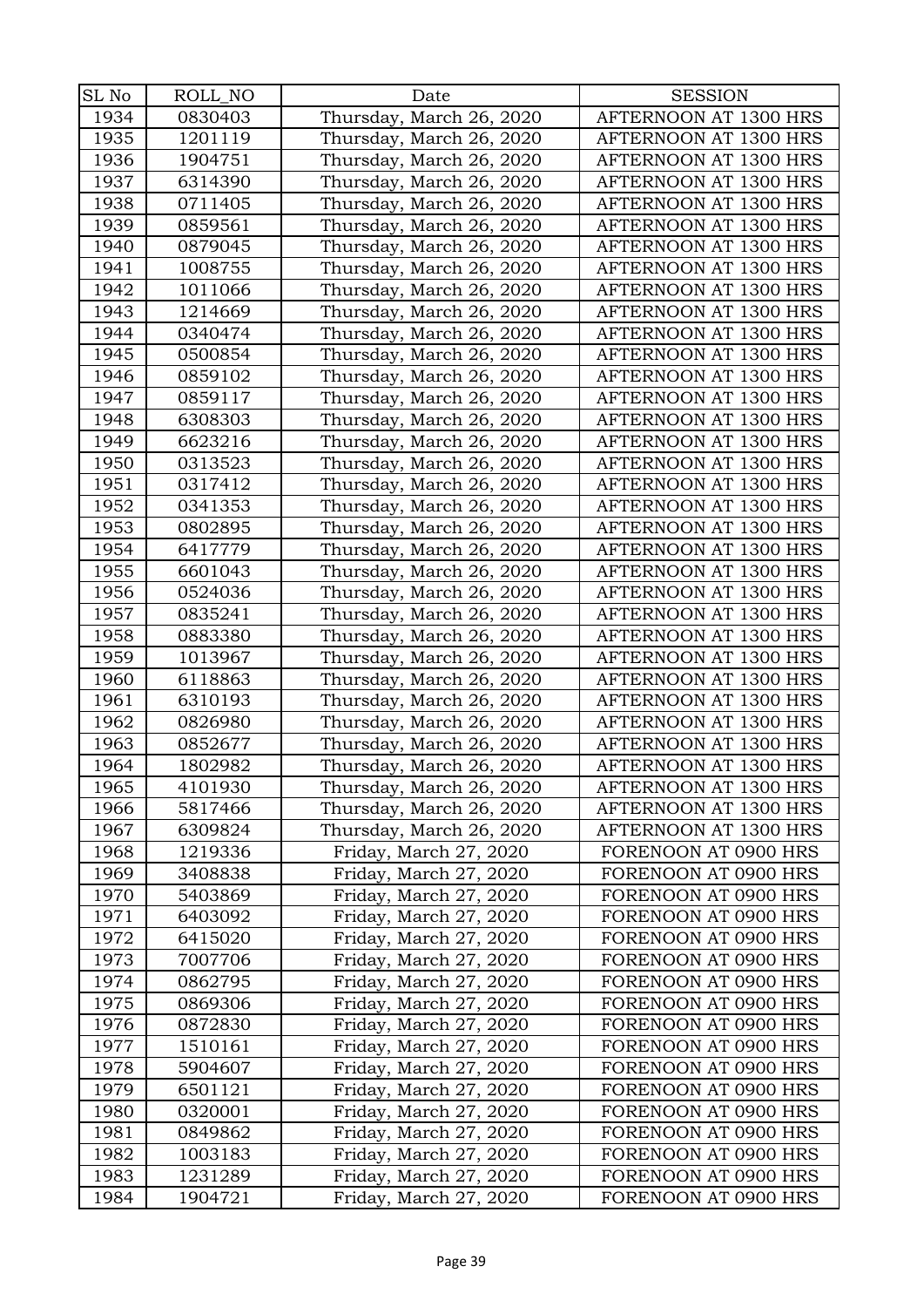| SL No | ROLL_NO | Date                   | <b>SESSION</b>                                 |
|-------|---------|------------------------|------------------------------------------------|
| 1985  | 7101695 | Friday, March 27, 2020 | FORENOON AT 0900 HRS                           |
| 1986  | 0874855 | Friday, March 27, 2020 | FORENOON AT 0900 HRS                           |
| 1987  | 1123952 | Friday, March 27, 2020 | FORENOON AT 0900 HRS                           |
| 1988  | 1803150 | Friday, March 27, 2020 | FORENOON AT 0900 HRS                           |
| 1989  | 5106923 | Friday, March 27, 2020 | FORENOON AT 0900 HRS                           |
| 1990  | 6301851 | Friday, March 27, 2020 | FORENOON AT 0900 HRS                           |
| 1991  | 6314338 | Friday, March 27, 2020 | FORENOON AT 0900 HRS                           |
| 1992  | 0336992 | Friday, March 27, 2020 | FORENOON AT 0900 HRS                           |
| 1993  | 0805265 | Friday, March 27, 2020 | FORENOON AT 0900 HRS                           |
| 1994  | 0836642 | Friday, March 27, 2020 | FORENOON AT 0900 HRS                           |
| 1995  | 1204241 | Friday, March 27, 2020 | FORENOON AT 0900 HRS                           |
| 1996  | 5803706 | Friday, March 27, 2020 | FORENOON AT 0900 HRS                           |
| 1997  | 7007376 | Friday, March 27, 2020 | FORENOON AT 0900 HRS                           |
| 1998  | 0340901 | Friday, March 27, 2020 | FORENOON AT 0900 HRS                           |
| 1999  | 0842544 | Friday, March 27, 2020 | FORENOON AT 0900 HRS                           |
| 2000  | 0872626 | Friday, March 27, 2020 | FORENOON AT 0900 HRS                           |
| 2001  | 2407196 | Friday, March 27, 2020 | FORENOON AT 0900 HRS                           |
| 2002  | 6309075 | Friday, March 27, 2020 | FORENOON AT 0900 HRS                           |
| 2003  | 6617231 | Friday, March 27, 2020 | FORENOON AT 0900 HRS                           |
| 2004  | 0429789 | Friday, March 27, 2020 | AFTERNOON AT 1300 HRS                          |
| 2005  | 0800090 | Friday, March 27, 2020 | AFTERNOON AT 1300 HRS                          |
| 2006  | 0807540 | Friday, March 27, 2020 | AFTERNOON AT 1300 HRS                          |
| 2007  | 1222415 | Friday, March 27, 2020 | AFTERNOON AT 1300 HRS                          |
| 2008  | 1902612 | Friday, March 27, 2020 | AFTERNOON AT 1300 HRS                          |
| 2009  | 6601639 | Friday, March 27, 2020 | AFTERNOON AT 1300 HRS                          |
| 2010  | 0303282 | Friday, March 27, 2020 | AFTERNOON AT 1300 HRS                          |
| 2011  | 1015007 | Friday, March 27, 2020 | AFTERNOON AT 1300 HRS                          |
| 2012  | 1532136 | Friday, March 27, 2020 | AFTERNOON AT 1300 HRS                          |
| 2013  | 1902543 | Friday, March 27, 2020 | AFTERNOON AT 1300 HRS                          |
| 2014  | 6313216 | Friday, March 27, 2020 | AFTERNOON AT 1300 HRS                          |
| 2015  | 6617405 | Friday, March 27, 2020 | AFTERNOON AT 1300 HRS                          |
| 2016  | 0418937 | Friday, March 27, 2020 | AFTERNOON AT 1300 HRS                          |
| 2017  | 0825586 | Friday, March 27, 2020 | AFTERNOON AT 1300 HRS                          |
| 2018  | 1106343 | Friday, March 27, 2020 | AFTERNOON AT 1300 HRS                          |
| 2019  | 5703871 | Friday, March 27, 2020 | AFTERNOON AT 1300 HRS                          |
| 2020  | 6614786 | Friday, March 27, 2020 | AFTERNOON AT 1300 HRS                          |
| 2021  | 6619916 | Friday, March 27, 2020 | AFTERNOON AT 1300 HRS                          |
| 2022  | 0329054 | Friday, March 27, 2020 | AFTERNOON AT 1300 HRS                          |
| 2023  | 0521282 | Friday, March 27, 2020 | AFTERNOON AT 1300 HRS                          |
| 2024  | 0811171 | Friday, March 27, 2020 | AFTERNOON AT 1300 HRS                          |
| 2025  | 0821779 | Friday, March 27, 2020 | AFTERNOON AT 1300 HRS                          |
| 2026  | 5600672 | Friday, March 27, 2020 | AFTERNOON AT 1300 HRS                          |
| 2027  | 5911460 | Friday, March 27, 2020 | AFTERNOON AT 1300 HRS                          |
| 2028  | 0336330 | Friday, March 27, 2020 | AFTERNOON AT 1300 HRS                          |
| 2029  | 1905685 | Friday, March 27, 2020 | AFTERNOON AT 1300 HRS                          |
| 2030  | 1906843 | Friday, March 27, 2020 | AFTERNOON AT 1300 HRS                          |
| 2031  | 5604282 | Friday, March 27, 2020 | AFTERNOON AT 1300 HRS                          |
| 2032  | 6303337 | Friday, March 27, 2020 | AFTERNOON AT 1300 HRS                          |
| 2033  | 6308648 | Friday, March 27, 2020 | AFTERNOON AT 1300 HRS<br>AFTERNOON AT 1300 HRS |
| 2034  | 0825868 | Friday, March 27, 2020 |                                                |
| 2035  | 0859088 | Friday, March 27, 2020 | AFTERNOON AT 1300 HRS                          |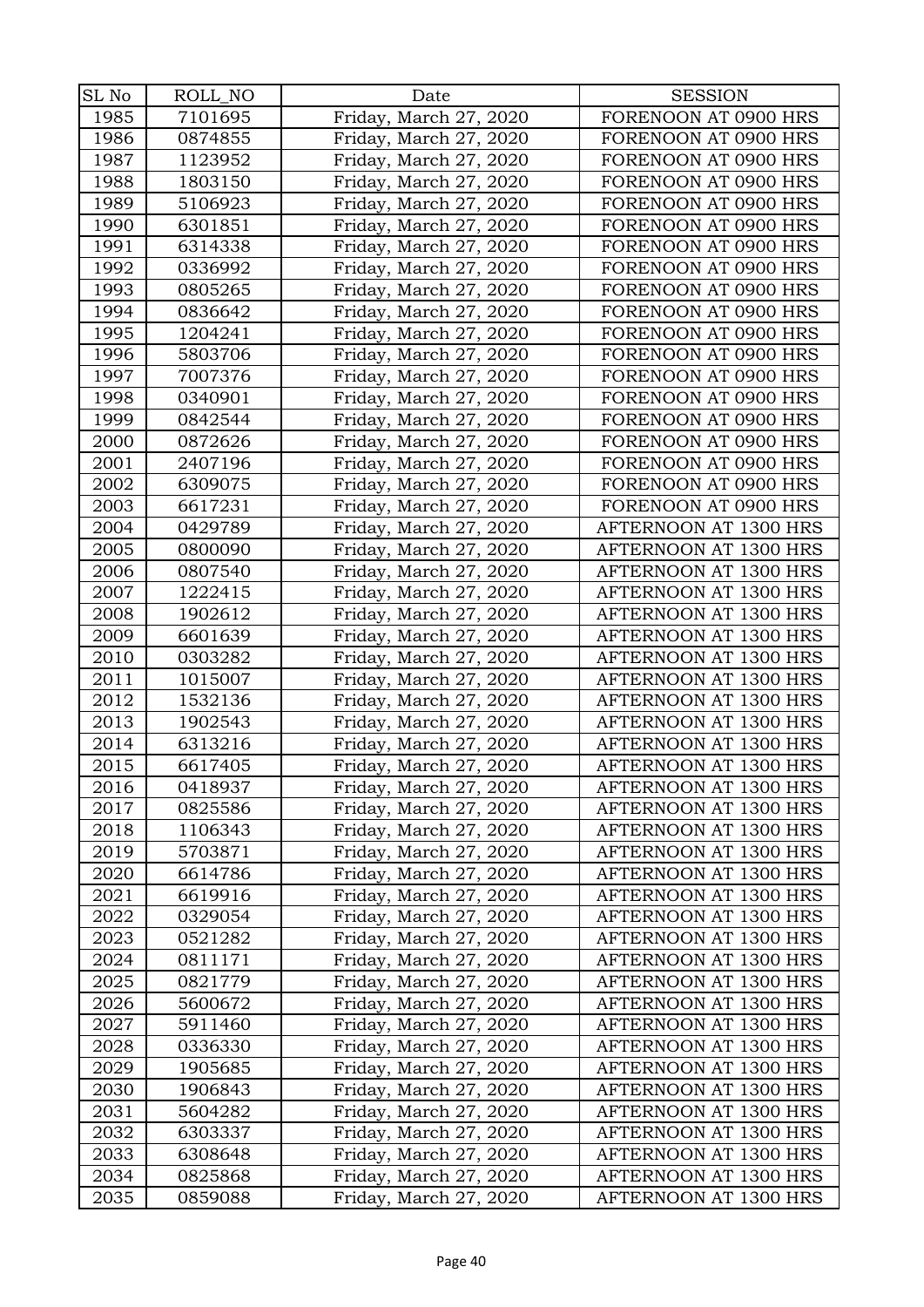| SL No | ROLL_NO | Date                   | <b>SESSION</b>        |
|-------|---------|------------------------|-----------------------|
| 2036  | 1111894 | Friday, March 27, 2020 | AFTERNOON AT 1300 HRS |
| 2037  | 3504660 | Friday, March 27, 2020 | AFTERNOON AT 1300 HRS |
| 2038  | 3508476 | Friday, March 27, 2020 | AFTERNOON AT 1300 HRS |
| 2039  | 6310577 | Friday, March 27, 2020 | AFTERNOON AT 1300 HRS |
| 2040  | 1407722 | Monday, March 30, 2020 | FORENOON AT 0900 HRS  |
| 2041  | 1905881 | Monday, March 30, 2020 | FORENOON AT 0900 HRS  |
| 2042  | 1906744 | Monday, March 30, 2020 | FORENOON AT 0900 HRS  |
| 2043  | 6316055 | Monday, March 30, 2020 | FORENOON AT 0900 HRS  |
| 2044  | 6615895 | Monday, March 30, 2020 | FORENOON AT 0900 HRS  |
| 2045  | 0337393 | Monday, March 30, 2020 | FORENOON AT 0900 HRS  |
| 2046  | 0418303 | Monday, March 30, 2020 | FORENOON AT 0900 HRS  |
| 2047  | 0850640 | Monday, March 30, 2020 | FORENOON AT 0900 HRS  |
| 2048  | 0853569 | Monday, March 30, 2020 | FORENOON AT 0900 HRS  |
| 2049  | 6420415 | Monday, March 30, 2020 | FORENOON AT 0900 HRS  |
| 2050  | 0311636 | Monday, March 30, 2020 | FORENOON AT 0900 HRS  |
| 2051  | 0817084 | Monday, March 30, 2020 | FORENOON AT 0900 HRS  |
| 2052  | 0825267 | Monday, March 30, 2020 | FORENOON AT 0900 HRS  |
| 2053  | 2630607 | Monday, March 30, 2020 | FORENOON AT 0900 HRS  |
| 2054  | 5802524 | Monday, March 30, 2020 | FORENOON AT 0900 HRS  |
| 2055  | 0811863 | Monday, March 30, 2020 | FORENOON AT 0900 HRS  |
| 2056  | 0852029 | Monday, March 30, 2020 | FORENOON AT 0900 HRS  |
| 2057  | 1217778 | Monday, March 30, 2020 | FORENOON AT 0900 HRS  |
| 2058  | 3514572 | Monday, March 30, 2020 | FORENOON AT 0900 HRS  |
| 2059  | 6300881 | Monday, March 30, 2020 | FORENOON AT 0900 HRS  |
| 2060  | 0813748 | Monday, March 30, 2020 | FORENOON AT 0900 HRS  |
| 2061  | 1022947 | Monday, March 30, 2020 | FORENOON AT 0900 HRS  |
| 2062  | 3511750 | Monday, March 30, 2020 | FORENOON AT 0900 HRS  |
| 2063  | 4004464 | Monday, March 30, 2020 | FORENOON AT 0900 HRS  |
| 2064  | 5917104 | Monday, March 30, 2020 | FORENOON AT 0900 HRS  |
| 2065  | 0824011 | Monday, March 30, 2020 | FORENOON AT 0900 HRS  |
| 2066  | 1907964 | Monday, March 30, 2020 | FORENOON AT 0900 HRS  |
| 2067  | 6304382 | Monday, March 30, 2020 | FORENOON AT 0900 HRS  |
| 2068  | 6612816 | Monday, March 30, 2020 | FORENOON AT 0900 HRS  |
| 2069  | 6616247 | Monday, March 30, 2020 | FORENOON AT 0900 HRS  |
| 2070  | 0507352 | Monday, March 30, 2020 | AFTERNOON AT 1300 HRS |
| 2071  | 0814994 | Monday, March 30, 2020 | AFTERNOON AT 1300 HRS |
| 2072  | 1125644 | Monday, March 30, 2020 | AFTERNOON AT 1300 HRS |
| 2073  | 1700196 | Monday, March 30, 2020 | AFTERNOON AT 1300 HRS |
| 2074  | 3518213 | Monday, March 30, 2020 | AFTERNOON AT 1300 HRS |
| 2075  | 6314684 | Monday, March 30, 2020 | AFTERNOON AT 1300 HRS |
| 2076  | 0200541 | Monday, March 30, 2020 | AFTERNOON AT 1300 HRS |
| 2077  | 0846397 | Monday, March 30, 2020 | AFTERNOON AT 1300 HRS |
| 2078  | 1021034 | Monday, March 30, 2020 | AFTERNOON AT 1300 HRS |
| 2079  | 1118085 | Monday, March 30, 2020 | AFTERNOON AT 1300 HRS |
| 2080  | 1906605 | Monday, March 30, 2020 | AFTERNOON AT 1300 HRS |
| 2081  | 2108506 | Monday, March 30, 2020 | AFTERNOON AT 1300 HRS |
| 2082  | 0827291 | Monday, March 30, 2020 | AFTERNOON AT 1300 HRS |
| 2083  | 0861362 | Monday, March 30, 2020 | AFTERNOON AT 1300 HRS |
| 2084  | 0872777 | Monday, March 30, 2020 | AFTERNOON AT 1300 HRS |
| 2085  | 1903101 | Monday, March 30, 2020 | AFTERNOON AT 1300 HRS |
| 2086  | 6306470 | Monday, March 30, 2020 | AFTERNOON AT 1300 HRS |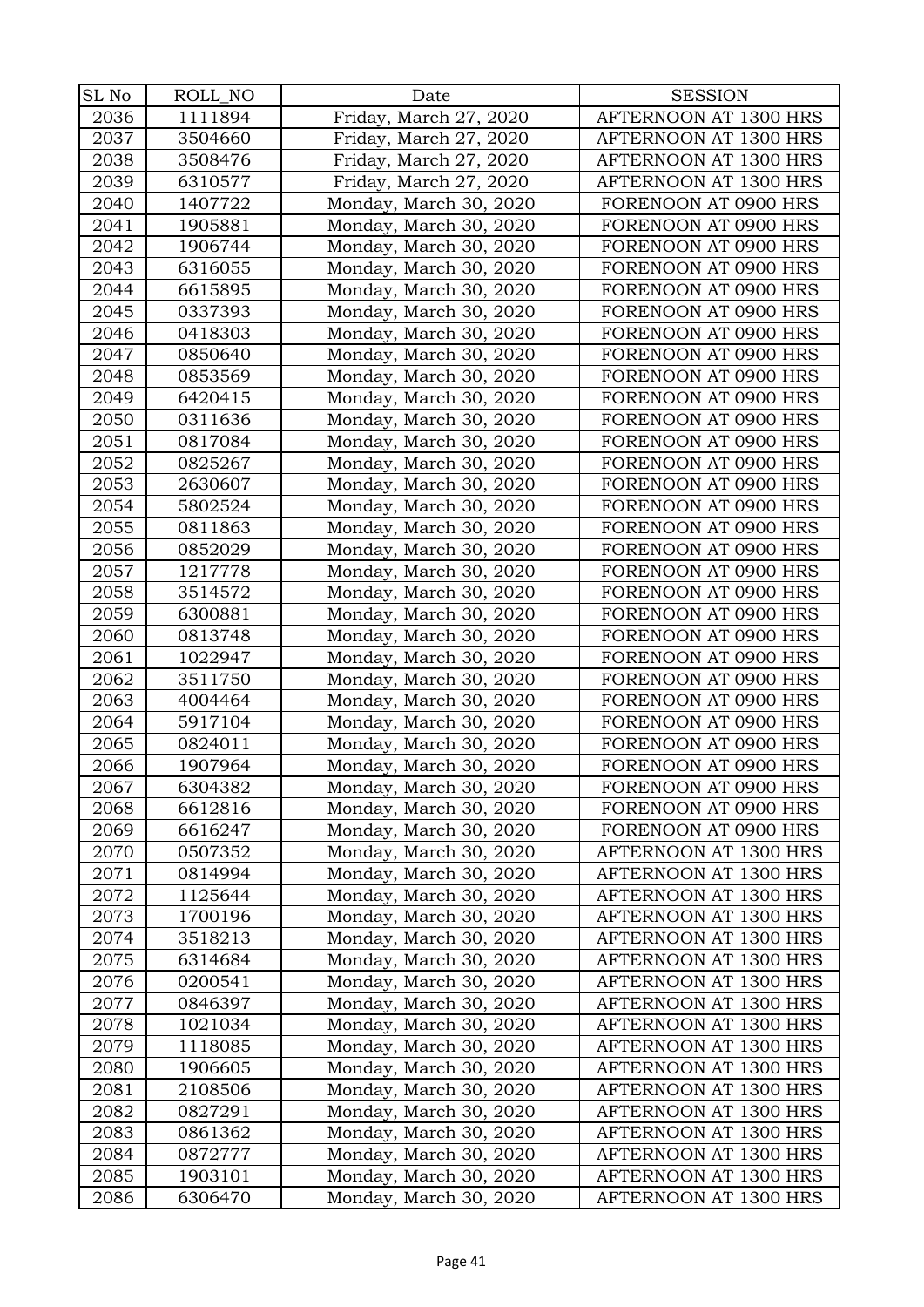| SL No | ROLL NO | Date                    | <b>SESSION</b>        |
|-------|---------|-------------------------|-----------------------|
| 2087  | 6310737 | Monday, March 30, 2020  | AFTERNOON AT 1300 HRS |
| 2088  | 1522301 | Monday, March 30, 2020  | AFTERNOON AT 1300 HRS |
| 2089  | 6303562 | Monday, March 30, 2020  | AFTERNOON AT 1300 HRS |
| 2090  | 6400733 | Monday, March 30, 2020  | AFTERNOON AT 1300 HRS |
| 2091  | 6413932 | Monday, March 30, 2020  | AFTERNOON AT 1300 HRS |
| 2092  | 6603500 | Monday, March 30, 2020  | AFTERNOON AT 1300 HRS |
| 2093  | 6618585 | Monday, March 30, 2020  | AFTERNOON AT 1300 HRS |
| 2094  | 0318239 | Monday, March 30, 2020  | AFTERNOON AT 1300 HRS |
| 2095  | 0847805 | Monday, March 30, 2020  | AFTERNOON AT 1300 HRS |
| 2096  | 1138825 | Monday, March 30, 2020  | AFTERNOON AT 1300 HRS |
| 2097  | 1913772 | Monday, March 30, 2020  | AFTERNOON AT 1300 HRS |
| 2098  | 6312634 | Monday, March 30, 2020  | AFTERNOON AT 1300 HRS |
| 2099  | 7001580 | Monday, March 30, 2020  | AFTERNOON AT 1300 HRS |
| 2100  | 0306712 | Monday, March 30, 2020  | AFTERNOON AT 1300 HRS |
| 2101  | 0316980 | Monday, March 30, 2020  | AFTERNOON AT 1300 HRS |
| 2102  | 0803905 | Monday, March 30, 2020  | AFTERNOON AT 1300 HRS |
| 2103  | 0828104 | Monday, March 30, 2020  | AFTERNOON AT 1300 HRS |
| 2104  | 1202732 | Monday, March 30, 2020  | AFTERNOON AT 1300 HRS |
| 2105  | 1213862 | Monday, March 30, 2020  | AFTERNOON AT 1300 HRS |
| 2106  | 0116370 | Tuesday, March 31, 2020 | FORENOON AT 0900 HRS  |
| 2107  | 1014416 | Tuesday, March 31, 2020 | FORENOON AT 0900 HRS  |
| 2108  | 1902322 | Tuesday, March 31, 2020 | FORENOON AT 0900 HRS  |
| 2109  | 4115272 | Tuesday, March 31, 2020 | FORENOON AT 0900 HRS  |
| 2110  | 5818094 | Tuesday, March 31, 2020 | FORENOON AT 0900 HRS  |
| 2111  | 6606507 | Tuesday, March 31, 2020 | FORENOON AT 0900 HRS  |
| 2112  | 1702737 | Tuesday, March 31, 2020 | FORENOON AT 0900 HRS  |
| 2113  | 1900490 | Tuesday, March 31, 2020 | FORENOON AT 0900 HRS  |
| 2114  | 3504384 | Tuesday, March 31, 2020 | FORENOON AT 0900 HRS  |
| 2115  | 4902449 | Tuesday, March 31, 2020 | FORENOON AT 0900 HRS  |
| 2116  | 6624391 | Tuesday, March 31, 2020 | FORENOON AT 0900 HRS  |
| 2117  | 6626157 | Tuesday, March 31, 2020 | FORENOON AT 0900 HRS  |
| 2118  | 0835060 | Tuesday, March 31, 2020 | FORENOON AT 0900 HRS  |
| 2119  | 0835076 | Tuesday, March 31, 2020 | FORENOON AT 0900 HRS  |
| 2120  | 0851823 | Tuesday, March 31, 2020 | FORENOON AT 0900 HRS  |
| 2121  | 0876025 | Tuesday, March 31, 2020 | FORENOON AT 0900 HRS  |
| 2122  | 3909697 | Tuesday, March 31, 2020 | FORENOON AT 0900 HRS  |
| 2123  | 6412565 | Tuesday, March 31, 2020 | FORENOON AT 0900 HRS  |
| 2124  | 0809508 | Tuesday, March 31, 2020 | FORENOON AT 0900 HRS  |
| 2125  | 0815624 | Tuesday, March 31, 2020 | FORENOON AT 0900 HRS  |
| 2126  | 0853260 | Tuesday, March 31, 2020 | FORENOON AT 0900 HRS  |
| 2127  | 0865381 | Tuesday, March 31, 2020 | FORENOON AT 0900 HRS  |
| 2128  | 6609169 | Tuesday, March 31, 2020 | FORENOON AT 0900 HRS  |
| 2129  | 7900224 | Tuesday, March 31, 2020 | FORENOON AT 0900 HRS  |
| 2130  | 0822280 | Tuesday, March 31, 2020 | FORENOON AT 0900 HRS  |
| 2131  | 0844405 | Tuesday, March 31, 2020 | FORENOON AT 0900 HRS  |
| 2132  | 1903379 | Tuesday, March 31, 2020 | FORENOON AT 0900 HRS  |
| 2133  | 1903619 | Tuesday, March 31, 2020 | FORENOON AT 0900 HRS  |
| 2134  | 3803935 | Tuesday, March 31, 2020 | FORENOON AT 0900 HRS  |
| 2135  | 6312410 | Tuesday, March 31, 2020 | FORENOON AT 0900 HRS  |
| 2136  | 1104771 | Tuesday, March 31, 2020 | FORENOON AT 0900 HRS  |
| 2137  | 2610276 | Tuesday, March 31, 2020 | FORENOON AT 0900 HRS  |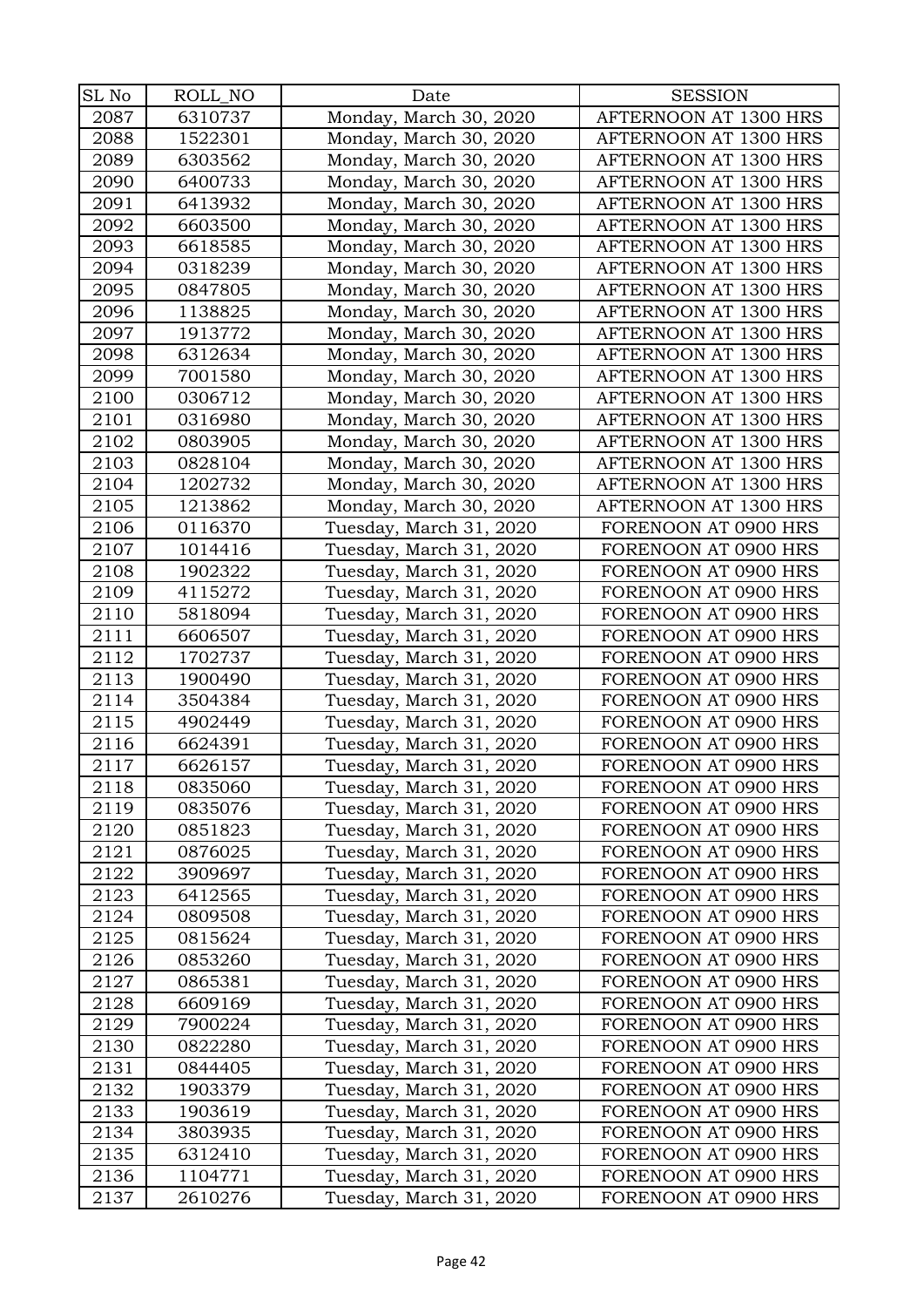| SL No | ROLL_NO | Date                     | <b>SESSION</b>        |
|-------|---------|--------------------------|-----------------------|
| 2138  | 2633463 | Tuesday, March 31, 2020  | FORENOON AT 0900 HRS  |
| 2139  | 6313730 | Tuesday, March 31, 2020  | FORENOON AT 0900 HRS  |
| 2140  | 6606025 | Tuesday, March 31, 2020  | FORENOON AT 0900 HRS  |
| 2141  | 7903702 | Tuesday, March 31, 2020  | FORENOON AT 0900 HRS  |
| 2142  | 0810078 | Tuesday, March 31, 2020  | AFTERNOON AT 1300 HRS |
| 2143  | 0849491 | Tuesday, March 31, 2020  | AFTERNOON AT 1300 HRS |
| 2144  | 1021338 | Tuesday, March 31, 2020  | AFTERNOON AT 1300 HRS |
| 2145  | 5901001 | Tuesday, March 31, 2020  | AFTERNOON AT 1300 HRS |
| 2146  | 6417594 | Tuesday, March 31, 2020  | AFTERNOON AT 1300 HRS |
| 2147  | 6615096 | Tuesday, March 31, 2020  | AFTERNOON AT 1300 HRS |
| 2148  | 0818976 | Tuesday, March 31, 2020  | AFTERNOON AT 1300 HRS |
| 2149  | 1914532 | Tuesday, March 31, 2020  | AFTERNOON AT 1300 HRS |
| 2150  | 6312812 | Tuesday, March 31, 2020  | AFTERNOON AT 1300 HRS |
| 2151  | 6420713 | Tuesday, March 31, 2020  | AFTERNOON AT 1300 HRS |
| 2152  | 7500279 | Tuesday, March 31, 2020  | AFTERNOON AT 1300 HRS |
| 2153  | 8201292 | Tuesday, March 31, 2020  | AFTERNOON AT 1300 HRS |
| 2154  | 0323224 | Tuesday, March 31, 2020  | AFTERNOON AT 1300 HRS |
| 2155  | 0815128 | Tuesday, March 31, 2020  | AFTERNOON AT 1300 HRS |
| 2156  | 1205921 | Tuesday, March 31, 2020  | AFTERNOON AT 1300 HRS |
| 2157  | 1210332 | Tuesday, March 31, 2020  | AFTERNOON AT 1300 HRS |
| 2158  | 6311459 | Tuesday, March 31, 2020  | AFTERNOON AT 1300 HRS |
| 2159  | 6400745 | Tuesday, March 31, 2020  | AFTERNOON AT 1300 HRS |
| 2160  | 0812668 | Tuesday, March 31, 2020  | AFTERNOON AT 1300 HRS |
| 2161  | 1023658 | Tuesday, March 31, 2020  | AFTERNOON AT 1300 HRS |
| 2162  | 1203182 | Tuesday, March 31, 2020  | AFTERNOON AT 1300 HRS |
| 2163  | 2000051 | Tuesday, March 31, 2020  | AFTERNOON AT 1300 HRS |
| 2164  | 2606339 | Tuesday, March 31, 2020  | AFTERNOON AT 1300 HRS |
| 2165  | 5808492 | Tuesday, March 31, 2020  | AFTERNOON AT 1300 HRS |
| 2166  | 0819809 | Tuesday, March 31, 2020  | AFTERNOON AT 1300 HRS |
| 2167  | 0854853 | Tuesday, March 31, 2020  | AFTERNOON AT 1300 HRS |
| 2168  | 1229092 | Tuesday, March 31, 2020  | AFTERNOON AT 1300 HRS |
| 2169  | 6104202 | Tuesday, March 31, 2020  | AFTERNOON AT 1300 HRS |
| 2170  | 6300802 | Tuesday, March 31, 2020  | AFTERNOON AT 1300 HRS |
| 2171  | 6619213 | Tuesday, March 31, 2020  | AFTERNOON AT 1300 HRS |
| 2172  | 0302965 | Tuesday, March 31, 2020  | AFTERNOON AT 1300 HRS |
| 2173  | 0329590 | Tuesday, March 31, 2020  | AFTERNOON AT 1300 HRS |
| 2174  | 0830974 | Tuesday, March 31, 2020  | AFTERNOON AT 1300 HRS |
| 2175  | 0847698 | Tuesday, March 31, 2020  | AFTERNOON AT 1300 HRS |
| 2176  | 6601275 | Tuesday, March 31, 2020  | AFTERNOON AT 1300 HRS |
| 2177  | 6628962 | Tuesday, March 31, 2020  | AFTERNOON AT 1300 HRS |
| 2178  | 0342983 | Wednesday, April 1, 2020 | FORENOON AT 0900 HRS  |
| 2179  | 0829970 | Wednesday, April 1, 2020 | FORENOON AT 0900 HRS  |
| 2180  | 0839897 | Wednesday, April 1, 2020 | FORENOON AT 0900 HRS  |
| 2181  | 0851053 | Wednesday, April 1, 2020 | FORENOON AT 0900 HRS  |
| 2182  | 6308516 | Wednesday, April 1, 2020 | FORENOON AT 0900 HRS  |
| 2183  | 6624908 | Wednesday, April 1, 2020 | FORENOON AT 0900 HRS  |
| 2184  | 0814038 | Wednesday, April 1, 2020 | FORENOON AT 0900 HRS  |
| 2185  | 0816444 | Wednesday, April 1, 2020 | FORENOON AT 0900 HRS  |
| 2186  | 0832349 | Wednesday, April 1, 2020 | FORENOON AT 0900 HRS  |
| 2187  | 1137080 | Wednesday, April 1, 2020 | FORENOON AT 0900 HRS  |
| 2188  | 2408173 | Wednesday, April 1, 2020 | FORENOON AT 0900 HRS  |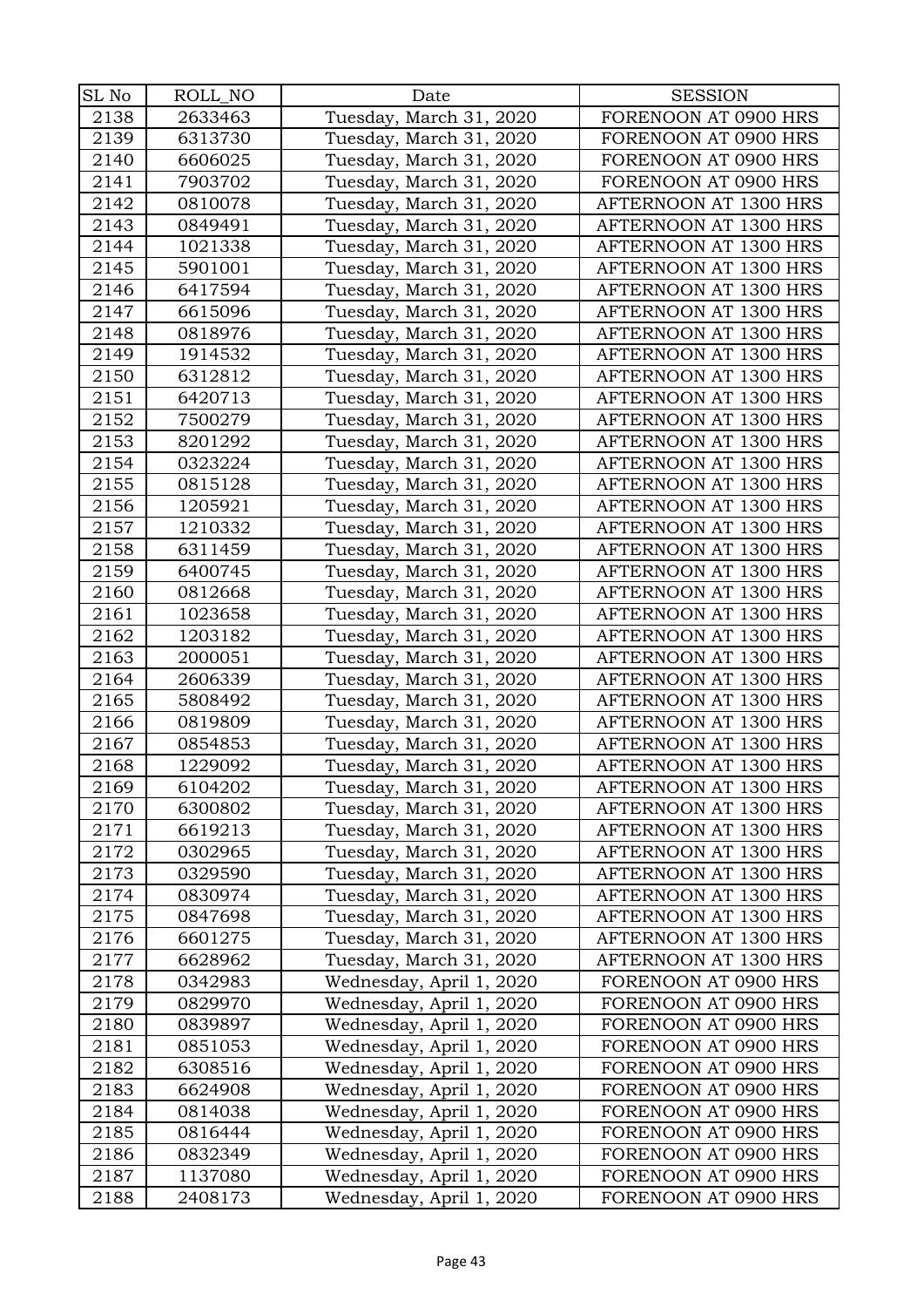| SL No | ROLL_NO | Date                     | <b>SESSION</b>        |
|-------|---------|--------------------------|-----------------------|
| 2189  | 6803151 | Wednesday, April 1, 2020 | FORENOON AT 0900 HRS  |
| 2190  | 0301333 | Wednesday, April 1, 2020 | FORENOON AT 0900 HRS  |
| 2191  | 0812481 | Wednesday, April 1, 2020 | FORENOON AT 0900 HRS  |
| 2192  | 0886827 | Wednesday, April 1, 2020 | FORENOON AT 0900 HRS  |
| 2193  | 1521913 | Wednesday, April 1, 2020 | FORENOON AT 0900 HRS  |
| 2194  | 1904109 | Wednesday, April 1, 2020 | FORENOON AT 0900 HRS  |
| 2195  | 1906238 | Wednesday, April 1, 2020 | FORENOON AT 0900 HRS  |
| 2196  | 0505594 | Wednesday, April 1, 2020 | FORENOON AT 0900 HRS  |
| 2197  | 0886236 | Wednesday, April 1, 2020 | FORENOON AT 0900 HRS  |
| 2198  | 1302600 | Wednesday, April 1, 2020 | FORENOON AT 0900 HRS  |
| 2199  | 6702644 | Wednesday, April 1, 2020 | FORENOON AT 0900 HRS  |
| 2200  | 6703759 | Wednesday, April 1, 2020 | FORENOON AT 0900 HRS  |
| 2201  | 8005247 | Wednesday, April 1, 2020 | FORENOON AT 0900 HRS  |
| 2202  | 0306529 | Wednesday, April 1, 2020 | FORENOON AT 0900 HRS  |
| 2203  | 0411885 | Wednesday, April 1, 2020 | FORENOON AT 0900 HRS  |
| 2204  | 0413421 | Wednesday, April 1, 2020 | FORENOON AT 0900 HRS  |
| 2205  | 0830947 | Wednesday, April 1, 2020 | FORENOON AT 0900 HRS  |
| 2206  | 0844948 | Wednesday, April 1, 2020 | FORENOON AT 0900 HRS  |
| 2207  | 5813843 | Wednesday, April 1, 2020 | FORENOON AT 0900 HRS  |
| 2208  | 0828915 | Wednesday, April 1, 2020 | FORENOON AT 0900 HRS  |
| 2209  | 0865788 | Wednesday, April 1, 2020 | FORENOON AT 0900 HRS  |
| 2210  | 1005982 | Wednesday, April 1, 2020 | FORENOON AT 0900 HRS  |
| 2211  | 1230516 | Wednesday, April 1, 2020 | FORENOON AT 0900 HRS  |
| 2212  | 5000197 | Wednesday, April 1, 2020 | FORENOON AT 0900 HRS  |
| 2213  | 7302384 | Wednesday, April 1, 2020 | FORENOON AT 0900 HRS  |
| 2214  | 1048539 | Wednesday, April 1, 2020 | AFTERNOON AT 1300 HRS |
| 2215  | 2609690 | Wednesday, April 1, 2020 | AFTERNOON AT 1300 HRS |
| 2216  | 3400320 | Wednesday, April 1, 2020 | AFTERNOON AT 1300 HRS |
| 2217  | 3521265 | Wednesday, April 1, 2020 | AFTERNOON AT 1300 HRS |
| 2218  | 6308334 | Wednesday, April 1, 2020 | AFTERNOON AT 1300 HRS |
| 2219  | 7908166 | Wednesday, April 1, 2020 | AFTERNOON AT 1300 HRS |
| 2220  | 0522407 | Wednesday, April 1, 2020 | AFTERNOON AT 1300 HRS |
| 2221  | 0882517 | Wednesday, April 1, 2020 | AFTERNOON AT 1300 HRS |
| 2222  | 1801855 | Wednesday, April 1, 2020 | AFTERNOON AT 1300 HRS |
| 2223  | 2612731 | Wednesday, April 1, 2020 | AFTERNOON AT 1300 HRS |
| 2224  | 2636297 | Wednesday, April 1, 2020 | AFTERNOON AT 1300 HRS |
| 2225  | 6624474 | Wednesday, April 1, 2020 | AFTERNOON AT 1300 HRS |
| 2226  | 0827779 | Wednesday, April 1, 2020 | AFTERNOON AT 1300 HRS |
| 2227  | 0849466 | Wednesday, April 1, 2020 | AFTERNOON AT 1300 HRS |
| 2228  | 0851886 | Wednesday, April 1, 2020 | AFTERNOON AT 1300 HRS |
| 2229  | 0878974 | Wednesday, April 1, 2020 | AFTERNOON AT 1300 HRS |
| 2230  | 5605395 | Wednesday, April 1, 2020 | AFTERNOON AT 1300 HRS |
| 2231  | 6503374 | Wednesday, April 1, 2020 | AFTERNOON AT 1300 HRS |
| 2232  | 0316450 | Wednesday, April 1, 2020 | AFTERNOON AT 1300 HRS |
| 2233  | 0822690 | Wednesday, April 1, 2020 | AFTERNOON AT 1300 HRS |
| 2234  | 1007940 | Wednesday, April 1, 2020 | AFTERNOON AT 1300 HRS |
| 2235  | 1205660 | Wednesday, April 1, 2020 | AFTERNOON AT 1300 HRS |
| 2236  | 2625386 | Wednesday, April 1, 2020 | AFTERNOON AT 1300 HRS |
| 2237  | 2630769 | Wednesday, April 1, 2020 | AFTERNOON AT 1300 HRS |
| 2238  | 0804983 | Wednesday, April 1, 2020 | AFTERNOON AT 1300 HRS |
| 2239  | 0821418 | Wednesday, April 1, 2020 | AFTERNOON AT 1300 HRS |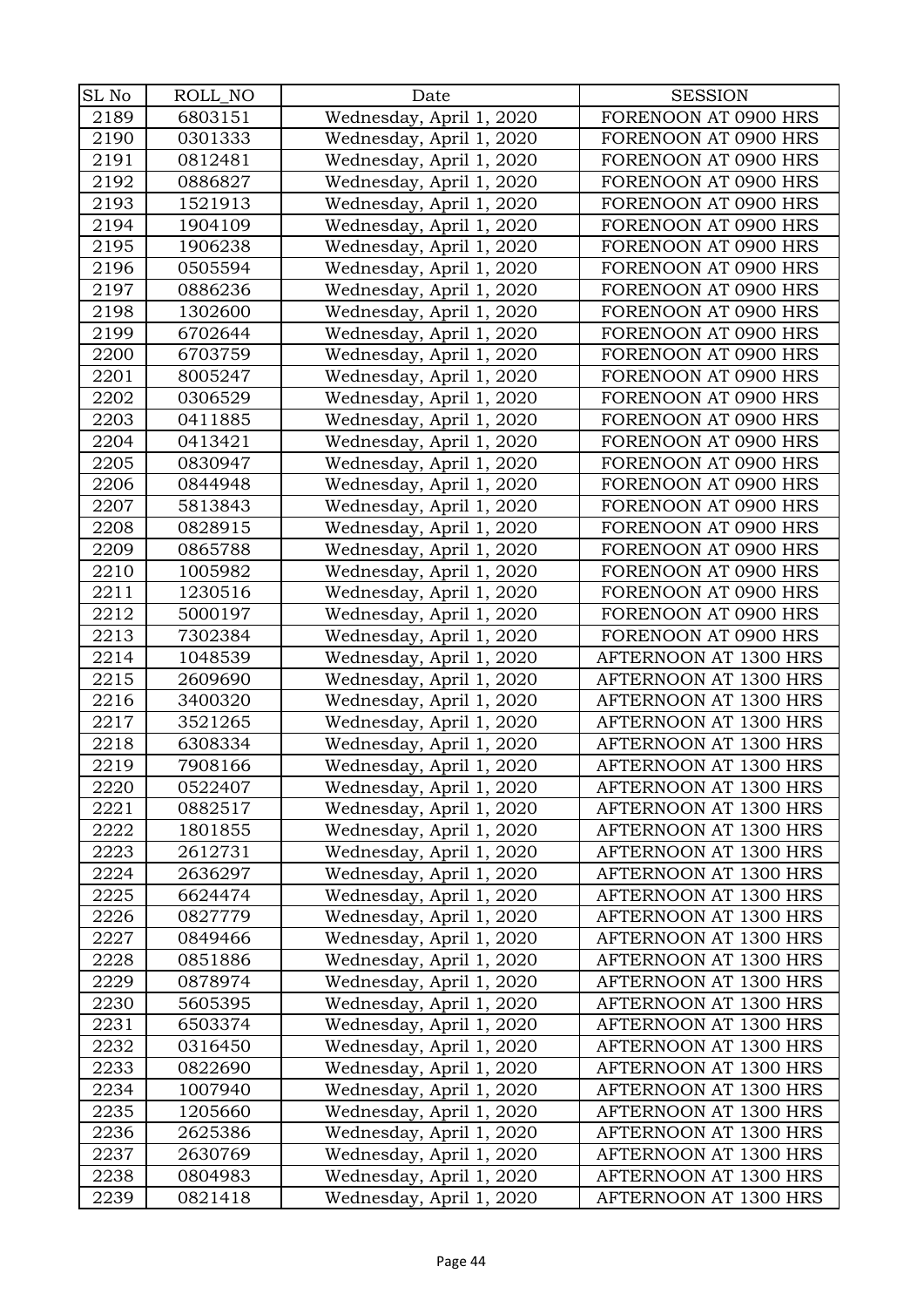| SL No        | ROLL_NO            | Date                                           | <b>SESSION</b>                                 |
|--------------|--------------------|------------------------------------------------|------------------------------------------------|
| 2240         | 0863916            | Wednesday, April 1, 2020                       | AFTERNOON AT 1300 HRS                          |
| 2241         | 1214974            | Wednesday, April 1, 2020                       | AFTERNOON AT 1300 HRS                          |
| 2242         | 1903784            | Wednesday, April 1, 2020                       | AFTERNOON AT 1300 HRS                          |
| 2243         | 5801368            | Wednesday, April 1, 2020                       | AFTERNOON AT 1300 HRS                          |
| 2244         | 0340825            | Wednesday, April 1, 2020                       | AFTERNOON AT 1300 HRS                          |
| 2245         | 1135643            | Wednesday, April 1, 2020                       | AFTERNOON AT 1300 HRS                          |
| 2246         | 1541494            | Wednesday, April 1, 2020                       | AFTERNOON AT 1300 HRS                          |
| 2247         | 2611449            | Wednesday, April 1, 2020                       | AFTERNOON AT 1300 HRS                          |
| 2248         | 6302706            | Wednesday, April 1, 2020                       | AFTERNOON AT 1300 HRS                          |
| 2249         | 6312484            | Wednesday, April 1, 2020                       | AFTERNOON AT 1300 HRS                          |
| 2250         | 0115502            | Friday, April 3, 2020                          | FORENOON AT 0900 HRS                           |
| 2251         | 0833578            | Friday, April 3, 2020                          | FORENOON AT 0900 HRS                           |
| 2252         | 0848754            | Friday, April 3, 2020                          | FORENOON AT 0900 HRS                           |
| 2253         | 0869206            | Friday, April 3, 2020                          | FORENOON AT 0900 HRS                           |
| 2254         | 3804045            | Friday, April 3, 2020                          | FORENOON AT 0900 HRS                           |
| 2255         | 6620504            | Friday, April 3, 2020                          | FORENOON AT 0900 HRS                           |
| 2256         | 0340880            | Friday, April 3, 2020                          | FORENOON AT 0900 HRS                           |
| 2257         | 0400587            | Friday, April 3, 2020                          | FORENOON AT 0900 HRS                           |
| 2258         | 0611379            | Friday, April 3, 2020                          | FORENOON AT 0900 HRS                           |
| 2259         | 0825480            | Friday, April 3, 2020                          | FORENOON AT 0900 HRS                           |
| 2260         | 0829550            | Friday, April 3, 2020                          | FORENOON AT 0900 HRS                           |
| 2261         | 8201219            | Friday, April 3, 2020                          | FORENOON AT 0900 HRS                           |
| 2262         | 0811461            | Friday, April 3, 2020                          | FORENOON AT 0900 HRS                           |
| 2263         | 0864275            | Friday, April 3, 2020                          | FORENOON AT 0900 HRS                           |
| 2264         | 0873566            | Friday, April 3, 2020                          | FORENOON AT 0900 HRS                           |
| 2265         | 1222284            | Friday, April 3, 2020                          | FORENOON AT 0900 HRS                           |
| 2266         | 2105066            | Friday, April 3, 2020                          | FORENOON AT 0900 HRS                           |
| 2267         | 6414942            | Friday, April 3, 2020                          | FORENOON AT 0900 HRS                           |
| 2268         | 0310344            | Friday, April 3, 2020                          | FORENOON AT 0900 HRS                           |
| 2269         | 0808981            | Friday, April 3, 2020                          | FORENOON AT 0900 HRS                           |
| 2270         | 0811670            | Friday, April 3, 2020                          | FORENOON AT 0900 HRS                           |
| 2271         | 0813980            | Friday, April 3, 2020                          | FORENOON AT 0900 HRS                           |
| 2272         | 1019760            | Friday, April 3, 2020                          | FORENOON AT 0900 HRS                           |
| 2273         | 6318301            | Friday, April 3, 2020                          | FORENOON AT 0900 HRS                           |
| 2274         | 0326505            | Friday, April 3, 2020                          | FORENOON AT 0900 HRS                           |
| 2275         | 1033523            | Friday, April 3, 2020                          | FORENOON AT 0900 HRS                           |
| 2276         | 2406435            | Friday, April 3, 2020                          | FORENOON AT 0900 HRS                           |
| 2277         | 4111155            | Friday, April 3, 2020                          | FORENOON AT 0900 HRS                           |
| 2278         | 6302455            | Friday, April 3, 2020                          | FORENOON AT 0900 HRS                           |
| 2279         | 6406638            | Friday, April 3, 2020                          | FORENOON AT 0900 HRS                           |
| 2280         | 0334559            | Friday, April 3, 2020                          | AFTERNOON AT 1300 HRS                          |
| 2281         | 0712529            | Friday, April 3, 2020                          | AFTERNOON AT 1300 HRS                          |
| 2282         | 0865533            | Friday, April 3, 2020                          | AFTERNOON AT 1300 HRS                          |
| 2283         | 0867105            | Friday, April 3, 2020                          | AFTERNOON AT 1300 HRS                          |
| 2284         | 0882984            | Friday, April 3, 2020                          | AFTERNOON AT 1300 HRS                          |
| 2285         | 6315860            | Friday, April 3, 2020                          | AFTERNOON AT 1300 HRS<br>AFTERNOON AT 1300 HRS |
| 2286<br>2287 | 0849446<br>0870355 | Friday, April 3, 2020<br>Friday, April 3, 2020 | AFTERNOON AT 1300 HRS                          |
| 2288         | 1011683            | Friday, April 3, 2020                          | AFTERNOON AT 1300 HRS                          |
| 2289         | 1803507            | Friday, April 3, 2020                          | AFTERNOON AT 1300 HRS                          |
| 2290         | 5801768            | Friday, April 3, 2020                          | AFTERNOON AT 1300 HRS                          |
|              |                    |                                                |                                                |